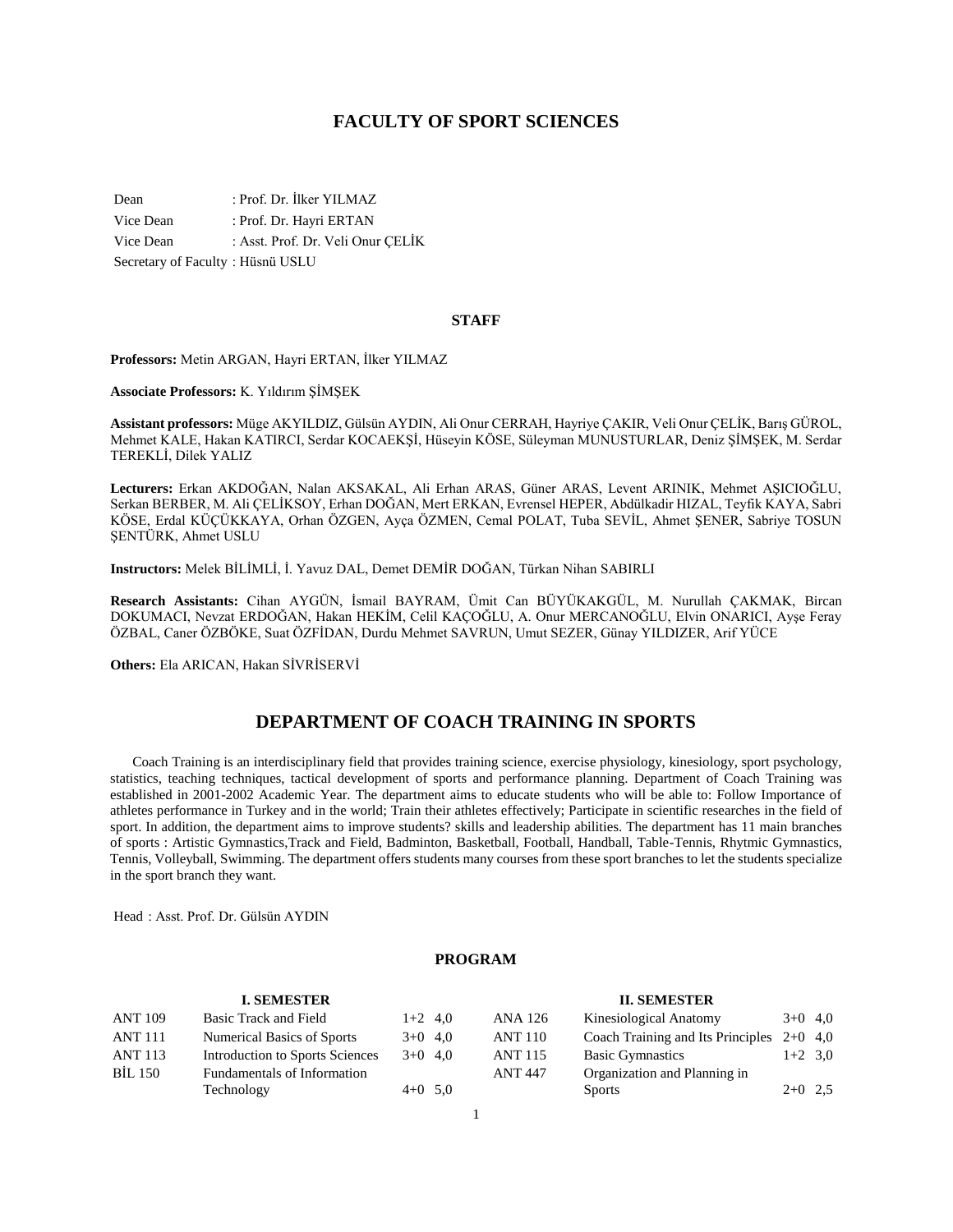| BİY 133        | <b>Sports Biology</b>   | $2+0$ 4,0 |     |
|----------------|-------------------------|-----------|-----|
|                | İNG 177 (Eng) English I | $3+0$ 3.0 |     |
| <b>TÜR 125</b> | Turkish Language I      | $2+0$ 2.0 |     |
|                | Elective Courses (2)    |           | 4.0 |
|                |                         |           |     |

## **III. SEMESTER**

30,0

30,0

l  $\frac{30,0}{ }$ 

> l 30,0

|                | ANA 106 Physiology                  | $3+0$ 5.0 |     |
|----------------|-------------------------------------|-----------|-----|
| <b>ANT 102</b> | Introduction to Biomechanics        | $2+0$ 3.0 |     |
| <b>ANT 204</b> | <b>Sport Pedagogy</b>               | $2+0$ 3.0 |     |
| ANT 241        | Coaching Education I                | $2+2$ 4,0 |     |
| <b>ANT 310</b> | Swimming                            | $1+2$ 3,0 |     |
| <b>BEÖ</b> 304 | Learning Skill in Sports            | $3+0$ 4.0 |     |
| <b>PSI 229</b> | Introduction to Sport Psychology    | $2+0$ 3.0 |     |
| TAR 165        | Atatürk's Principles and History of |           |     |
|                | Turkish Revolution I                | $2+0$     | 2.0 |
|                | Elective Courses (1)                |           | 3,0 |
|                |                                     |           |     |

#### **V. SEMESTER**

|                | ANT 206 Kinoanthropometry              | $2+0$ 3.5 |     |
|----------------|----------------------------------------|-----------|-----|
|                | ANT 307 Coaching Education III         | $2+2$ 4,0 |     |
|                | BEÖ 202 Knowledge About Training       | $3+0$ 4,0 |     |
|                | BEÖ 321 Sport Psychology               | $3+0$ 5,0 |     |
|                | BEÖ 382 Effective Communication Skills | $3+0$ 3,0 |     |
| <b>IST 317</b> | <b>Statistics</b>                      | $2+0$ 2.5 |     |
|                | SAĞ 204 Avoiding Sports Injuries and   |           |     |
|                | Rehabilitation                         | $3+0$ 3,0 |     |
|                | Elective Courses (1)                   |           | 5,0 |
|                |                                        |           |     |

## **VII. SEMESTER**

|                | ANT 445 Strength Conditioning  | $1+2$ 2.5 |     |
|----------------|--------------------------------|-----------|-----|
|                | BEÖ 412 Women and Sport        | $3+0$ 4,0 |     |
| <b>BEÖ</b> 421 | Groups Dynamics in Sport and   |           |     |
|                | Leadership                     | $3+0$ 4.0 |     |
| SAĞ 406        | <b>Sports Medicine</b>         | $2+0$ 3.0 |     |
| SPY 403        | Sport and the Media            | $2+0$     | 2.5 |
|                | Field Application Courses I(1) |           | 4.0 |
|                | Elective Courses (1)           |           | 4.0 |
|                | Specialization Courses (1)     |           | 6,0 |

#### **FIELD APPLICATION COURSES** ANT 401 Artistic Gymnastics I 1+4 4.0

| ANT 401 Artistic Gymnastics I  | $1+4$ 4.0 |  |
|--------------------------------|-----------|--|
| ANT 402 Artistic Gymnastics II | $1+4$ 4,0 |  |
| ANT 403 Track and Field I      | $1+4$ 4,0 |  |
| ANT 404 Track and Field II     | $1+4$ 4,0 |  |
| ANT 405 Badminton I            | $1+4$ 4,0 |  |
| ANT 406 Badminton II           | $1+4$ 4,0 |  |
| ANT 407 Basketball I           | $1+4$ 4.0 |  |
| ANT 408 Basketball II          | $1+4$ 4,0 |  |

|                | İNG 178 (Eng) English II   | $3+0$ 3.0 |     |
|----------------|----------------------------|-----------|-----|
| <b>KİM 138</b> | <b>Sports Biochemistry</b> | $2+0$ 4,0 |     |
| <b>TÜR 126</b> | Turkish Language II        | $2+0$ 2,0 |     |
|                | Elective Courses (2)       |           | 7.5 |
|                |                            |           |     |

## **IV. SEMESTER**

|                  | ANA 213 Exercise Physiology                 | $2+2$ 5.0 |     |
|------------------|---------------------------------------------|-----------|-----|
| ANT 201          | Sports Biomechanics                         | $2+0$ 3,0 |     |
| <b>ANT 222</b>   | Talent Identification and Children in       |           |     |
|                  | Sport                                       | $3+0$ 5.0 |     |
| ANT 242          | Coaching Education II                       | $2+2$ 4,0 |     |
| <b>BEÖ 205</b>   | Nutrition                                   | $3+0$ 4.5 |     |
| $SA\tilde{G}301$ | Psycho-Motor Development                    | $3+0$ 4,0 |     |
|                  | TAR 166 Atatürk's Principles and History of |           |     |
|                  | <b>Turkish Revolution II</b>                | $2+0$     | 2,0 |
|                  | Elective Courses (1)                        |           | 2.5 |
|                  |                                             |           |     |

30,0

30,0

## **VI. SEMESTER**

| ANT 302 Teaching Methods in Sports    | $2+2$ 4,0 |      |
|---------------------------------------|-----------|------|
| ANT 304 Coaching Practicum            | $2+4$ 5,0 |      |
| ANT 312 Coaching Education IV         | $2+2$ 4,0 |      |
| <b>ANT 314</b> Training Periodization | $3+0$ 3.0 |      |
| ARY 403 Research Methods              | $2+0$ 4,0 |      |
| Elective Courses (2)                  |           | 10,0 |
|                                       |           |      |
|                                       |           | 30,0 |

#### **VIII. SEMESTER**

| ANA 301 Fitness |                                   | $2+2$ 5,0 |     |
|-----------------|-----------------------------------|-----------|-----|
|                 | <b>ANT 446</b> Graduation Perfect | $0+4$ 3.0 |     |
| BEÖ 408         | Sports Foundations and Knowledge  |           |     |
|                 | About Equipment                   | $3+0$ 4.0 |     |
|                 | BEÖ 410 Motor Tests in Sports     | $3+0$     | 4.0 |
| <b>SPY 261</b>  | Massage                           | $3+0$     | 4.0 |
|                 | Field Application Courses II (1)  |           | 4.0 |
|                 | Specialization Courses (1)        |           | 6,0 |
|                 |                                   |           |     |

30,0

| ANT 409 Football I |                                | $1+4$ 4,0 |  |
|--------------------|--------------------------------|-----------|--|
|                    | ANT 410 Football II            | $1+4$ 4,0 |  |
|                    | ANT 411 Handball I             | $1+4$ 4,0 |  |
|                    | ANT 412 Handball II            | $1+4$ 4,0 |  |
|                    | ANT 413 Table Tennis I         | $1+4$ 4,0 |  |
|                    | ANT 414 Table Tennis II        | $1+4$ 4,0 |  |
|                    | ANT 415 Rhythmic Gymnastics I  | $1+4$ 4,0 |  |
|                    | ANT 416 Rhythmic Gymnastics II | $1+4$ 4.0 |  |
| ANT 417 Tennis I   |                                | $1+4$ 4.0 |  |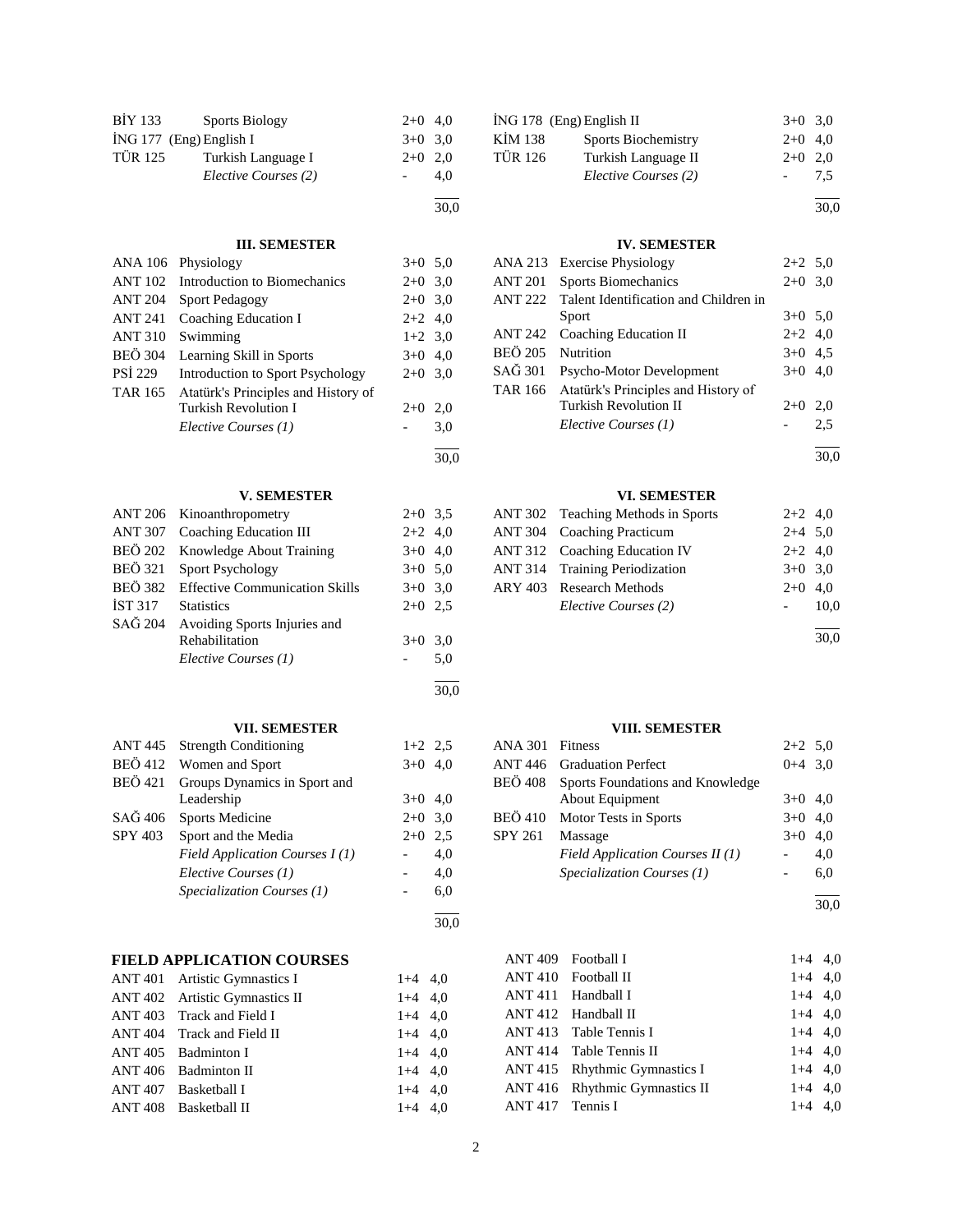| <b>ANT 418</b> | Tennis II                           | $1+4$ 4,0 |     | SOS 155        | Folkdance                     | $2 + 0$   | 2,0 |
|----------------|-------------------------------------|-----------|-----|----------------|-------------------------------|-----------|-----|
| <b>ANT419</b>  | Volleyball I                        | $1+4$     | 4,0 | <b>SPY 158</b> | Handball                      | $1+2$     | 2,0 |
| <b>ANT 420</b> | Volleyball II                       | $1+4$     | 4,0 | SPY 162        | Football                      | $1+2$     | 2,0 |
| <b>ANT 421</b> | Swimming I                          | $1+4$     | 4,0 | SPY 164        | Basketball                    | $1+2$     | 2,0 |
| <b>ANT 422</b> | Swimming II                         | $1+4$ 4,0 |     | SPY 166        | Volleyball                    | $1+2$     | 2,0 |
|                |                                     |           |     | <b>SPY 251</b> | Badminton                     | $1+2$     | 3,0 |
|                | <b>ELECTIVE COURSES</b>             |           |     | SPY 253        | Tennis                        | $1+2$     | 3,0 |
| <b>ANT 112</b> | Use of Technology in Sports         | $3+0$ 4,5 |     | SPY 255        | Table Tennis                  | $1+2$     | 3,0 |
| <b>ANT 114</b> | Ethics of Sports                    | $2+0$ 3,0 |     | SPY 257        | Squash                        | $1+2$ 3,0 |     |
| <b>ANT 210</b> | Cycling                             | $1+2$ 2.5 |     | <b>THU 203</b> | <b>Community Services</b>     | $0+2$ 3,0 |     |
| <b>ANT 212</b> | Mountaineering                      | $1+2$ 2,5 |     | <b>TİY 152</b> | Theatre                       | $2+0$ 2,5 |     |
| <b>ANT 214</b> | Fencing                             | $1+2$ 2,5 |     | <b>TÜR 120</b> | Turkish Sign Language         | $3+0$ 3,0 |     |
| <b>ANT 216</b> | Archery                             | $1+2$ 2,5 |     |                |                               |           |     |
| <b>ANT 220</b> | Horse-Riding                        | $1+2$ 2,5 |     |                | <b>SPECIALIZATION COURSES</b> |           |     |
| <b>ANT 311</b> | Psychology of Competition           | $3+0$ 5,0 |     | ANT 423        | Artistic Gymnastics VI        | $2+2$ 6,0 |     |
| <b>ANT 449</b> | Ergogenic Aids and Drugs in         |           |     | <b>ANT 424</b> | Artistic Gymnastics VII       | $2 + 2$   | 6,0 |
|                | Sport                               | $3+0$ 5,0 |     | <b>ANT425</b>  | Track and Field VI            | $2 + 2$   | 6,0 |
| <b>ANT 451</b> | <b>Match Analysis</b>               | $1+2$ 2,5 |     | <b>ANT 426</b> | Track and Field VII           | $2 + 2$   | 6,0 |
| <b>ANT 453</b> | <b>Competition Analysis Methods</b> | $1+2$ 2,5 |     | <b>ANT 427</b> | <b>Badminton VI</b>           | $2 + 2$   | 6,0 |
| <b>ANT 455</b> | <b>Basic Strength Training and</b>  |           |     | <b>ANT 428</b> | <b>Badminton VII</b>          | $2 + 2$   | 6,0 |
|                | Conditioning                        | $1+2$ 2,5 |     | <b>ANT 429</b> | <b>Basketball VI</b>          | $2 + 2$   | 6,0 |
| <b>BEÖ 302</b> | <b>Educational Games</b>            | $2+2$ 5,0 |     | <b>ANT 430</b> | <b>Basketball VII</b>         | $2 + 2$   | 6,0 |
| <b>BEÖ 423</b> | Children and Sports                 | $3+0$ 4,0 |     | <b>ANT 431</b> | Football VI                   | $2 + 2$   | 6,0 |
| <b>BRİ</b> 101 | <b>Bridge</b>                       | $2+0$     | 3,0 | <b>ANT 432</b> | Football VII                  | $2 + 2$   | 6,0 |
| <b>ILT 101</b> | Communication I                     | $3+0$     | 4,5 | <b>ANT 433</b> | Handball VI                   | $2 + 2$   | 6,0 |
| İŞL 421        | Entrepreneurship                    | $2 + 0$   | 3,0 | <b>ANT 434</b> | Handball VII                  | $2 + 2$   | 6,0 |
| <b>KÜL 199</b> | <b>Cultural Activities</b>          | $0 + 2$   | 2,0 | <b>ANT 435</b> | Table Tennis VI               | $2 + 2$   | 6,0 |
|                | MÜZ 152 (Eng) Music                 | $2+0$     | 3,0 | <b>ANT 436</b> | Table Tennis VII              | $2 + 2$   | 6,0 |
| <b>REK 211</b> | Stretching                          | $1+2$ 3,0 |     | <b>ANT 437</b> | <b>Rhythmic Gymnastics VI</b> | $2 + 2$   | 6,0 |
| <b>REK 316</b> | Pilates                             | $1+2$ 3,0 |     | <b>ANT 438</b> | Rhythmic Gymnastics VII       | $2 + 2$   | 6,0 |
| <b>REK 417</b> | Baseball                            | $1+2$ 3,0 |     | <b>ANT 439</b> | Tennis VI                     | $2 + 2$   | 6,0 |
| <b>REK 421</b> | Orienteering                        | $1+2$ 3,5 |     | <b>ANT 440</b> | Tennis VII                    | $2 + 2$   | 6,0 |
| <b>RSM 152</b> | Painting                            | $2+0$     | 4,0 | <b>ANT 441</b> | Volleyball VI                 | $2 + 2$   | 6,0 |
| SAĞ 212        | <b>Athlete Health</b>               | $2 + 0$   | 4,0 | <b>ANT 442</b> | Volleyball VII                | $2 + 2$   | 6,0 |
| <b>SAN 155</b> | <b>Hall Dances</b>                  | $0 + 2$   | 2,0 | <b>ANT 443</b> | Swimming VI                   | $2 + 2$   | 6,0 |
| <b>SAT 101</b> | Chess                               | $1+2$ 3,5 |     | <b>ANT 444</b> | Swimming VII                  | $2 + 2$   | 6,0 |
| <b>SNT 155</b> | History of Art                      | $2+0$ 2,0 |     |                |                               |           |     |

# **DEPARTMENT OF PHYSICAL APPLICATION AND SPORTS TEACHING**

 Physical Education Teacher Training is an interdisciplinary field that provides educational science, sport physiology, kinesiology, biomechanic, sport psychology, motor-learning, motor skill and training science. The department ensures that teacher candidates will be well-qualified, researcher, modern, prolific, intellectual and will be able to find right solutions to the problems, follow professional developments besides their professional knowledge when they graduate.

Head : Asst. Prof. Dr. Serdar KOCAEKŞİ

## **PROGRAM**

| 1. SEMESTER                                  |           |  |
|----------------------------------------------|-----------|--|
| ANA 121 Human Anatomy and Kinesiology        | $4+0$ 5.0 |  |
| BEÖ 123 The Basics of Physical Education and |           |  |
| Sport                                        | $2+0$ 4.0 |  |
| BEÖ 125 General Gymnastics                   | $1+2$ 4.0 |  |

**I. SEMESTER**

#### **II. SEMESTER**

| BEÖ 124 Artistic Gymnastic              | $1+2$ 4.0 |  |
|-----------------------------------------|-----------|--|
| BEÖ 126 Track and Field                 | $2+2$ 5.0 |  |
| MÜZ 138 Fundamentals of Music Education | $1+2$ 3.0 |  |
| ÖMB 106 Educational Psychology          | $3+0$ 4.0 |  |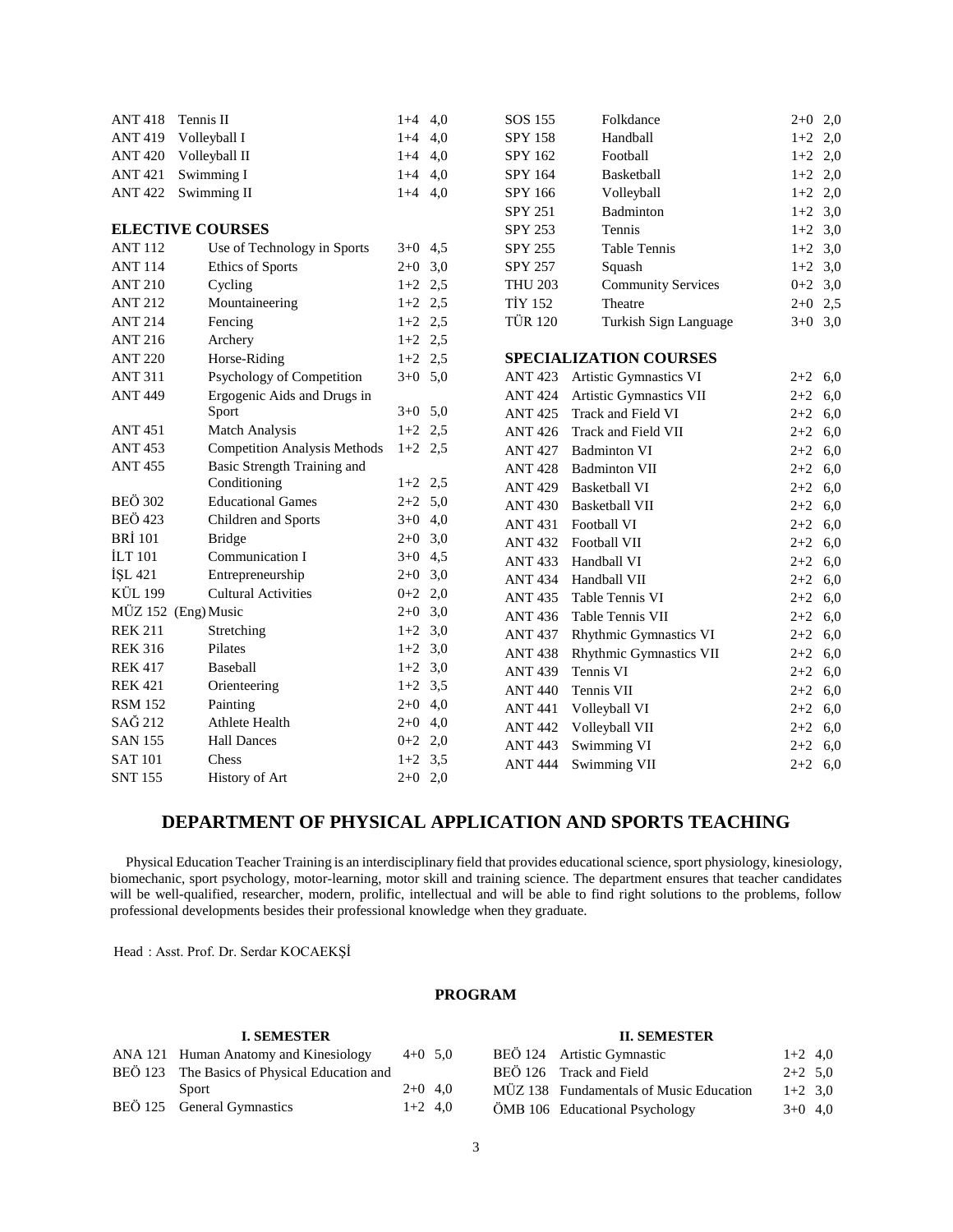| BEÖ 127 Basketball                          | $2+2$ 5.0 |  |
|---------------------------------------------|-----------|--|
| BEÖ 129 Swimming                            | $2+2$ 3.0 |  |
| ÖMB 103 Introduction to Education           | $3+0$ 4.0 |  |
| TAR 165 Atatürk's Principles and History of |           |  |
| Turkish Revolution I                        | $2+0$ 2.0 |  |
| TÜR 101 Turkish I: Writing Skills           | $2+0$ 3.0 |  |
|                                             |           |  |

#### **III. SEMESTER**

30,0

30,0

30,0

|                | ANA 213 Exercise Physiology      | $2+2$ 5.0 |           |
|----------------|----------------------------------|-----------|-----------|
| <b>BEÖ 227</b> | Handball                         | $2+2$ 4.0 |           |
| <b>BEÖ 229</b> | Rhythm Education and Dance       | $1+2$ 5,0 |           |
| <b>BIL 169</b> | Computer I                       | $2+2$ 4,0 |           |
| ÖMB 207        | Teaching Principles and Methods  |           | $3+0$ 4.0 |
|                | Departmental Elective Course (1) |           | 3,0       |
|                | Elective Course (1)              |           | 2,0       |
|                | Foreign Language Courses I(1)    |           | 3,0       |
|                |                                  |           |           |
|                |                                  |           | 30,0      |

## **V. SEMESTER**

| <b>ANA 301</b> | <b>Fitness</b>                             | $2+2$ 5.0 |     |
|----------------|--------------------------------------------|-----------|-----|
| <b>BEÖ</b> 323 | Volleyball                                 | $2+2$ 4,0 |     |
| <b>BEÖ</b> 325 | Physical Education and the History of      |           |     |
|                | Sport                                      | $2+0$ 2,0 |     |
| BEÖ 327        | Recreation Programes in Schools            | $2+0$ 2,0 |     |
|                | ÖMB 212 Teaching Technologies and Material |           |     |
|                | Design                                     | $2+2$ 4,0 |     |
| ÖMB 301        | Methodology in the Area of                 |           |     |
|                | Specialization I                           | $2+2$     | 6,0 |
| SAĞ 301        | Psycho-Motor Development                   | $3+0$     | 4,0 |
|                | Departmental Elective Course (1)           |           | 3,0 |
|                |                                            |           |     |

## **VII. SEMESTER**

| BEÖ 459          | Physical Education and Sports for           |           |     |
|------------------|---------------------------------------------|-----------|-----|
|                  | Disabled                                    | $1+2$ 4,0 |     |
|                  | EĞT 401 Event Management in Educational     |           |     |
|                  | <b>Institutions</b>                         | $2+2$ 5.0 |     |
|                  | ÖMB 210 Turkish Education System and School |           |     |
|                  | Management                                  | $2+0$ 4.0 |     |
| ÖMB 402 Guidance |                                             | $3+0$ 5,0 |     |
|                  | THU 205 Community Services                  | $0+2$ 4,0 |     |
|                  | Departmental Elective Courses (2)           |           | 8,0 |
|                  |                                             |           |     |

## **NATURE SPORTS COURSES**

|                  | BEÖ 168 Mountaineering       | $1+2$ 4,0 |  |
|------------------|------------------------------|-----------|--|
|                  | BEÖ 170 Scouting and Camping | $1+2$ 4.0 |  |
| BEÖ 172 Canoe    |                              | $1+2$ 4.0 |  |
|                  | BEÖ 174 Orienteering         | $1+2$ 4.0 |  |
| BEÖ 176 Trekking |                              | $1+2$ 4.0 |  |
|                  |                              |           |  |

| $SA\ddot{G}$ 104 Knowledge About Health and First Aid 1+2 5,0 |           |      |
|---------------------------------------------------------------|-----------|------|
| TAR 166 Atatürk's Principles and History of                   |           |      |
| <b>Turkish Revolution II</b>                                  | $2+0$ 2.0 |      |
| TÜR 102 Turkish II: Speaking Skills                           | $2+0$ 3.0 |      |
| Nature Sports Course (1)                                      |           | 4.0  |
|                                                               |           |      |
|                                                               |           | 30.0 |

#### **IV. SEMESTER**

|                  | BEÖ 236 Training Theory               | $2+2$ 4,0 |     |
|------------------|---------------------------------------|-----------|-----|
| BEÖ 238 Football |                                       | $2+2$ 4,0 |     |
|                  | BIL 170 Computer II                   | $2+2$ 4,0 |     |
|                  | ÖMB 204 Special Education             | $2+0$ 4,0 |     |
|                  | ÖMB 217 Measurement and Assessment in |           |     |
|                  | Education                             | $3+0$ 4,0 |     |
|                  | SOS 218 Folk Dancing                  | $2+2$ 4.0 |     |
|                  | Departmental Elective Course (1)      |           | 3,0 |
|                  | Foreign Language Courses II (1)       |           | 3,0 |
|                  |                                       |           |     |

30,0

l

## **VI. SEMESTER**

| ARY 204 | Scientific Research Methods            | $2+0$ 3,0 |           |
|---------|----------------------------------------|-----------|-----------|
|         | BEÖ 376 Skill Learning in Sports       |           | $3+0$ 3,0 |
|         | BEÖ 378 Exercise and Nutrition         | $2+0$ 2,0 |           |
|         | BEÖ 380 Educational Games              | $1+2$ 3,0 |           |
|         | BEÖ 382 Effective Communication Skills |           | $3+0$ 3,0 |
|         | ÖMB 302 Methodology in the Area of     |           |           |
|         | Specialization II                      | $2+2$ 6,0 |           |
|         | ÖMB 308 Classroom Management           | $2+0$ 4,0 |           |
|         | ÖMB 401 School Experience II           | $1+4$ 6,0 |           |
|         |                                        |           |           |

30,0

## **VIII. SEMESTER**

| ARY 406 Research Project              | $2+2$ 5,0 |            |
|---------------------------------------|-----------|------------|
| BEÖ 406 Teaching Experience           |           | $2+6$ 10,0 |
| BEÖ 458 Physical Education and Sports |           |            |
| Management                            | $3+0$ 4.0 |            |
| Departmental Elective Courses (2)     |           | 8,0        |
| Elective Course (1)                   |           | 3.0        |
|                                       |           |            |

 $\frac{30,0}{ }$ 

```
BEÖ 178 Sailing 1+2 4,0
```
## **DEPARTMENTAL ELECTIVE COURSES**

| BEÖ 228 Badminton Education    | $2+2$ 3.0 |  |
|--------------------------------|-----------|--|
| BEÖ 230 Table Tennis Education | $2+2$ 3.0 |  |
| BEÖ 232 Squash Education       | $2+2$ 3.0 |  |
| BEÖ 234 Tennis Education       | $2+2$ 3.0 |  |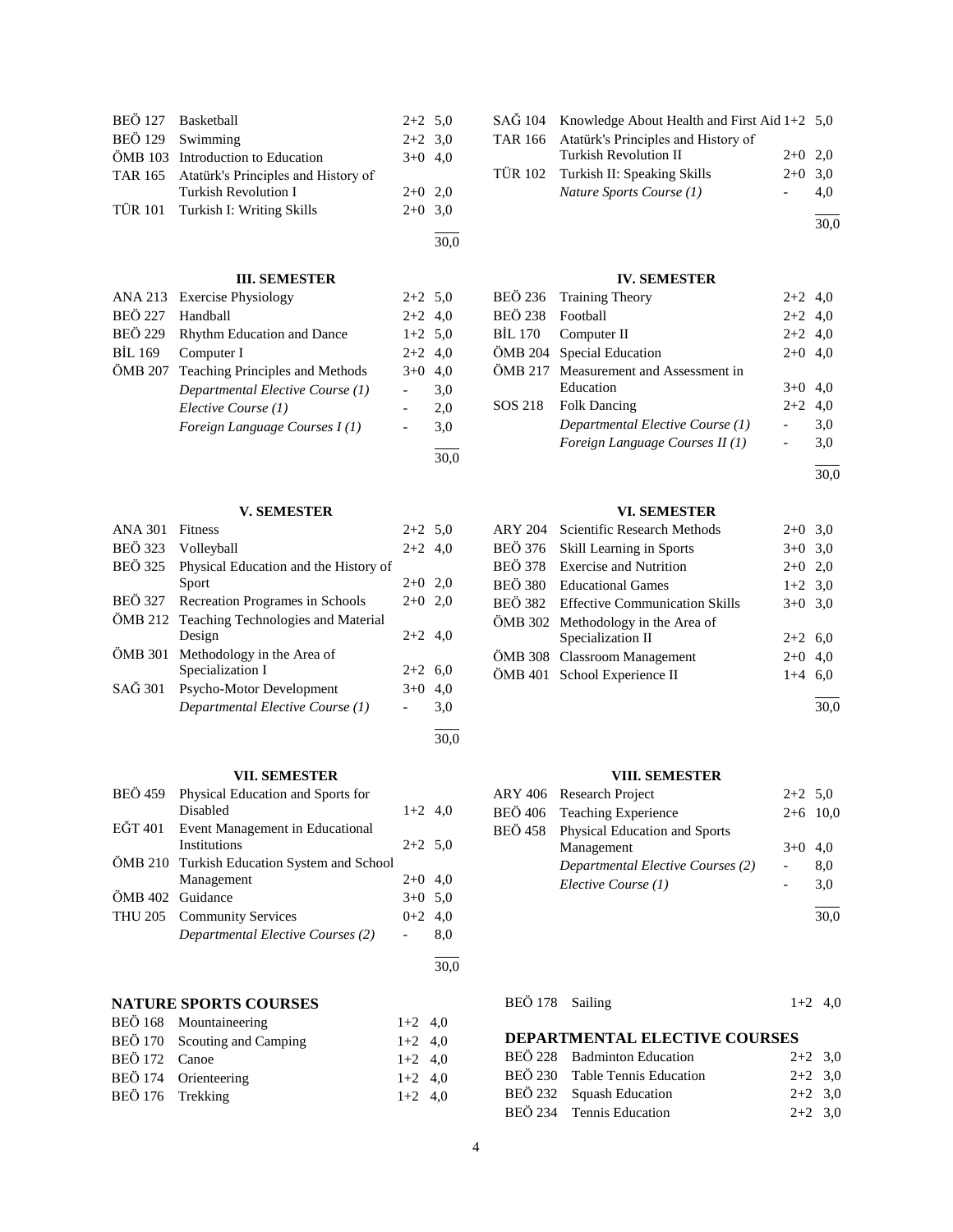| <b>BEÖ</b> 329 | <b>Baseball Education</b>        | $2+2$ 3.0 |                | <b>ELECTIVE COURSES</b>         |           |           |
|----------------|----------------------------------|-----------|----------------|---------------------------------|-----------|-----------|
| <b>BEÖ</b> 331 | Fencing Education                | $2+2$ 3.0 | <b>BRI</b> 101 | <b>Bridge</b>                   | $2+0$ 3,0 |           |
| <b>BEÖ 355</b> | Modern Dance Education           | $2+2$ 3.0 | ISL421         | Entrepreneurship                | $2+0$ 3.0 |           |
| <b>BEÖ 357</b> | <b>Teaching Archery</b>          | $2+2$ 3.0 | MÜZ 155        | Turkish Folk Music              | $2+0$ 2,0 |           |
| <b>BEÖ</b> 410 | Motor Tests in Sports            | $3+0$ 4,0 | <b>REK 102</b> | <b>Recreation Management</b>    | $2+0$ 3.0 |           |
| <b>BEÖ</b> 412 | Women and Sport                  | $3+0$ 4,0 | <b>SAT 201</b> | <b>Chess</b>                    | $2+0$ 2,0 |           |
| <b>BEÖ</b> 414 | Motivation in Sports             | $3+0$ 4,0 | <b>SNT 155</b> | History of Art                  | $2+0$ 2,0 |           |
| <b>BEÖ</b> 421 | Groups Dynamics in Sport and     |           | TÜR 120        | Turkish Sign Language           | $3+0$ 3.0 |           |
|                | Leadership                       | $3+0$ 4,0 |                |                                 |           |           |
| <b>BEÖ</b> 423 | Children and Sports              | $3+0$ 4,0 |                | <b>FOREIGN LANGUAGE COURSES</b> |           |           |
| İSÖ 408        | <b>Education and Social Life</b> | $2+0$ 3.0 |                | ALM 151 (Ger) German I          |           | $3+0$ 3.0 |
| OKÖ 104        | The Development of Movement and  |           |                | ALM 152 (Ger) German II         | $3+0$ 3.0 |           |
|                | Training for Children            | $3+0$ 4,0 |                | FRA 151 (Fra) French I          | $3+0$ 3.0 |           |
| <b>PSI</b> 113 | Social Psychology                | $2+0$ 4,0 |                | FRA 152 (Fra) French II         | $3+0$ 3,0 |           |
| SAĞ 212        | Athlete Health                   | $2+0$ 4,0 |                | $ING 177$ (Eng) English I       | $3+0$ 3.0 |           |
| SOS 415        | <b>Sport Sociology</b>           | $2+0$ 4,0 |                | $ING 178$ (Eng) English II      | $3+0$ 3,0 |           |

# **DEPARTMENT OF RECREATION AND SPORTS**

 Recreation is an interdisciplinary field that provides recreational sport branches, sport physiology, sport management, communication, motor-learning, motor skill, tourism, kinesiology, sport for health, sport psychology and programme development. Department of Recreation courses are taught not only in departments of the school but also in some faculties of the university. Department of Recreation was established in the 2001-2002 Academic Year. It aims to plan recreation programs and leisure time activities,and also it aims to educate creative and well-qualified students who will be able to speak foreign languages. In the department students also have business, economy, communication and tourism subjects. The department of recreation offers courses which enable students to acquire theoretical and practical knowledge. Pupils have to attend REK 219 Winter Sports Camp Appliance and REK 220 Summer and pay the expenses of the camps.

Head : Assoc. Prof. Dr. K. Yıldırım ŞİMŞEK

## **PROGRAM**

#### **I. SEMESTER**

| <b>BEÖ</b> 101 | Introduction to Physical Education and    |           |      |
|----------------|-------------------------------------------|-----------|------|
|                | <b>Sport Sciences</b>                     | $3+0$ 4.0 |      |
| <b>BEÖ 125</b> | <b>General Gymnastics</b>                 | $1+2$ 4,0 |      |
| <b>BIL 150</b> | Fundamentals of Information               |           |      |
|                | Technology                                | $4+0$ 5.0 |      |
| <b>REK 105</b> | Rhythm and Dance in Recreation            | $1+2$ 3.0 |      |
| <b>REK 112</b> | Introduction to Recreation                | $3+0$ 4.5 |      |
| <b>REK 113</b> | <b>Recreation Theatrical Activities I</b> | $2+0$ 2.5 |      |
| <b>TÜR 125</b> | Turkish Language I                        | $2+0$     | 2,0  |
|                | Elective Course (1)                       |           | 2,0  |
|                | Foreign Language Courses I(1)             |           | 3,0  |
|                |                                           |           | 30.0 |

## **III. SEMESTER**

| <b>ANA 102</b> | Human Anatomy and Kinesiology $4+0$ 6,0       |           |  |
|----------------|-----------------------------------------------|-----------|--|
| <b>ILT 101</b> | Communication I                               | $3+0$ 4.5 |  |
|                | REK 205 (Eng) English for Specific Purposes I | $2+0$ 4.0 |  |
| <b>REK 208</b> | Pool Activities                               | $1+2$ 3.0 |  |
| <b>REK 305</b> | Leisure Time Economy                          | $3+0$ 5.0 |  |

#### **II. SEMESTER**

|                | REK 110 Track and Field                       | $1+2$ 5,0 |     |
|----------------|-----------------------------------------------|-----------|-----|
| <b>REK 114</b> | <b>Recreation Theatrical Activities II</b>    | $2+0$ 2.5 |     |
| <b>REK 116</b> | Knowledge of Modern Dance                     | $1+2$ 5,0 |     |
| <b>REK 118</b> | Business Administration of Recreation 3+0 5.5 |           |     |
| SOS 126        | Sociology of Leisure                          | $3+0$ 5.0 |     |
|                | TÜR 126 Turkish Language II                   | $2+0$     | 2,0 |
|                | Elective Course (1)                           |           | 2,0 |
|                | Foreign Language Courses II (1)               |           | 3,0 |
|                |                                               |           |     |

30,0

## **IV. SEMESTER**

| <b>ANA 213</b> | <b>Exercise Physiology</b>                     | $2+2$ 5,0 |  |
|----------------|------------------------------------------------|-----------|--|
| <b>ANA 301</b> | Fitness                                        | $2+2$ 5.0 |  |
| <b>ANT 310</b> | Swimming                                       | $1+2$ 3.0 |  |
| <b>REK 102</b> | <b>Recreation Management</b>                   | $2+0$ 3.0 |  |
|                | REK 206 (Eng) English for Specific Purposes II | $2+0$ 3.0 |  |
| <b>REK 220</b> | Summer Sports Camp Appliance $0+4$ 3,0         |           |  |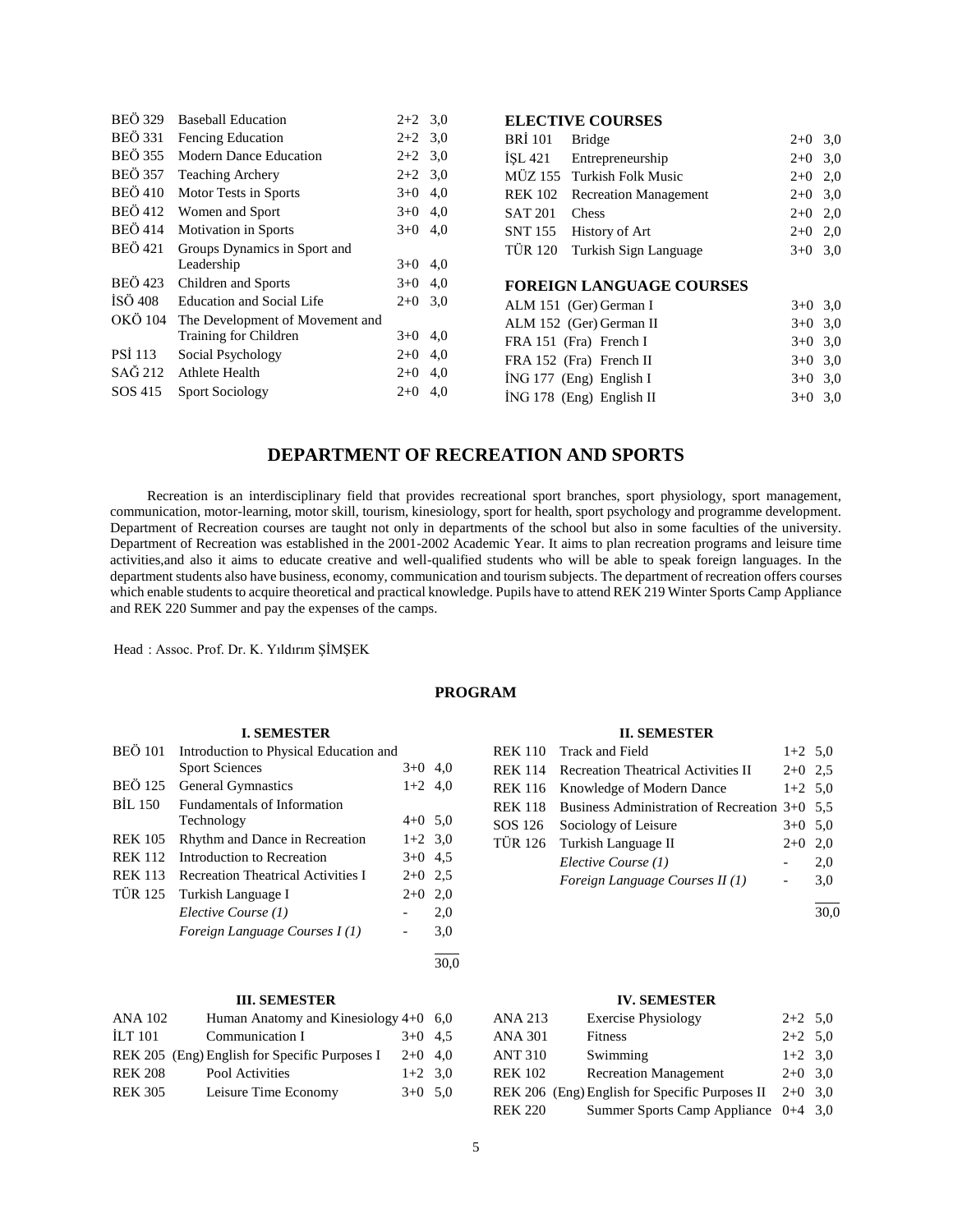| TAR 165 | Atatürk's Principles and History<br>of Turkish Revolution I<br>Elective Courses (2) | $2+0$ 2.0 | 5.5  |
|---------|-------------------------------------------------------------------------------------|-----------|------|
|         |                                                                                     |           | 30.0 |

## **V. SEMESTER**

|                | ALM 255 (Ger) German I       | $3+0$     | 4.0 |
|----------------|------------------------------|-----------|-----|
| <b>BEÖ 102</b> | Life Fit                     | $2+2$ 3.0 |     |
| <b>PZL 307</b> | Services Marketing           | $2+0$     | 3,0 |
| <b>REK 218</b> | Recreation Leadership        | $2+0$     | 3,0 |
| <b>REK 219</b> | Winter Sports Camp Appliance | $0 + 4$   | 2.5 |
| <b>REK 321</b> | Developing Recreation        |           |     |
|                | Programmes and Planning      | $2+2$ 3.0 |     |
| <b>REK 323</b> | <b>Exercise Psychology</b>   | $3+0$     | 2.5 |
| <b>REK 325</b> | Psychosocial Rehabilitation  | $2+0$     | 2,5 |
|                | Elective Courses (2)         |           | 6,5 |
|                |                              |           |     |

## **VII. SEMESTER**

|                | ALM 357 (Ger) German III       | $3+0$ 4,0 |     |
|----------------|--------------------------------|-----------|-----|
| <b>ARY 403</b> | Research Methods               | $2+0$ 4,0 |     |
| <b>ILT</b> 366 | <b>Presentation Techniques</b> | $3+0$ 5,0 |     |
| <b>ISN 315</b> | <b>Public Relations</b>        | $2+0$ 3,0 |     |
| <b>REK 423</b> | Recration in Disabled Group    | $3+0$ 3,0 |     |
| <b>SPY 261</b> | Massage                        | $3+0$     | 4,0 |
|                | Elective Courses (2)           |           | 7.0 |
|                |                                |           |     |

## **ELECTIVE COURSES**

| <b>ANT 210</b> | Cycling                        | $1+2$     | 2,5 |
|----------------|--------------------------------|-----------|-----|
| <b>ANT 212</b> | Mountaineering                 | $1+2$     | 2,5 |
| <b>ANT 214</b> | Fencing                        | $1+2$ 2,5 |     |
| ANT 216        | Archery                        | $1+2$ 2,5 |     |
| BEÖ 425        | <b>Sports Tourism</b>          | $3+0$     | 4,0 |
| <b>FOT 402</b> | Sports Photograhpy             | $3+0$     | 4,0 |
| ISL 421        | Entrepreneurship               | $2+0$     | 3,0 |
| KÜL 199        | <b>Cultural Activities</b>     | $0+2$ 2,0 |     |
| MÜZ 155        | Turkish Folk Music             | $2+0$     | 2,0 |
| <b>REK 210</b> | <b>Beach Handball</b>          | $1+2$     | 3,0 |
| <b>REK 211</b> | Stretching                     | $1+2$     | 3,0 |
| <b>REK 212</b> | Beach Volleyball               | $1+2$     | 3,0 |
| <b>REK 214</b> | <b>Beach Football</b>          | $1+2$     | 3,0 |
| <b>REK 216</b> | <b>Black Ball</b>              | $1+2$     | 3,0 |
| <b>REK 222</b> | <b>Beach Tennis</b>            | $1+2$     | 3,0 |
| <b>REK 314</b> | <b>Recreational Gymnastics</b> | $1+2$     | 3,0 |
| <b>REK 316</b> | Pilates                        | $1+2$     | 3,0 |
| <b>REK 318</b> | Recreation in Different Groups | $2+0$     | 3,0 |
| <b>REK 319</b> | Scouting and Camping           | $1+2$     | 3,0 |
| <b>REK 327</b> | <b>Commercial Recreation</b>   | $2+0$     | 3,0 |
| <b>REK 329</b> | <b>Tourism Recreation</b>      | $1+2$     | 3,0 |
| <b>REK 410</b> | <b>Entertainment Marketing</b> | $3+0$     | 3,5 |

| SAĞ 301        | Psycho-Motor Development         | $3+0$ 4.0 |      |
|----------------|----------------------------------|-----------|------|
| <b>TAR 166</b> | Atatürk's Principles and History |           |      |
|                | of Turkish Revolution II         | $2+0$     | 2.0  |
|                | Elective Course (1)              |           | 2.0  |
|                |                                  |           | 30.0 |
|                |                                  |           |      |

#### **VI. SEMESTER**

| ALM 256 (Ger) German II       | $3+0$     | 4,0  |
|-------------------------------|-----------|------|
| Animation                     | $1+2$ 2,0 |      |
| <b>Educational Games</b>      | $1+2$ 3.0 |      |
| <b>Recreation Education</b>   | $3+0$     | 6,0  |
| Introduction to Therapeutic   |           |      |
| Recreation                    | $3+0$     | 3,0  |
| Folkdance                     | $2+0$     | 2,0  |
| <b>Sport Event Management</b> | $3+0$     | 4,0  |
| Elective Courses (2)          |           | 6,0  |
|                               |           | 30.0 |
|                               |           |      |

# **VIII. SEMESTER**

|                | ALM 358 (Ger) German IV                      | $3+0$     | 4.5 |
|----------------|----------------------------------------------|-----------|-----|
| <b>REK 306</b> | Aerobics and Step                            | $1+2$ 4,0 |     |
| <b>REK 414</b> | Recreation and Urbanization                  | $3+0$     | 4.0 |
| <b>REK 416</b> | Research and Project in<br>Recreation        | $0+4$ 3.0 |     |
| SAĞ 202        | Life-saving, First Aid and<br>Rehabilitation | $2+2$ 5.0 |     |
|                | Elective Courses (3)                         |           | 9.5 |
|                |                                              |           |     |

30,0

| <b>REK 417</b> | Baseball                                 | $1+2$     | 3,0 |
|----------------|------------------------------------------|-----------|-----|
| <b>REK 418</b> | <b>Local Government Recreation</b>       | $3+0$     | 4,0 |
| <b>REK 419</b> | <b>Billiards</b>                         | $1+2$     | 3,0 |
| <b>REK 420</b> | Recreation in Campuses                   | $3+0$ 2,5 |     |
| <b>REK 421</b> | Orienteering                             | $1+2$     | 3,5 |
| <b>REK 422</b> | Recreational Therapy Techniques          | $3+0$     | 2,5 |
| <b>REK 425</b> | Yoga and Meditation                      | $1+2$     | 4,0 |
| <b>REK 427</b> | <b>Alternative Sports</b>                | $3+0$ 3,0 |     |
| <b>REK 429</b> | <b>Adventure Recreation</b>              | $3+0$     | 4,0 |
| SAĞ 208        | Physical Activity and Nutrition          | $2+0$     | 3,0 |
| <b>SAN 155</b> | <b>Hall Dances</b>                       | $0+2$     | 2,0 |
| <b>SAT 101</b> | Chess                                    | $1+2$ 3,5 |     |
| <b>SNT 155</b> | History of Art                           | $2+0$     | 2,0 |
| <b>SPY 158</b> | Handball                                 | $1+2$ 2,0 |     |
| SPY 162        | Football                                 | $1+2$ 2,0 |     |
| <b>SPY 164</b> | <b>Basketball</b>                        | $1+2$ 2,0 |     |
| SPY 166        | Volleyball                               | $1+2$     | 2,0 |
| <b>SPY 251</b> | Badminton                                | $1+2$     | 3,0 |
| SPY 253        | Tennis                                   | $1+2$     | 3,0 |
| SPY 255        | Table Tennis                             | $1+2$     | 3,0 |
| SPY 257        | Squash                                   | $1+2$     | 3,0 |
| <b>SPY 401</b> | Sponsorship in Sports Administration 3+0 |           | 4,0 |
| <b>THU 203</b> | <b>Community Services</b>                | $0 + 2$   | 3,0 |
|                |                                          |           |     |

30,0

 $\overline{a}$ 30,0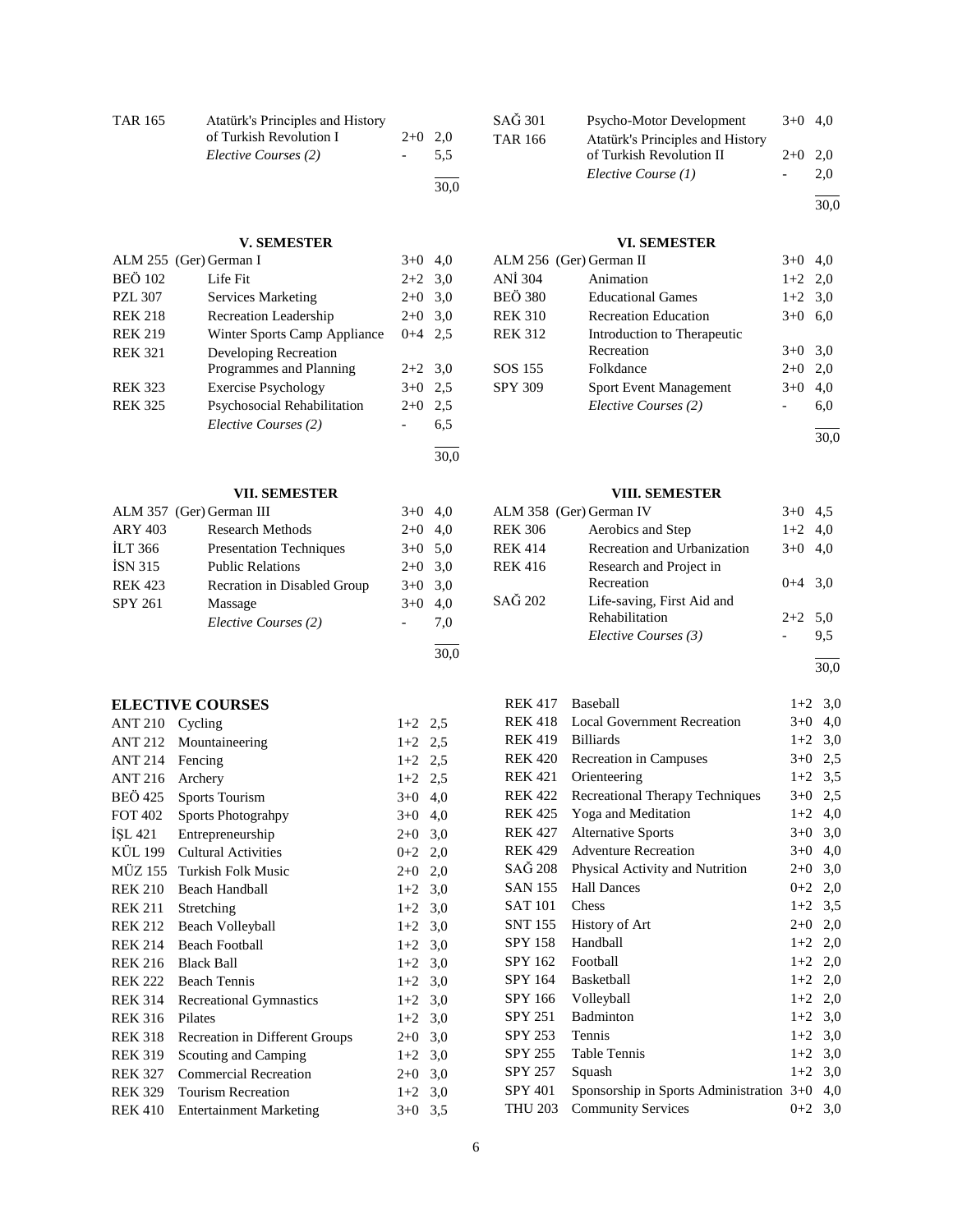| TÜR 120 Turkish Sign Language    | $3+0$ 3.0 | $ING 177$ (Eng) English I<br>$ING 178$ (Eng) English II | $3+0$ 3.0 |
|----------------------------------|-----------|---------------------------------------------------------|-----------|
| <b>FOREIGN LANGUAGE COURSES</b>  |           |                                                         | $3+0$ 3.0 |
| ING 109 (Eng) Advanced English I | $3+0$ 3.0 |                                                         |           |

|  |  | <b>DEPARTMENT OF SPORTS MANAGEMENT</b> |  |  |  |  |
|--|--|----------------------------------------|--|--|--|--|
|--|--|----------------------------------------|--|--|--|--|

 Department of Sports management is an interdisciplinary field that provides concepts and approaches of business administration and also it includes sports management, sports Law and Sports Economy. The aim of the department is to train Sports Managers and to present theoretical and practical subjects in a wide perspective to cause pupils to gain competence in organizations.

Head : Prof. Dr. Metin ARGAN

## **PROGRAM**

## **II. SEMESTER**

|                | HUK 151 Fundamental Concepts of Law | $3+0$ 4.5                |      | <b>BEO 101</b> | Introduction to Physical Education and |                          |     |
|----------------|-------------------------------------|--------------------------|------|----------------|----------------------------------------|--------------------------|-----|
| <b>İKT 101</b> | Introduction to Economics I         | $3+0$ 5.0                |      |                | <b>Sport Sciences</b>                  | $3+0$ 4,0                |     |
| ISL 101        | Introduction to Business            | $3+0$ 4.5                |      | <b>BIL 150</b> | Fundamentals of Information            |                          |     |
| <b>MAT 157</b> | <b>Basic Mathematics I</b>          | $2+0$ 3.0                |      |                | Technology                             | $4+0$ 5.0                |     |
| SOS 107        | <b>Behavioral Sciences</b>          | $2+0$ 3.0                |      | <b>IKT 102</b> | Introduction to Economics II           | $3+0$ 5.0                |     |
| <b>TÜR 125</b> | Turkish Language I                  | $2+0$ 2,0                |      |                | MAT 158 Basic Mathematics II           | $2+0$ 4,0                |     |
|                | Departmental Elective Courses (2)   | -                        | 5,0  | TUR 126        | Turkish Language II                    | $2+0$ 2,0                |     |
|                | Foreign Language Courses I(1)       | $\overline{\phantom{0}}$ | 3,0  |                | Departmental Elective Courses (2)      | $\overline{\phantom{0}}$ | 5,0 |
|                |                                     |                          |      |                | Elective Course (1)                    | $\overline{\phantom{a}}$ | 2,0 |
|                |                                     |                          | 30.0 |                | Foreign Language Courses II (1)        | $\overline{\phantom{a}}$ | 3,0 |
|                |                                     |                          |      |                |                                        |                          |     |

30,0

## **III. SEMESTER**

**I. SEMESTER**

 $\overline{1}$  ING 110 (Eng) Advanced English II  $3+0$  3,0

| IKT <sub>421</sub> | <b>Economy of Turkey</b>                     | $2+0$ 3.0 |     |
|--------------------|----------------------------------------------|-----------|-----|
| <b>İSL 102</b>     | Management and Organization                  | $3+0$ 4.0 |     |
| <b>İSL 307</b>     | <b>Management Information Systems</b>        | $2+0$ 3.0 |     |
|                    | MUH 105 Introduction to Accounting           | $2+2$ 4.5 |     |
| <b>SPY 201</b>     | Basic Principles of Sport Management 3+0 4,5 |           |     |
| TAR 165            | Atatürk's Principles and History of          |           |     |
|                    | <b>Turkish Revolution I</b>                  | $2+0$     | 2.0 |
|                    | Departmental Elective Courses (3)            |           | 9.0 |
|                    |                                              |           |     |

#### **V. SEMESTER**

| <b>BEÖ</b> 459 | Physical Education and Sports for |           |     |
|----------------|-----------------------------------|-----------|-----|
|                | Disabled                          | $1+2$ 4,0 |     |
| <b>REK 102</b> | <b>Recreation Management</b>      | $2+0$ 3.0 |     |
| <b>SPY 301</b> | Planning Organization in Sport    | $3+0$ 5.0 |     |
| SPY 305        | Sport Economy                     | $3+0$ 5.0 |     |
| <b>SPY 307</b> | Corporate Behavior in Sport       | $3+0$ 5.0 |     |
| <b>SPY 309</b> | <b>Sport Event Management</b>     | $3+0$     | 4.0 |
|                | Departmental Elective Course (1)  |           | 4,0 |
|                |                                   |           |     |

30,0

## **IV. SEMESTER**

| BEÖ 321 | <b>Sport Psychology</b>               | $3+0$ 5.0 |     |
|---------|---------------------------------------|-----------|-----|
| İLT 101 | Communication I                       | $3+0$ 4.5 |     |
| İSL 203 | <b>Business Law</b>                   | $3+0$ 4,0 |     |
| İSL 301 | Human Resources Management            | $3+0$ 4,0 |     |
|         | MUH 302 Analysis of Financial Reports | $3+0$ 4.5 |     |
| SPY 202 | Administrative Organization of        |           |     |
|         | <b>Turkish Sports</b>                 | $3+0$ 6,0 |     |
| TAR 166 | Atatürk's Principles and History of   |           |     |
|         | <b>Turkish Revolution II</b>          | $2+0$     | 2.0 |
|         |                                       |           |     |

30,0

## **VI. SEMESTER**

|         | ARY 202 Research Techniques       | $3+0$ 5.0 |     |
|---------|-----------------------------------|-----------|-----|
| İST 317 | <b>Statistics</b>                 | $2+0$ 2.5 |     |
| İSL 204 | <b>Business Planning</b>          | $2+0$ 3,0 |     |
| PZL 403 | <b>Sports Marketing</b>           | $3+0$ 4.5 |     |
| SPY 353 | Performance Evaluation            | $2+2$ 5,0 |     |
|         | Departmental Elective Courses (2) |           | 6,0 |
|         | Elective Course (1)               |           | 4,0 |
|         |                                   |           |     |

30,0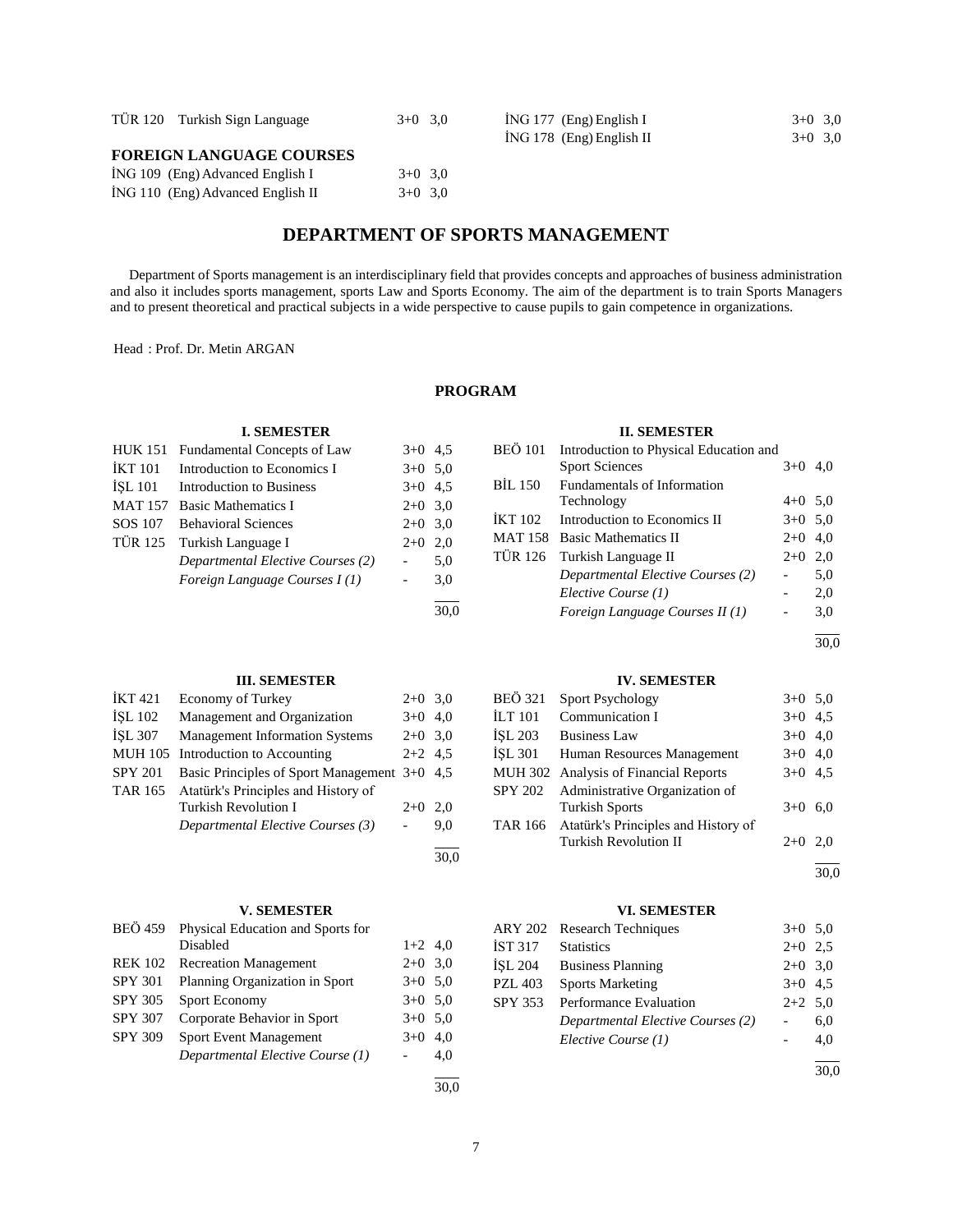## **VII. SEMESTER**

| <b>FIN 304</b> | <b>Financial Management</b>                   | $3+0$ | 4.5 |
|----------------|-----------------------------------------------|-------|-----|
| <b>HUK 421</b> | <b>Sport Law</b>                              | $2+0$ | 2.0 |
| <b>ILT 370</b> | New Approaches in Management                  | $3+0$ | 6,5 |
| <b>REK 305</b> | Leisure Time Economy                          | $3+0$ | 5,0 |
| <b>SPY 401</b> | Sponsorship in Sports                         |       |     |
|                | Administration                                | $3+0$ | 4.0 |
| <b>SPY 403</b> | Sport and the Media                           | $2+0$ | 2.5 |
|                | SPY 413 (Eng) English for Specific Purposes I | $2+0$ | 2,5 |
|                | Departmental Elective Course (1) -            |       | 3,0 |
|                |                                               |       |     |

30,0

## **DEPARTMENTAL ELECTIVE COURSES**

| <b>ANT 101</b> | Sport Philosophy and Olympism         | $2 + 0$ | 4,0 |
|----------------|---------------------------------------|---------|-----|
| <b>ANT 210</b> | Cycling                               | $1+2$   | 2,5 |
| <b>ANT 212</b> | Mountaineering                        | $1+2$   | 2,5 |
| <b>ANT 214</b> | Fencing                               | $1+2$   | 2,5 |
| ANT 216        | Archery                               | $1+2$   | 2,5 |
| <b>ANT 310</b> | Swimming                              | $1+2$   | 3,0 |
| <b>BEÖ 102</b> | Life Fit                              | $2+2$   | 3,0 |
| <b>BEÖ 176</b> | Trekking                              | $1+2$   | 4,0 |
| <b>BEÖ</b> 421 | Groups Dynamics in Sport and          |         |     |
|                | Leadership                            | $3+0$   | 4,0 |
| <b>BIL 215</b> | Computer-Aided Design I               | $3+0$   | 4,0 |
| <b>BIL 216</b> | Computer-Aided Design I               | $3+0$   | 4,0 |
| İŞL 352        | Organizational Communication          | $2+0$   | 3,0 |
| ISL 421        | Entrepreneurship                      | $2+0$   | 3,0 |
| ISL 452        | Problem Solving Techniques in         |         |     |
|                | Management                            | $3+0$   | 4,0 |
| <b>PSI</b> 104 | Social Psychology                     | $3+0$   | 3,0 |
| <b>PSI 208</b> | <b>Conflict and Stress Management</b> | $3+0$   | 5,0 |
| <b>PZL 230</b> | <b>Marketing Management</b>           | $2+0$   | 3,0 |
| <b>REK 319</b> | Scouting and Camping                  | $1+2$   | 3,0 |
| <b>REK 417</b> | <b>Baseball</b>                       | $1+2$   | 3,0 |
| <b>REK 419</b> | <b>Billiards</b>                      | $1+2$   | 3,0 |
| <b>REK 421</b> | Orienteering                          | $1+2$   | 3.5 |
| RHI 452        | <b>Sport Marketing Communication</b>  | $3+0$   | 4,5 |
| SAĞ 208        | Physical Activity and Nutrition       | $2 + 0$ | 3,0 |
| <b>SAT 101</b> | Chess                                 | $1+2$   | 3,5 |
| SOS 404        | Social Structure of Turkey            | $3+0$   | 4,5 |
| <b>SPY 158</b> | Handball                              | $1+2$   | 2,0 |
| SPY 162        | Football                              | $1+2$   | 2,0 |

## **VIII. SEMESTER**

| İLT 366        | <b>Presentation Techniques</b>                 | $3+0$     | 5,0 |
|----------------|------------------------------------------------|-----------|-----|
| <b>İSN 315</b> | <b>Public Relations</b>                        | $2+0$     | 3,0 |
| ISL 406        | Strategic Management                           | $3+0$     | 4,5 |
| SOS 415        | <b>Sport Sociology</b>                         | $2+0$     | 4,0 |
| <b>SPY 404</b> | Sport Politics in Turkey                       | $3+0$ 3,0 |     |
| <b>SPY 406</b> | Research Project in Sport                      |           |     |
|                | Management                                     | $0+4$ 3.5 |     |
| <b>SPY 410</b> | Management in Sports                           |           |     |
|                | Administration                                 | $3+0$     | 4.0 |
|                | SPY 414 (Eng) English for Specific Purposes II | $2+0$     | 3.0 |

l 30,0

| <b>SPY 164</b>           | Basketball                       | $1+2$ 2,0 |  |  |
|--------------------------|----------------------------------|-----------|--|--|
| SPY 166                  | Volleyball                       | $1+2$ 2,0 |  |  |
| <b>SPY 251</b>           | Badminton                        | $1+2$ 3,0 |  |  |
| <b>SPY 253</b>           | Tennis                           | $1+2$ 3,0 |  |  |
| SPY 255                  | <b>Table Tennis</b>              | $1+2$ 3,0 |  |  |
| <b>SPY 257</b>           | Squash                           | $1+2$ 3,0 |  |  |
| SPY 352                  | Local Administrations and Sports | $3+0$ 3.0 |  |  |
| SPY 356                  | Social Security in Sports        | $3+0$ 4,0 |  |  |
|                          |                                  |           |  |  |
| <b>FI FOTIVE COUPSES</b> |                                  |           |  |  |

## **ELECTIVE COURSES**

| <b>BEÖ</b> 425 | <b>Sports Tourism</b>      | $3+0$     | 4,0 |
|----------------|----------------------------|-----------|-----|
| <b>BRI</b> 101 | <b>Bridge</b>              | $2+0$     | 3,0 |
| ISL 405        | <b>Capital Markets</b>     | $3+0$     | 4,5 |
| KÜL 199        | <b>Cultural Activities</b> | $0+2$ 2,0 |     |
| <b>RSM 152</b> | Painting                   | $2+0$ 4,0 |     |
| SAĞ 103        | Knowledge About Health     | $3+0$ 4.5 |     |
| <b>SAN 155</b> | <b>Hall Dances</b>         | $0+2$ 2,0 |     |
| <b>SNT 155</b> | History of Art             | $2+0$ 2,0 |     |
| SOS 155        | Folkdance                  | $2+0$ 2,0 |     |
| <b>THU 203</b> | <b>Community Services</b>  | $0+2$ 3.0 |     |
| <b>TIY 152</b> | Theatre                    | $2+0$ 2.5 |     |
| TÜR 120        | Turkish Sign Language      | $3+0$ 3.0 |     |
| <b>TÜR 215</b> | Sign Language              | $1+1$ 3.0 |     |

## **FOREIGN LANGUAGE COURSES**

| ING 109 (Eng) Advanced English I |                                   | $3+0$ 3.0 |  |
|----------------------------------|-----------------------------------|-----------|--|
|                                  | ING 110 (Eng) Advanced English II | $3+0$ 3.0 |  |
| ING 177 (Eng) English I          |                                   | $3+0$ 3.0 |  |
| ING 178 (Eng) English II         |                                   | $3+0$ 3.0 |  |

## **COURSE CONTENTS**

**ALM 151 German I 3+0 3,0**

Making Sentences in German: Determining Subject and Object; Articles: Der, Die, Das, Plural Die; Akkusativ; Conjugation of Articles; Prepositions used with Akkusativ and Dativ: Conjugation of Articles, Their New Forms and Usages; Prepositions used with Dativ; Use of Akkusativ and Dativ in a Sentence; Sentences with Wenn and Wo; Subordinate Clauses with Nachdem and Bevor; Phrases Used

in Telephone Calls and Shopping; Introduction to Subordinate Clauses and Basic Rules.

## **ALM 152 German II 3+0 3,0**

Prepositions used with Akkusativ and Dativ; Identifying Cases with Wo and Wohin; Formation of Genitiv; Relative Sentences; Personal Pronouns; Conjugation of Adjectives; Subordinate Clauses; Sentences with Modal Verbs; Tenses: Simple Past and Present Perfect Tense; Prateritum, Perfekt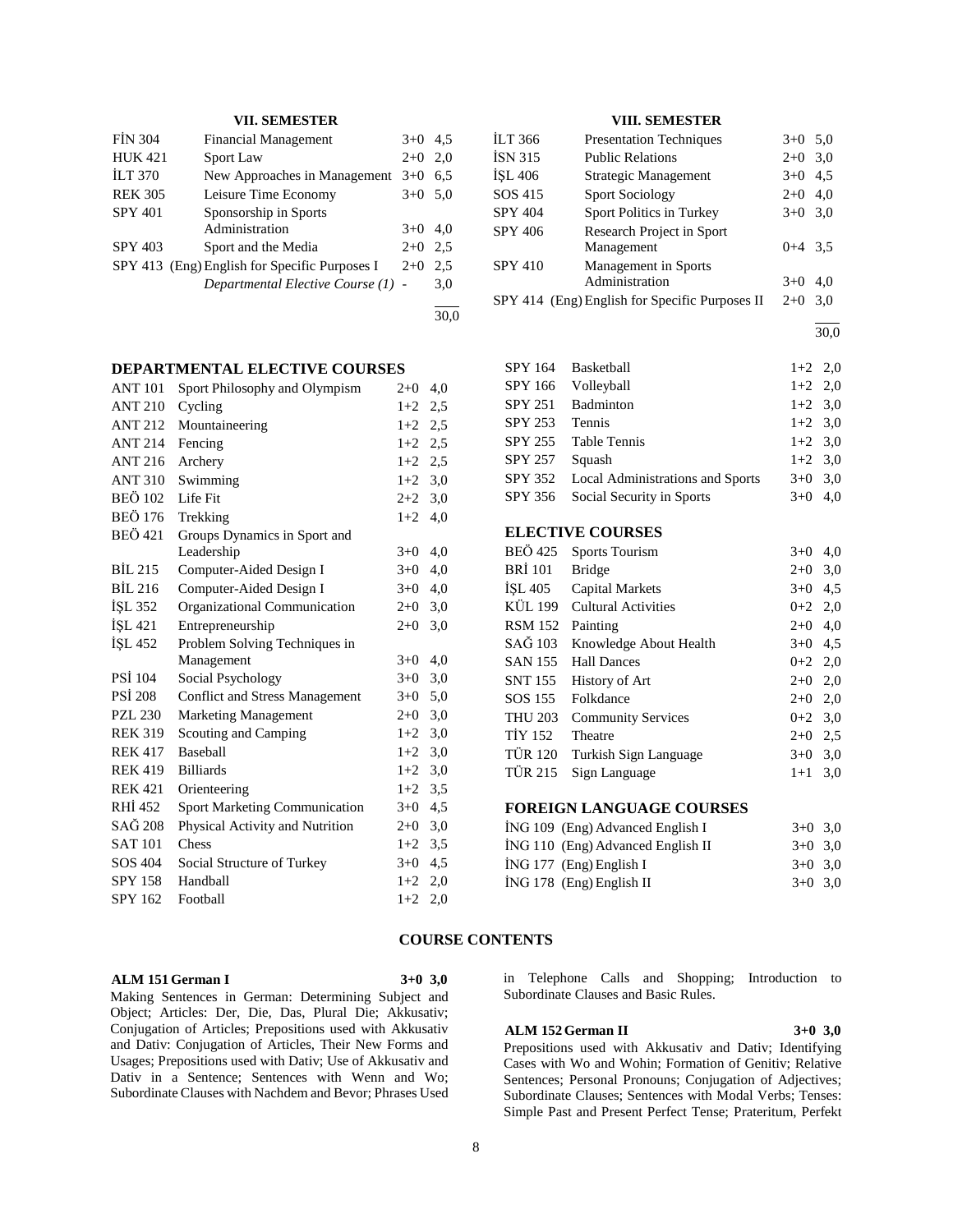and Plusguamperfekt; Active and Passive Sentences; Passive Sentences With Verbs; Usage of Konjunktiv I and Konjunktiv II; Business German; Making Telephone Calls; Asking Questions on the Telephone, Taking Orders; Taking Messages and Notes; Patterns of Correspondence: Forms of Addressing in a Letter, Writing Business and Private Letters; Being in a Restaurant: Ordering Meals, Types of Meals and Paying Bill.

## **ALM 255 German I 3+0 4,0**

Greeting Friends; Asking for Someone's Health; Asking for Directions; Asking Where People are From; Making Requests; Asking for Prices; asking for Prices; Asking for Different Kinds of Food and Drink; Formal Sentences Used in Restaurants and Formal Places; Asking For and Telling People about Preferences; Likes and Dislikes; Asking for the Amount of Something and Telling the Amount of Something: Structures Used in Telephone Conversations; Using Appropriate Grammar Forms for the Given Situations.

### **ALM 256 German II 3+0 4,0**

Modal verbs: Können, Müssen, Wollen, Dürfen, Sollen, Mögen; Tenses: Simple Present Tense, Future Tense; Nouns and Types of Nouns; Articles; Singular and Plural Forms: Words that are used as Singular or Plural only, Plural Form of the Indefinite Article; Cases of a Noun: Uninflected Case, Accusative, Dative, Possessive Cases; Exercises about these Grammar Points.

## **ALM 357 German III 3+0 4,0**

Expressing a Request; Expressing Regret; Accusing Someone and Apologizing, Describing People, Asking about Someone's Health; Serious Illnesses and Learning about Human Body; Getting Surprised; Responding in Misunderstandings; Explaining Someone Something; Requesting Something from Somebody; Giving Opinions about Furniture; Expressing Opinions about Pictures, Clothes and People; Using Appropriate Grammar Forms for the Given Situations.

#### **ALM 358 German IV 3+0 4,5**

General Review of Noun Cases: Strong and Weak inflection, Mixed inflection, inflection Groups, inflection of the Words Which are not German in Origin; Adjectives: Use of Adjectives, Adjective Phrase, Use of Adjectives Depending on the Verb, Adjectives and Cases of a Noun, Types of Adjectives; Comparing Adjectives: Verbs; Groups of Verbs, Verb Forms, Regular Verbs; Tenses: Present Continuous Tense, Past Perfect Tense, Future Tense, Future Perfect Tense.

**ANA 102 Human Anatomy and Kinesiology 4+0 6,0** Mechanical Principles of Human Motion; Analysis of Bones, Muscles, and Joints; Joint Leverage and Limitations; Types of Muscular Contraction; Muscular Efficiency; Analysis of Motor Activities.

**ANA 106 Physiology 3+0 5,0**

Cell physiology and General Physiology: Cell Functions, Blood Cells, Blood Coagulating; Nerve and Muscle:

Membrane and Stock Potential, Contraction in Skeletal Muscle, Nerve Muscle Conduction, Functions of Smooth Muscles, Heart: Heart Muscle, Rhythmic Stimulating of Heart, Normal Electrocardiogram; Circulation: Systemic Circulation; Regulation of Arterial Pressure; Respiration: Pulmonary Ventilation, Regulation of Respiration; Nervous System: Cerebral Control of Motor Functions, Autonomy Nervous System; Endocrinology: Thyroid Gland and Metabolic Hormones, Cortex Hormones.

**ANA 121 Human Anatomy and Kinesiology 4+0 5,0** Anatomical Terms and Concepts: Planes, Axials; Anatomical Structures for Sportive Movements: Muscles, Joints, Bones; The Basic Structures of Human Body: Cell, Tissue, Organs and structures of systems; Functions of Muscles When They Contract and Their Joint Movements; The Muscles Which are Take Part in Movements: Upper extremity muscles, Elbow joint muscles, Lower extremity muscles, Muscles which effect the hip and knee joint.

#### **ANA 126 Kinesiological Anatomy 3+0 4,0**

Concepts of Kinesiology and Anatomy: Muscle Activation in Movement Kinematics, Term Related to Movement: Basic anatomical position, Axis, Platform, Range of Motion; Bones and Muscles in Upper and Lower Extremities: Chest, Shoulder, Leg, Forearm, Upper arm, Back, Abdominal, Neck, Hand and Feet Muscles, Humerus, Clavicula, Radius, Ulna, Pelvis, Femur, Tibia, Fibula, Vertebrae, Costae, Hand and Feet Bones, Upper extremities, lower extremities, abdominal and back muscles.

## **ANA 213 Exercise Physiology 2+2 5,0**

Structure and Function of Cell, Tissue, Organs and Systems that Form Human Body; Energy Resources of Human Organism in Exercise and Their Relations with Sports Activities; Fatigue and Recovery; Metabolic Adaptations to Training: Acute and chronic adaptations in strength and endurance training; Neuromuscular, Cardiovascular, and Respiratory Systems and Exercise; Hormonal Adaptations to Exercise; Sex Differences in Exercise; Altitude, Exercise in Hot and Cold Environments; Basic Laboratory Applications and Performance Evaluation in Exercise Physiology.

#### **ANA 301 Fitness 2+2 5,0**

Definition of Fitness: Body composition; Methods of Measuring Subcutaneous Layer Fat; Measuring Energy Consumption; Measuring Maximal Anaerobic Power; Dynamism ; Active Life; General Principles of Fitness for Men and Women.

**ANİ 304 Animation 1+2 2,0**

Concept and Types of Animation: Qualitative classification of animation, Classification by types of activity; Basic Properties of Animation Services; Functions of Animation; Management of Animation Services: Planning, Organizing, Guiding, Control; Management Processes of Animation Services: Coordination, Leadership, Communication; Animation Principles; Review and Assessment of Animation Programs in Public and Private Institutions.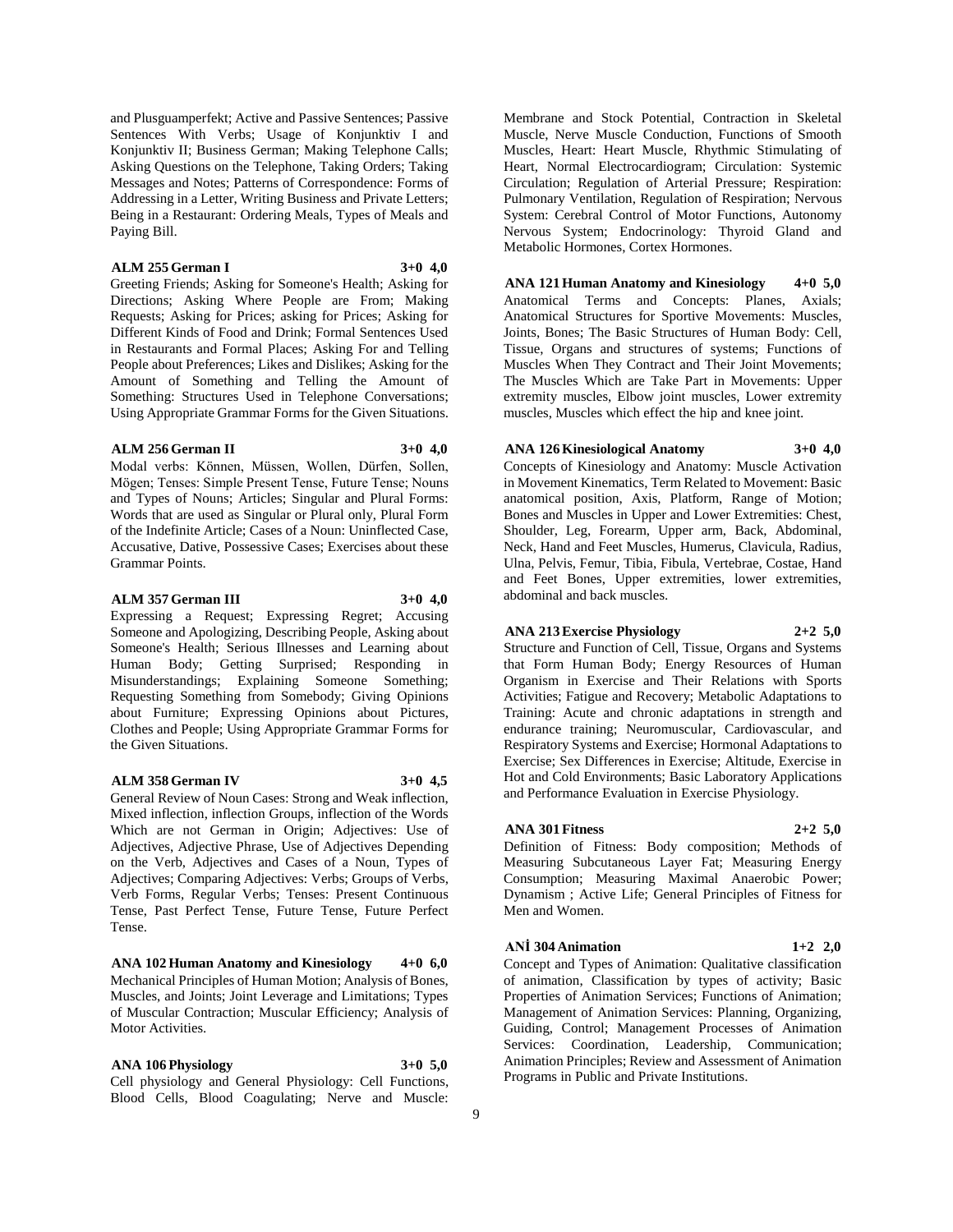**ANT 101 Sport Philosophy and Olympism 2+0 4,0** Fundamental Principles in Philosophy; Philosophy of Science, philosophy of Ethics, Sport Philosophy; Games; Entertainment and Sports; Olympism; Olympic Games; Modern Olympic Games.

**ANT 102 Introduction to Biomechanics 2+0 3,0** Definition of Biomechanics; Study of Human Movement; Kinematics of Movement and Balance.

**ANT 109 Basic Track and Field 1+2 4,0** Basic Knowledge about Track and Field; Concept of Endurance and Classification of Endurance; Aerobic endurance, Anaerobic endurance, Methods and principles of endurance training; Concept of Sprint and Classification of Sprint: Reaction time, Acceleration, Maximal sprint, Sprint endurance; Concept of Strength and Classification of Strength: Training methods and principles of maximal strength, Explosive strength, Reactive strength, Strength endurance.

**ANT 110 Coach Training and Its Principles 2+0 4,0** Coaching and Its Definition: Personality characteristics of a coach, Knowledge of sports, Level of interest, Understanding of discipline, Honesty, Distinguishing, Rolemodeling, Maturity, Flexibility; Working Methods of a Coach: Before the competition, During the competition, After the competition; Coaching Styles; Coach Training: Basic structure of coach training, Coach training program, Stages of coaching, Requirements of coach training; Models of CoachTraining in Other Countries and Comparison with Turkey.

**ANT 111 Numerical Basics of Sports 3+0 4,0**

Physical States of Matter: Gas, liquid and solid states; Force, Pressure and Electricity: Scientific principles of force and pressure, Measurements of force and pressure, Joint torques and range of motion, Impulse and momentum; Energy Consumed at Laboratory Tests: Calculation of energy consumed in at cycle and treadmill tests; Data Analysis: Mean, Mode, Median, Data types, Statistical errors.

## **ANT 112 Use of Technology in Sports 3+0 4,5**

The Importance of Technology Use in Sport: Talent selection, Performance development, Transfer; Technological Devices: Computers, Tablet computers, Smartphones, Telemetric devices; Key Performance Parameters in Sports: Motion profile, Physical parameters, Physiological parameters, Technical and tactical skills; Performance Analysis: Competition and match analysis, Physical and physiological analysis; Technology-Aided Analysis and Presentation: Text-based software, Statistical software, Measurement and assessment software.

**ANT 113 Introduction to Sports Sciences 3+0 4,0** Concept of Sports; Historical Background of Sports; Effects of Sports on Individuals; Effects of Sports in Societies;

Sports Philosophy; Scientific Approaches to Sports; Function of Sports: Social, economic, and psychological functions of sports; Concepts Related to Sports Sciences; Basic Movement Skills; Active life; Movement Education; Motor development: Areas of motor development, Stages of motor development, the factors that affect motor development.

**ANT 114 Ethics of Sports 2+0 3,0**

Ethics and Morality: Morals, Morality in sports, Ethics, Ethics in sports; Fair Play and Olympism: Sense of fair play, Virtue in sports, Understanding of Olympism; Gender and Sports: Women and sports, Gender equality, Sexual discrimination in sports; Doping in Sports: Steroids in sports and drug use, Doping methods used in sports; Sports and Violence: Violence in sports, Aggression, Ethics in supporting sports teams, Ethics in Sports Media: Media ethics, Objectivity in sports media.

**ANT 115 Basic Gymnastics 1+2 3,0**

Concept of Basic Gymnastics: Definition, Other types of gymnastics, Exercises in Gymnastics: Stands, Marches, Commands, Sorting and Wheels; Running: Direction changing in running, Rhythmic running, Jumping and hooping; Stretching: Stretching exercises: active and inactive stretching; Coordination Skills: Gym board, Ropes, Balls, Pins Vertical ropes; Exercising with a Partner: Groups exercises with 2, 3, or 4 members; Power Development Exercises: Static and dynamics power exercises; Conditional Properties: Balance, Speed, Power, Endurance, Stretching exercises.

#### **ANT 201 Sports Biomechanics 2+0 3,0**

Basic Physics and Maths in Sports: Time, Biomechanical Characteristics; Linear Characteristics: Length, Velocity, Acceleration, Circular Characteristics: Angle, Body Angle, Directional Angle, Angular Velocity, Angular Acceleration; Biodynamic Characteristics; Circular Characteristics; Mechanical Concepts and Principles Used in Different Sports; Physics and Maths in Sports Performance.

## **ANT 204 Sport Pedagogy 2+0 3,0**

The Trainer; Educational and Behavioral Characteristics; Teaching-Learning Approaches; Learning styles; Teaching Techniques; Learning Process; Training sessions; Use of Technology in Training; Administrative Aspects of Training; Approaches in Sports Education.

## **ANT 206 Kinoanthropometry 2+0 3,5**

Anatomic Positions; Somatic Growth and Development; Techniques of Measurement and Definitions; Length and Width; Circumference; Skinfold; Distribution of Somatotips; Somatagram (Body profile); Evaluation of Body Composition by Anthropometric Method, Body Structure; Structural factors in Ability selection.

## **ANT 210 Cycling 1+2 2,5**

Historical Development of Cycling; Nutrition of Cyclists, Safety in Cycling; Clothing; Seat Position; Height of Saddle;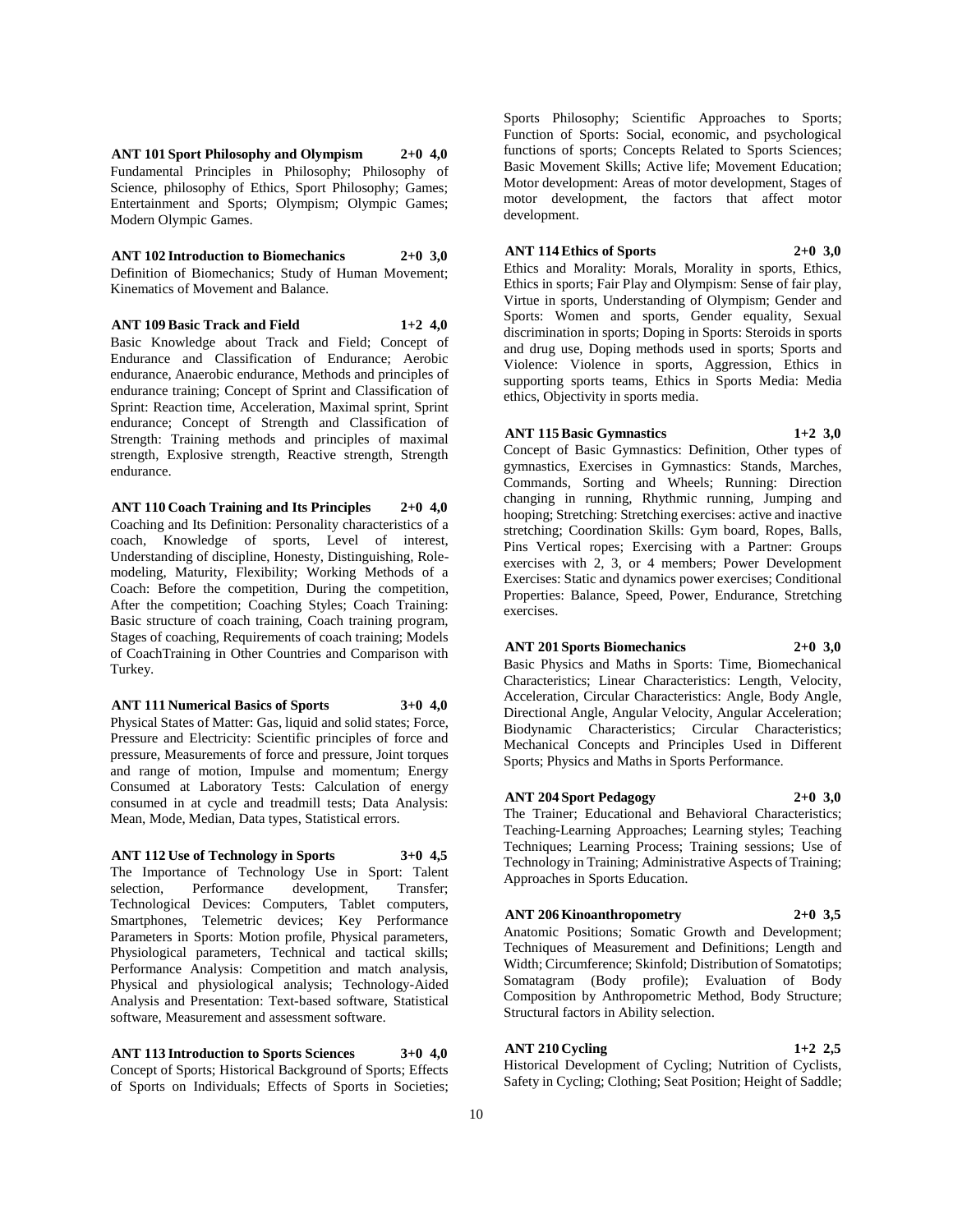Height of Handle-Bar; Length of Handle-Bar; Cycling and Development of Cycling; Cycling Competitions.

## **ANT 212 Mountaineering 1+2 2,5**

Quality of Clothes, Tools and Other Equipments, Walking, Slope, Tents, Camping, Tactics of Camping; Nutrition; Techniques of Using Pickaxe and Wearing Crampon; Climbing on Ice and Snow, Slope and Defense.

## **ANT 214 Fencing 1+2 2,5**

Definition: Rules, Parry, Action, Self-Confidence, Concentration, Aesthetic, Reflex, Balance, Group Adaptation, Definition of Technical Terms; Parry and action, Riposte, Septime, Disengage, Handle, Priority, Ground, Weapon, Foil, Epee, Sabre; Technical features of Fencing; Feet; Change on ends, Quarte, Sixte, Septime, Octave, Quinte, Guard, Reprise, Bastinado, Balestro.

#### **ANT 216 Archery 1+2 2,5**

History of Archery in Turkey and in the World; Teaching Methods; Posture, Clicker, Bowsling, Drawing Hand, Draw, Aim, Point of Aim, Nose Mark, Kisser, Bop-Notch, Bowsling, Tackle, Arrow-Nock, Anchor-Point, Release of the Arrow, Types of Arrow, Competitions, Nutrition, Skill Election, Periodical Training.

## **ANT 220 Horse-Riding 1+2 2,5**

The Characteristics of a Horse; Equestrian; Place where Horses are Trained and Its Formation; Equipment: Equestrian equipment, Horse equipment, Maintenance of equipment; Preparing for Horse-Riding: Attendance of horse, Head gear attaching, Saddling; Teaching Sitting on a Horse: Riding and come down from horse, Sitting of an equestrian, Speedy and deep sitting, Sitting errors; Assists: Weight assisting, Calf assisting, Rein assisting, The characteristics of assisting in speedy and light sitting, Assisting equipments, Assisting reins, Feeling; Lonj Education; Free Style Horse-Riding Education.

#### **ANT 222 Talent Identification and Children in Sport 3+0 5,0**

Theoretical Principles of talent in sport: the definition of talent, talent search and selection process, Talent foresight, approaches related with skill foresight, Talent Search, Selection and Directing Models; Five Steps to Talent Search and Selection; Family, School and Sports Club Co-operation for Talented Kids' Choice and directing; Factor Effects the Success; Sports Ability on Children; Developing Skills; Reasons for Sport; Training Children and Teenagers; Aim of Children Training; Adaptation; Risk of Children Training; Motor Skills Education; Medical Approach.

#### **ANT 241 Coaching Education I 2+2 4,0**

Historical Development of Sport Branch in the World and Turkey; Terminology related to Sport Branch; Field and Material Knowledge of Sport Branch; Competition Rules of Sport Branch; General Warm-up and Cool-down; Specific Warm-up and Cool-down for Sport Branch; Practical Applications of Sport Branch related to Age Groups in Kids; Talent Identification in Sport Branch; Fundamental

Technical Development and Applications for Talented Kids to Sport Branch.

## **ANT 242 Coaching Education II 2+2 4,0**

Fundamental Technical-Tactical Development and Applications for Talented Kids to Sport Branch; Anthropometric, Somatotype, Biomotor Ability Factors and Development Specific to Sport Performance in Junior, Young, and Senior Age Categories including in Sport Branch; Technical-Tactical Development and Applications in Junior, Young, and Senior Age Categories of Sport Branch.

**ANT 302 Teaching Methods in Sports 2+2 4,0** Characteristics of Sports Programs; Transferring Aims to Behavior; Definition of Style; Selection of Styles: Command Style (A), Practice Style (B), the Reciprocal Style (C), the Self-Check Style (D), the Inclusion Style (E), Guided Discovery Style (F), the Divergent Style (G), Individual Program-Learner's Design (H), Learner's Initiated Style (I), Self-Teaching Style (J), Micro Teaching and Practicing; Using Teaching Technology in Sport Education.

## **ANT 304 Coaching Practicum 2+4 5,0**

Main activities for defining of to be a trainer as a profession; Trainings, Equipments, Investigating methods and techniques used in training, Investigating a routine day of a trainer in sport clubs, Investigating the head coach in competitions, Managing a sport club, Investigating the responsibilities of a manager, Investigating the relations between the head coach and opponent team's coach during the competition, Investigating of a trainer's behaviour and control athletes' daily lives in competition process and various features of a trainer as a profession.

## **ANT 307 Coaching Education III 2+2 4,0**

Individual Training for the Development of Biomotor Skills: Development of speed, Development of strength, Development of endurance, Development of flexibility, Development of coordination; Individual Training for Technical Development in Sports; Individual Training for Tactical Development in Sports; Training Specific to Individual, Position, Group, and Team; Training for Competition; Examples of Training Programs for Competition.

## **ANT 310 Swimming 1+2 3,0**

Teaching Phases in Swimming: Adaptation to Water, Respiration, Adaptation of Eyes, Floating, Advancing in water; Swimming Techniques and Analyses: Freestyle, Backstroke, Butterfly, Breaststroke; Rules of Competitions and officiating; Triathlon; Organization in Swimming; FINA; Dimensions of Swimming Pools; Biomechanics of Swimming.

## **ANT 311 Psychology of Competition 3+0 5,0**

Competition: Concept and content of competition, Historical development of the concept of competition, Meaning of the concept of competition today; Competition Processes; Competition and Human Interaction: Individual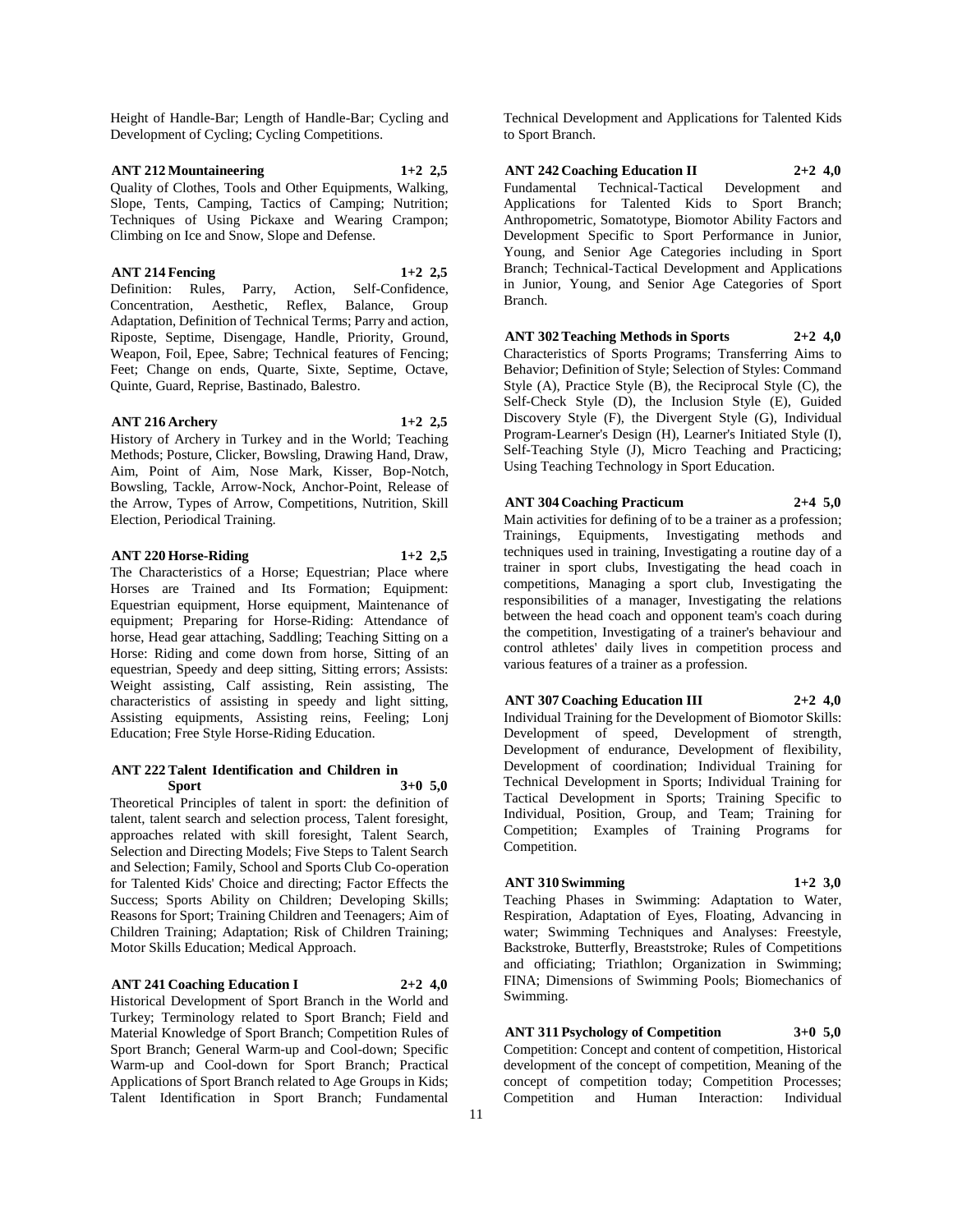competitions, Team competitions, Effects of competition on human, Objective causes of competition, Subjective causes of competition, Reactions to competition, Results of competition, Relationship between competition and anxiety, Relationship between competition and stress, Relationship between competition and self-confidence.

#### **ANT 312 Coaching Education IV 2+2 4,0**

Examples of Individual Training Programs of Athletes; Examples of Training Programs of Teams: Training programs related to defense, Training programs related to offense; Analysis of Training Programs in Sports: Investigation of training phases, Analysis of training camp programs, Analysis of match, Match tactics against the opponent team based on match analysis.

**ANT 314 Training Periodization 3+0 3,0** Training Periodization Factors: Planning of short, middle, and long term training, Structures of microcycle and mesocycle training, Period and annual plan; Block Training; Altitude Training; Preparation for Training and Competition: Types and examples of warm-up; Strength Training Periodization: High level strength training for team and individual sports, Hypertrophy, Maximal strength, Explosive strength, Reactive strength, Strength endurance, Strength maintenance; Endurance Training Methods and Periodization; Speed Training Methods and Periodization.

**ANT 401 Artistic Gymnastics I 1+4 4,0** Investigations and Practises to be the fundamentals of practicum lessons in Sport Clubs and Schools; Subjects of some investigations and Practicum; Exercises of asking questions in Technic and Tactic Trainings, Directing and controlling of a training, Using books on sport and health, Group works, Preparing and using worksheet, Preparing Daily, Weekly, Monthly and Annual Training programs, Registration of athletes and evaluating, Preparing performance tests and practice, Investigating youth trainings, Micro-teaching practices, Participating in Seminars.

#### **ANT 402 Artistic Gymnastics II 1+4 4,0**

Gaining experience as a trainer in Sport Clubs and Schools; Working full-time or part time once a week in Sport Clubs and Schools, Preparation for training, Preparing training program and practices, Tests for athletes' performance and their applications, Preparing practice file, Using written sources and technology, Participating in Seminars.

#### **ANT 403 Track and Field I 1+4 4,0**

Investigations and Practises to be the fundamentals of practicum lessons in Sport Clubs and Schools; Subjects of some investigations and Practicum; Exercises of asking questions in Technic and Tactic Trainings, Directing and controlling of a training, Using books on sport and health, Group works, Preparing and using worksheet, Preparing Daily, Weekly, Monthly and Annual Training programs, Registration of athletes and evaluating, Preparing performance tests and practice, Investigating youth trainings, Micro-teaching practices, Participating in Seminars.

### **ANT 404 Track and Field II 1+4 4,0**

Gaining experience as a trainer in Sport Clubs and Schools; Working full-time or part time once a week in Sport Clubs and Schools, Preparation for training, Preparing training program and practices, Tests for athletes' performance and their applications, Preparing practice file, Using written sources and technology, Participating in Seminars.

#### **ANT 405 Badminton I 1+4 4,0**

Investigations and Practises to be the fundamentals of practicum lessons in Sport Clubs and Schools; Subjects of some investigations and Practicum; Exercises of asking questions in Technic and Tactic Trainings, Directing and controlling of a training, Using books on sport and health, Group works, Preparing and using worksheet, Preparing Daily, Weekly, Monthly and Annual Training programs, Registration of athletes and evaluating, Preparing performance tests and practice, Investigating youth trainings, Micro-teaching practices, Participating in Seminars.

#### **ANT 406 Badminton II 1+4 4,0**

Gaining experience as a trainer in Sport Clubs and Schools; Working full-time or part time once a week in Sport Clubs and Schools, Preparation for training, Preparing training program and practices, Tests for athletes' performance and their applications, Preparing practice file, Using written sources and technology, Participating in Seminars.

#### **ANT 407 Basketball I 1+4 4,0**

Investigations and Practises to be the fundamentals of practicum lessons in Sport Clubs and Schools; Subjects of some investigations and Practicum; Exercises of asking questions in Technic and Tactic Trainings, Directing and controlling of a training, Using books on sport and health, Group works, Preparing and using worksheet, Preparing Daily, Weekly, Monthly and Annual Training programs, Registration of athletes and evaluating, Preparing performance tests and practice, Investigating youth trainings, Micro-teaching practices, Participating in Seminars.

#### **ANT 408 Basketball II 1+4 4,0**

Gaining experience as a trainer in Sport Clubs and Schools; Working full-time or part time once a week in Sport Clubs and Schools, Preparation for training, Preparing training program and practices, Tests for athletes' performance and their applications, Preparing practice file, Using written sources and technology, Participating in Seminars.

#### **ANT 409 Football I 1+4 4,0**

Investigations and Practises to be the fundamentals of practicum lessons in Sport Clubs and Schools; Subjects of some investigations and Practicum; Exercises of asking questions in Technic and Tactic Trainings, Directing and controlling of a training, Using books on sport and health, Group works, Preparing and using worksheet, Preparing Daily, Weekly, Monthly and Annual Training programs, Registration of athletes and evaluating, Preparing performance tests and practice, Investigating youth trainings, Micro-teaching practices, Participating in Seminars.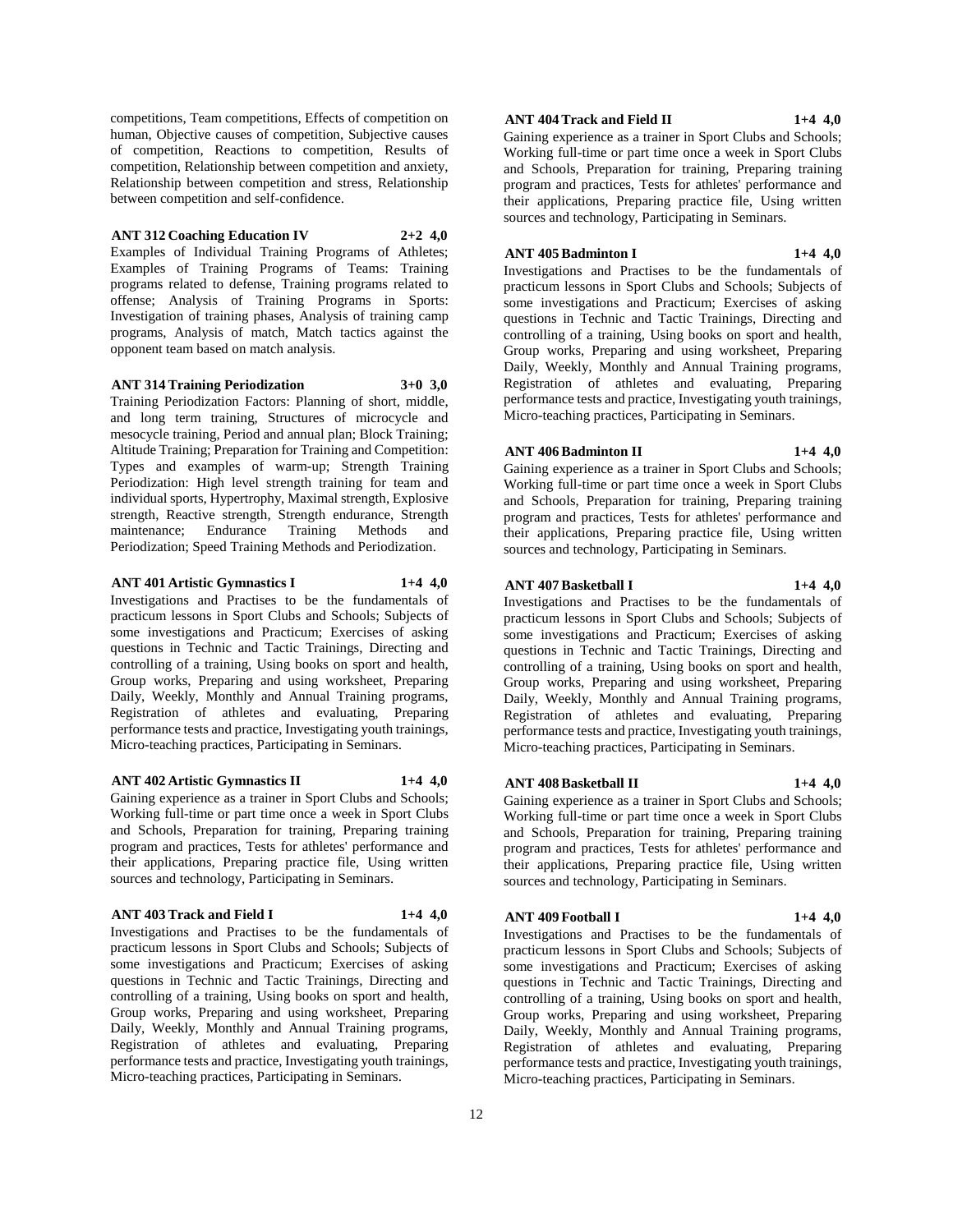Investigations and Practises to be the fundamentals of practicum lessons in Sport Clubs and Schools; Subjects of some investigations and Practicum; Exercises of asking questions in Technic and Tactic Trainings, Directing and controlling of a training, Using books on sport and health, Group works, Preparing and using worksheet, Preparing Daily, Weekly, Monthly and Annual Training programs, Registration of athletes and evaluating, Preparing performance tests and practice, Investigating youth trainings, Micro-teaching practices, Participating in Seminars.

Working full-time or part time once a week in Sport Clubs and Schools, Preparation for training, Preparing training program and practices, Tests for athletes' performance and their applications, Preparing practice file, Using written

**ANT 411 Handball I 1+4 4,0**

sources and technology, Participating in Seminars.

## **ANT 412 Handball II 1+4 4,0**

Gaining experience as a trainer in Sport Clubs and Schools; Working full-time or part time once a week in Sport Clubs and Schools, Preparation for training, Preparing training program and practices, Tests for athletes' performance and their applications, Preparing practice file, Using written sources and technology, Participating in Seminars.

#### **ANT 413 Table Tennis I 1+4 4,0**

Investigations and Practises to be the fundamentals of practicum lessons in Sport Clubs and Schools; Subjects of some investigations and Practicum; Exercises of asking questions in Technic and Tactic Trainings, Directing and controlling of a training, Using books on sport and health, Group works, Preparing and using worksheet, Preparing Daily, Weekly, Monthly and Annual Training programs, Registration of athletes and evaluating, Preparing performance tests and practice, Investigating youth trainings, Micro-teaching practices, Participating in Seminars.

#### **ANT 414 Table Tennis II 1+4 4,0**

Gaining experience as a trainer in Sport Clubs and Schools; Working full-time or part time once a week in Sport Clubs and Schools, Preparation for training, Preparing training program and practices, Tests for athletes' performance and their applications, Preparing practice file, Using written sources and technology, Participating in Seminars.

#### **ANT 415 Rhythmic Gymnastics I 1+4 4,0**

Investigations and Practises to be the fundamentals of practicum lessons in Sport Clubs and Schools; Subjects of some investigations and Practicum; Exercises of asking questions in Technic and Tactic Trainings, Directing and controlling of a training, Using books on sport and health, Group works, Preparing and using worksheet, Preparing Daily, Weekly, Monthly and Annual Training programs, Registration of athletes and evaluating, Preparing performance tests and practice, Investigating youth trainings, Micro-teaching practices, Participating in Seminars.

## **ANT 416 Rhythmic Gymnastics II 1+4 4,0**

Gaining experience as a trainer in Sport Clubs and Schools; Working full-time or part time once a week in Sport Clubs and Schools, Preparation for training, Preparing training program and practices, Tests for athletes' performance and their applications, Preparing practice file, Using written sources and technology, Participating in Seminars.

#### **ANT 417 Tennis I 1+4 4,0**

Investigations and Practises to be the fundamentals of practicum lessons in Sport Clubs and Schools; Subjects of some investigations and Practicum; Exercises of asking questions in Technic and Tactic Trainings, Directing and controlling of a training, Using books on sport and health, Group works, Preparing and using worksheet, Preparing Daily, Weekly, Monthly and Annual Training programs, Registration of athletes and evaluating, Preparing performance tests and practice, Investigating youth trainings, Micro-teaching practices, Participating in Seminars.

#### **ANT 418 Tennis II 1+4 4,0**

Gaining experience as a trainer in Sport Clubs and Schools; Working full-time or part time once a week in Sport Clubs and Schools, Preparation for training, Preparing training program and practices, Tests for athletes' performance and their applications, Preparing practice file, Using written sources and technology, Participating in Seminars.

#### **ANT 419 Volleyball I 1+4 4,0**

Investigations and Practises to be the fundamentals of practicum lessons in Sport Clubs and Schools; Subjects of some investigations and Practicum; Exercises of asking questions in Technic and Tactic Trainings, Directing and controlling of a training, Using books on sport and health, Group works, Preparing and using worksheet, Preparing Daily, Weekly, Monthly and Annual Training programs, Registration of athletes and evaluating, Preparing performance tests and practice, Investigating youth trainings, Micro-teaching practices, Participating in Seminars.

#### **ANT 420 Volleyball II 1+4 4,0**

Gaining experience as a trainer in Sport Clubs and Schools; Working full-time or part time once a week in Sport Clubs and Schools, Preparation for training, Preparing training program and practices, Tests for athletes' performance and their applications, Preparing practice file, Using written sources and technology, Participating in Seminars.

## **ANT 421 Swimming I 1+4 4,0**

Investigations and Practises to be the fundamentals of practicum lessons in Sport Clubs and Schools; Subjects of some investigations and Practicum; Exercises of asking questions in Technic and Tactic Trainings, Directing and controlling of a training, Using books on sport and health, Group works, Preparing and using worksheet, Preparing Daily, Weekly, Monthly and Annual Training programs, Registration of athletes and evaluating, Preparing performance tests and practice, Investigating youth trainings, Micro-teaching practices, Participating in Seminars.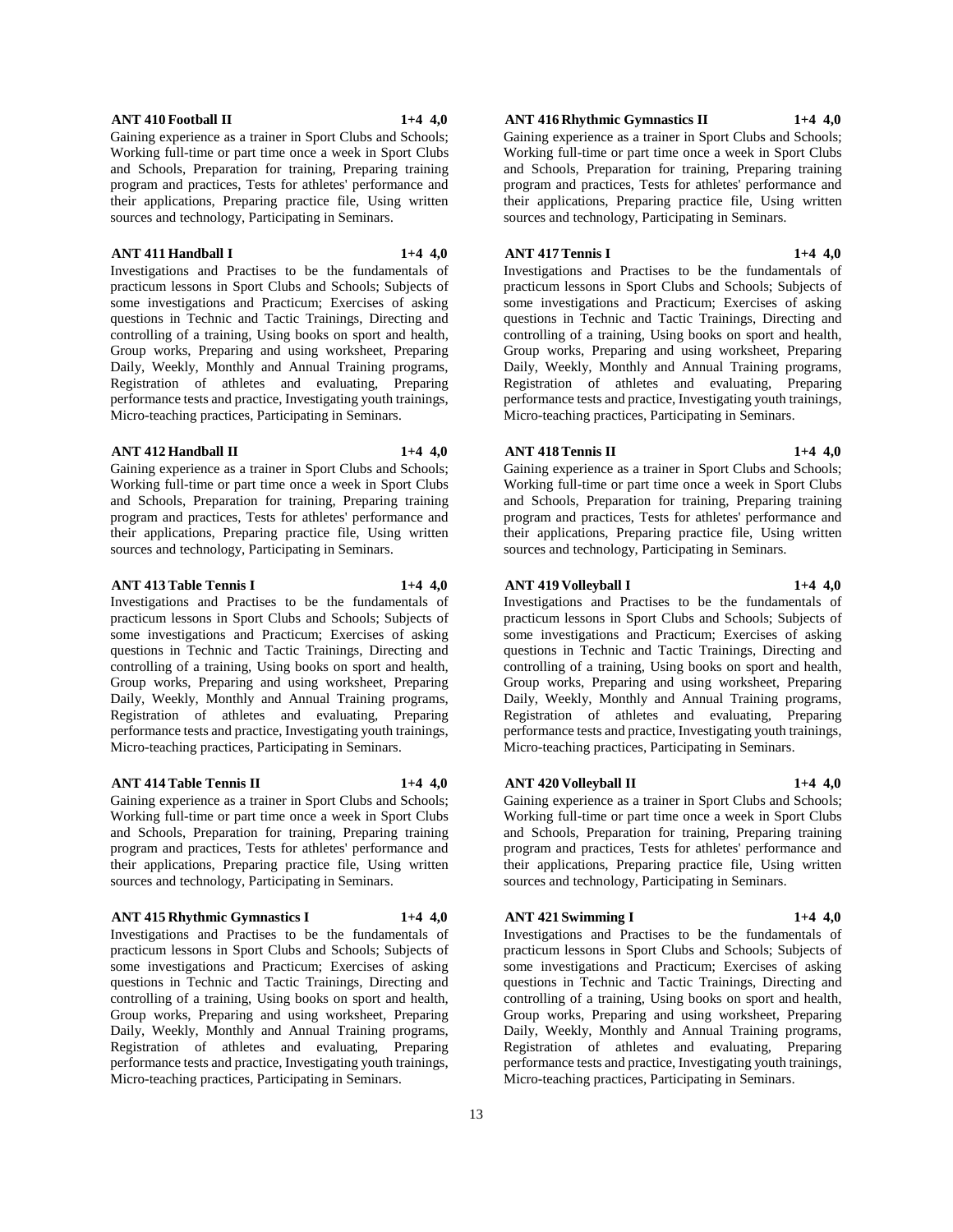#### **ANT 422 Swimming II 1+4 4,0**

Gaining experience as a trainer in Sport Clubs and Schools; Working full-time or part time once a week in Sport Clubs and Schools, Preparation for training, Preparing training program and practices, Tests for athletes' performance and their applications, Preparing practice file, Using written sources and technology, Participating in Seminars.

#### **ANT 423 Artistic Gymnastics VI 2+2 6,0**

Techniques with Gymnastic Apparatus; Circuit Training Application of Exercises; Farad Step Somersault, Round and flic flac; Use of Auxiliary Apparatus Front Somersault; Free Hip Circle in Opposite Direction Circle on Horizontal Bar; Backward Somersault; Analyses of Yamashita, Tsukahara Hand Spring; Front Somersault in Vault Horse; Upstart, Somersault in Parallel Bars; Double Arm; Hand Stand and Somersault to Finish; Strength and Balance Postures.

#### **ANT 424 Artistic Gymnastics VII 2+2 6,0**

Energy Metabolism in Gymnastic; Motor skills, Planning and Organization of Gymnastics for Pre-school Children; Safety and Support; Fundamental Movements Groups and Analyses of Techniques on Floor, Vault Horse; Rings, Pommel Horse; Balance Beam and Horizontal Bar; Psychology in Artistic Gymnastics; Analyzing Artistic Gymnastics.

#### **ANT 425 Track and Field VI 2+2 6,0**

Hurdle Runs; Exercises for Short Distance Hurdle Runs; Basic Principles Training Programs; Short Distance Hurdle Runs; Characteristics of Long Distance Hurdle Runs; Exercises for Developing Speed; Exercises for Control; Exercises for Javelin Throw of Training Programs for Javelin Throw, Preparing Training Programs for Pole Vault; Sport Physiology; Biomechanics Analyses; Micro Teaching.

## **ANT 426 Track and Field VII 2+2 6,0**

Multi Competitions; Multi Competition Training Programs; Preparing Athlete's Examination Cards; Evaluation of Athletes; Competition Organization; Analyses of Competition; Competition Rules.

#### **ANT 427 Badminton VI 2+2 6,0**

Explanation of Match Categories; Single Matches, Double Matches, Mixed Matches; Technique and Tactical Trainings, Age Groups; Starting Badminton, Training Styles; Practicing Tests for Ability Selection in Badminton, Training Styles According to Match Categories and Practicing, Tactical Training Drills, Defensive and Offensive Tactics, General Tactic, Special Tactic, Single Defensive and Offensive System, Doubles Defensive and offensive System, Mixed System Training Drills and Developing Drills.

#### **ANT 428 Badminton VII 2+2 6,0**

Test and Measurements in Badminton; Practicing Performance Test according to Time; Practicing Performance Test according to Technique; Mental Badminton; Mental Prepare; Nutrition; Preparing Observation Paper According to Athlete Characteristics;

Observation and Evaluation of Athlete, Evaluation of Match Observation and Analyze; Using Technology; Using and Developing Teaching Material in Badminton, Application New Developments in Badminton.

#### **ANT 429 Basketball VI 2+2 6,0**

Psychological Preparation for a Game in Basketball; Talking to Players; Using Time-out; Changing Players; Developing Game Plans; Power Development; Field and Performance Tests in Basketball; Student Group Laboratory Work II.

## **ANT 430 Basketball VII 2+2 6,0**

Nutrition in Basketball; Nutrition in Training Phase and Match Phase; official Rules and Game Rules in Basketball; Management of Match and Training; Relation between Trainer, Athlete and the official; Student Group Laboratory Work III.

#### **ANT 431 Football VI 2+2 6,0**

Aerobic and Anaerobic Training in Football; Strength in Football, Speed, Endurance and Quickness Training; Special Training According to Player's Position; Heart Rate and Training in Football; Tests in Football; Football Organizations in Turkey and the World; Periodization and Planning of Training in Football: Daily, Weekly, Monthly and Annual Training Plans; Hooliganism.

#### **ANT 432 Football VII 2+2 6,0**

Football Trainer, Training Techniques; Tactic; Analyses of a Football Game; Training a Football Team; Training Organizations; Football Injuries; Motivation; Football Psychology.

## **ANT 433 Handball VI 2+2 6,0**

offensive in Handball: Combined, Setting, offensive Play with Few Players, offensive Play with Many Players; Defensive Play: Man to Man, Zone, Combined; Physiology of Handball; Training and Planning Training; Performance Training; Analysis of a Handball Game, Use of Technology; Micro Teaching.

#### **ANT 434 Handball VII 2+2 6,0**

Training in Handball; Planning; Conditioning; Objectives and Teaching Methods, Observation and Analysis; Types of Observation; New Developments in Handball.

## **ANT 435 Table Tennis VI 2+2 6,0**

Single Training Drills; Determination of Match Styles According to Motor Characteristics of Athlete; Important Factors in Defensive and Offensive Games; Double and Mixed Game Drills; Their Development with Training; Determination of Double and Mixed Athletes Characteristics; Biomechanical Analyze, Special Sport Physiology; Using Technology for Table Tennis; Drills with Table Tennis Robot

#### **ANT 436 Table Tennis VII 2+2 6,0**

Mental Table Tennis; Mental Preparing and Nutrition for Table Tennis; Game Tactics and Game Styles offence,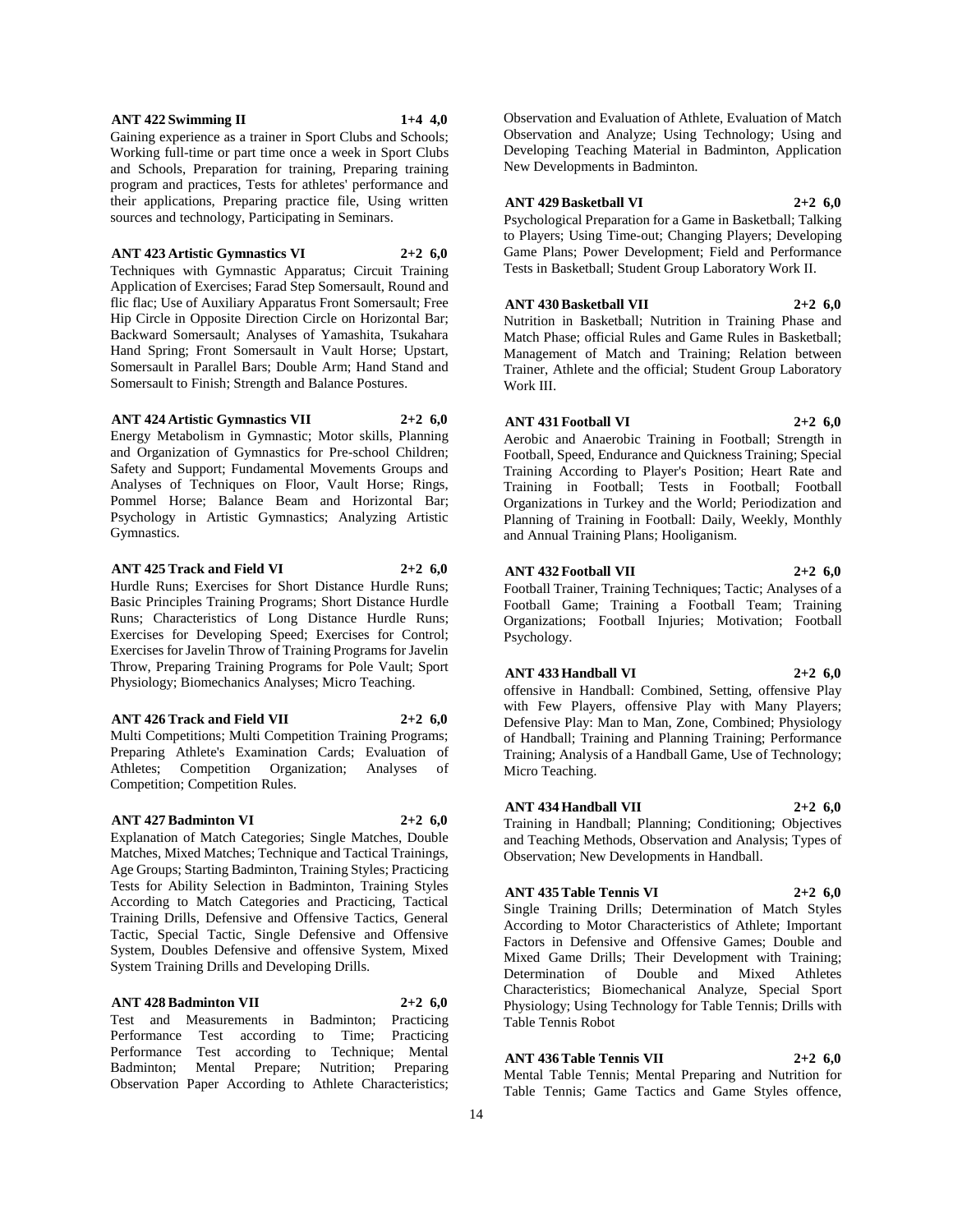Defense and Black in Table Tennis, Defensive Game Characteristics and Drills, Preparing Observation Paper according to Athlete Characteristics; Explanation and Practicing Preparing Observation Paper, Observation and Evaluation of Athlete, Evaluation of Observation and Analyze of Matches.

**ANT 437 Rhythmic Gymnastics VI 2+2 6,0**

Training Systems in Rhythmic Gymnastics; Basic Phases; Preparation Phase; Basic Preparation Phase; Practicing Phase; Developing Phase; Phases of Rhythmic Gymnastic and Sportive Rhythmic Gymnastics; Teaching and Learning; Physical Readiness; Methods for Strength, Flexibility, Endurance and Speed Development, Psychological Readiness; Tactical Preparing; Composition Training and Body-Dance Technique.

**ANT 438 Rhythmic Gymnastics VII 2+2 6,0** Training Planning in Rhythmic Gymnastic; Annual Training Planning; Single and Double Objectives Training Planning;

Competition Training; Basics of Music and Movement; Movement Series and Music; Dance Combinations; Structure of Music; Physical Preparation of Junior Athletes; Testing and Evaluation; Nutrition.

**ANT 439 Tennis VI 2+2 6,0**

Drills for Singles: Defining Types of Game; Back Line and Main Factors Effecting Service and Volley Practices; Determining Opponents Game Strategies and Taking Precautions; Doubles and Mixed Game Drills; Practicing Drills in Training; Types of Doubles and Mixed Doubles; Back Line and Training of Service-Volley; Biomechanics Analysis; Sport Physiology; Using Technology; Micro-Teaching Methods.

## **ANT 440 Tennis VII 2+2 6,0**

Mental Tennis; Nutrition Before a Game; Types of Game Tactics; Back-Court Game; Foot Practice; Foot Practice for the First and Second Volley and Service Zones; Preparation of Observation Cards; Observing Players and Evaluation, Observation of an Event and Evaluation.

## **ANT 441 Volleyball VI 2+2 6,0**

Psychological Readiness for a Game in Volleyball; Psychological Characteristics of Players; Defense Systems in Volleyball; Energy and Nutrition in Volleyball; Game Analyses; Tactic Development, Volleyball Injuries and Prevention; First Aid; Flexibility in Volleyball; Selecting Team Captain and Responsibilities of the Captain.

## **ANT 442 Volleyball VII 2+2 6,0**

Trainers in Volleyball; Management of Training and Game; Relation Between Trainer and Athlete; Strength Development; Speed, Strength, Endurance, Jumping Development; Tests Used in Volleyball; Mini Volleyball; Beach Volley; officials in Volleyball; Relation Between Players, Trainer, and Referee; Characteristics of Defense Players.

## **ANT 443 Swimming VI 2+2 6,0**

Swimming Training Systems; Indiana System, Adaptation of Swimmers to Training; Altitude Training in Swimming; Analyses of American and Russian Training Programs; Short Training Theories of David Salvo; Turkish Systems; Systems in Other Countries.

**ANT 444 Swimming VII 2+2 6,0**

Establishing Lactaid Levels of Athletes; Determining Athletes Pace in Training; Relation between Heart Rate Lactaid Level and Speed (m/sn); Training According to Swimmers Lactaid and Heart Rate Level; Altitude Training and Training at Sea Level.

**ANT 445 Strength Conditioning 1+2 2,5** General Definition of Motor Characteristics, Training Characteristics and Principles in Developing; Relationship Between Strength and Speed; Definition; Characteristics and Development of Maximal Strength, Endurance, Definition of Endurance and Fatigue, Weight Exercise and its Characteristics, General Aims of Motor Tests; Test Which are Using in Power Development and Their Importance

Aerobic and Anaerobic Power Characteristics.

**ANT 446 Graduation Perfect 0+4 3,0** Determining Research Subjects, Determining Problems, Determining Aims of Research, Determining Research Methods; Research Proposal: Review of Literature: Research Method; Results, Result Discussion, Analyses of data.

**ANT 447 Organization and Planning in Sports 2+0 2,5** Definition and Functions of Management: Planning, Organization, Coordination, Directing, Control; Organization Management of Sport; Turkish Sports Politics, Sport Organizations; Development of Sports Organization.

**ANT 449 Ergogenic Aids and Drugs in Sport 3+0 5,0** Basic Knowledge about Ergogenic Aid; Basic Knowledge about Using Ergogenic Aids; Classification of Ergogenic Aids; Allowed Substances, Partially Allowed Substances, Prohibited Substances; Basic Knowledge about Doping; Basic Knowledge about Using Doping; Classification of Doping; Different Doping Methods; Basic Knowledge about International Doping Offences and Punishments; International Anti-Doping Regulations, National Anti-Doping Regulations.

## **ANT 451 Match Analysis 1+2 2,5**

Basic Concepts and Definitions: Fundamentals of match analysis, Use of match analysis and its benefits, Observation and computerized match analysis; Match Recording: Video recording angle, Video extension, Video conversion; Use of Technology: Computer, Tablet computer, Smart phone; Match Analysis Methods: Physical, Technical, Tactical; Fields of Use: Scouting, Individual analysis, Partial analysis, Team analysis; Stages of Match Analysis: Before the match, During the match, After the match.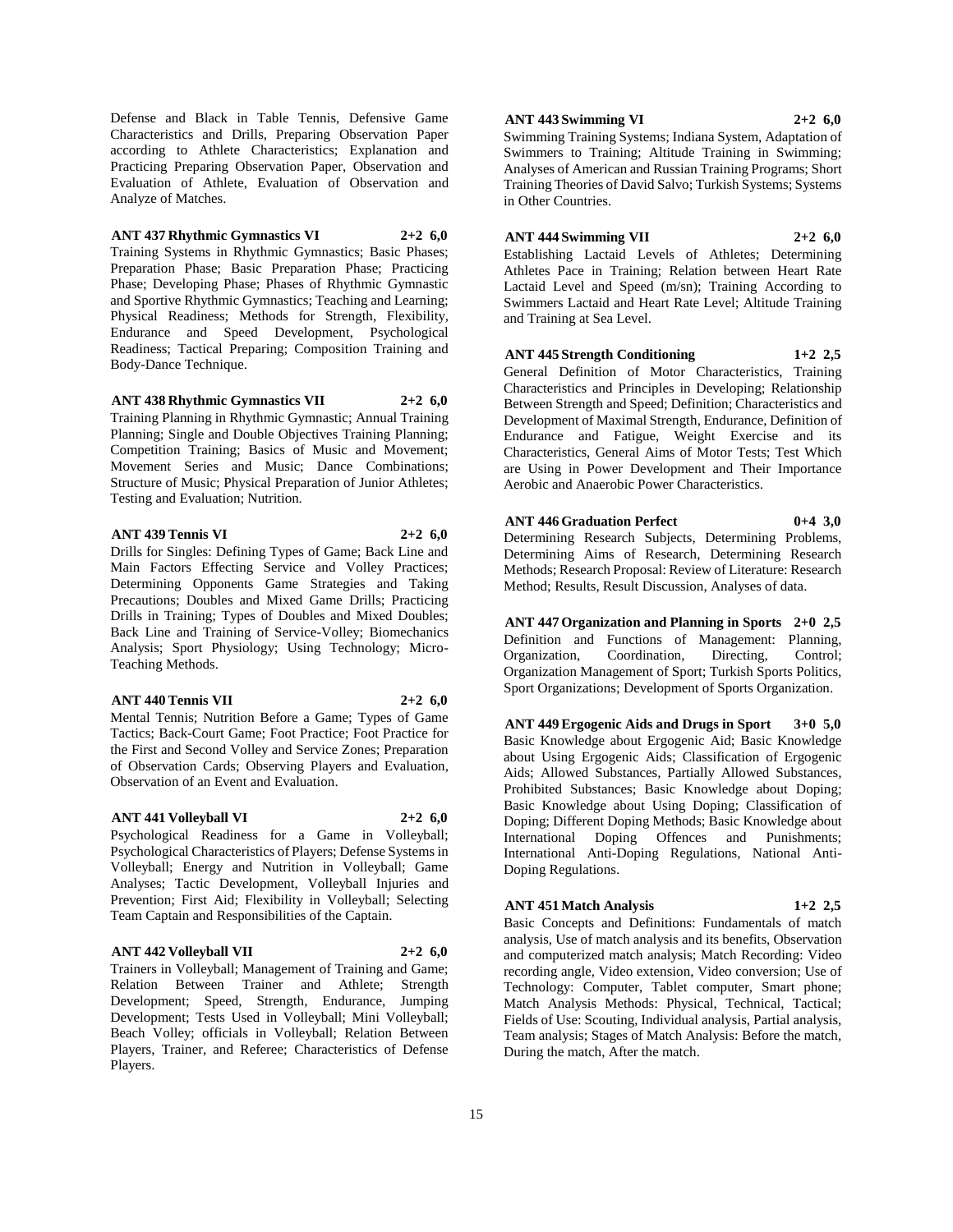**ANT 453 Competition Analysis Methods 1+2 2,5** Basic Concepts and Definitions: Fundamentals of competition analysis, Use of competition analysis and its benefits, Observation and computerized competition analysis; Competition Recording: Video recording angle, Video extension, Video conversion; Use of Technology: Computer, Tablet computer, Smart phone; Competition Analysis Methods: Physical, Technical skill, Tactical; Basics of Biomechanics: Evaluation of human movement, Kinematics, Kinetics; Fields of Use: Scouting, Individual analysis; Stages of Competition Analysis: Before the match, During the match, After the match.

#### **ANT 455 Basic Strength Training and Conditioning 1+2 2,5**

Concept and Applications in Training Sciences: Muscle physiology, Neuromuscular anatomy, Adaptation to conditioning, Biomechanics of resistance training, Cardiovascular anatomy and physiology, Respiratory anatomy and physiology; Physiological Adaptations to Anaerobic and Aerobic Training Programs; Age and Sex Related Differences in Resistance Training; Principles of Strength and Conditioning Tests: Warm-up and stretching, Resistance training and spotting; Aerobic and Anaerobic Exercise Program: Aerobic exercise training, Circuit training, Free weight techniques, Training with weight machine, Plyometric training, Speed, agility and speed endurance training.

## **ARY 202 Research Techniques 3+0 5,0**

Science: Definition of science, Scientific research, Technical approaches in scientific research; Research: Stages of a research, Types of research, Data collection techniques in research; Question: Definition of question, Types of question, Question forms in research, Preparation of the forms using computers: Analysis of the results: Evaluation of question forms using computer, Statistical analysis of the research results, Computer output of research results; Report writing; An Application of Research Planning.

#### **ARY 204 Scientific Research Methods 2+0 3,0**

Basic Concepts of Science and Their Analyses; What Is Science?; Functions of Science; Basic Principles of Science; What is Analysis?; Variations of Analysis; Basic Principles of Analysis; Basic Characteristics and Differences of Analysis in Social Sciences and Science, Qualitative and Quantitative Research Methods For Analysis; Models of Analysis; Means of Eliciting Feedback; Analysis of Feedback; Writing Reports; Utilization of Analysis Results.

#### **ARY 403 Research Methods 2+0 4,0**

Scientific Research and Other Scientific Activities: Conference, Symposium, Colloquium, Congress, Seminar, Panel, Summer School, Selection of the subject for Scientific Research; Methods of Knowledge-collection for Research Planning of Research; Experimental Set-up; Preparation of Scientific Books; Preparation of a Thesis, Preparation of Conference papers and Oral Presentation; Physical Measurement and Significant Numbers; Uncertainty;

Sensitivity; Graphic Analysis; The method of Least Square Means and Correlation.

#### **ARY 406 Research Project 2+2 5,0**

Social Science Concept; History of Social Science; Characteristics of Social Evidence; Specialization in Social Sciences, Global Social Sciences; Planning a Research Project: Categories of Data, Written Data, Statistics, Methods in Data Evaluation; Theoretical Research Framework: Levels of Scientific Research; Typology and Classification, Theories and Hypothesis; Rules of Writing a Research Report, General Writing Rules.

#### **BEÖ 101 Introduction to Physical Education and Sport Sciences 3+0 4,0**

Introduction to Physical Education and Sports Sciences; Basic Concepts of Physical Education and Sports; Philosophy of Physical Education; Future of Physical Education and Sports as a Profession; Basic principles of Different Approaches in Physical Education and Sports; Fundamentals of Success and Development in Sports; Sports Sciences and Performance.

## **BEÖ 102 Life Fit 2+2 3,0**

Sports and Exercise; Effects of Fitness in Human Health; Aerobic Exercises; Fitness Exercises; Psychological Problems; Stress and Sport; Weight Testing; Balanced Nutrition; Women and Exercises after Pregnancy; Aged People and Exercise Types; Activity Schedules Organized According to Age and Performance.

#### **BEÖ 123 The Basics of Physical Education and Sport 2+0 4,0**

The Basic Concepts in Physical Education and Sport; The Place of Physical Education and Sport in Education and Teaching; The Aims, Philosophy of Physical Education and Sport and Its Relations with The Other Sciences; The Future of Profession Fields in Physical Education and Sport; The Basic Principles of Different Physical Education and Sport Approaches; The Basics of Development and Achievement in Sport; Sport Sciences and Performance; Movement Education: Definition, The aims and functions of movement education; Learning Fields of Movement Knowledges and Skills; The Field of Active Participating and Healthy Life; Its Place and Function in Turkish Education and Sport Foundation.

## **BEÖ 124 Artistic Gymnastic 1+2 4,0**

The Definition and History of Artistic Gymnastic; Floor Techniques for Men and Women: Front and back handspring, Handstand exercises, Teaching of cartwheel and round-off, Horse vaulting with open leg and closed leg; Parallel Techniques for Men: Swings and holdings, Swing and hold on the rings, Swing and hold on the horizontal bar, Mounting on side horse exercises; Uneven Bar Techniques for Women: Basic exercises for rolling on uneven parallel and turning on with arms; Balance Techniques for Women: Walking, Jumping, Twisting, Forward and backward somersault.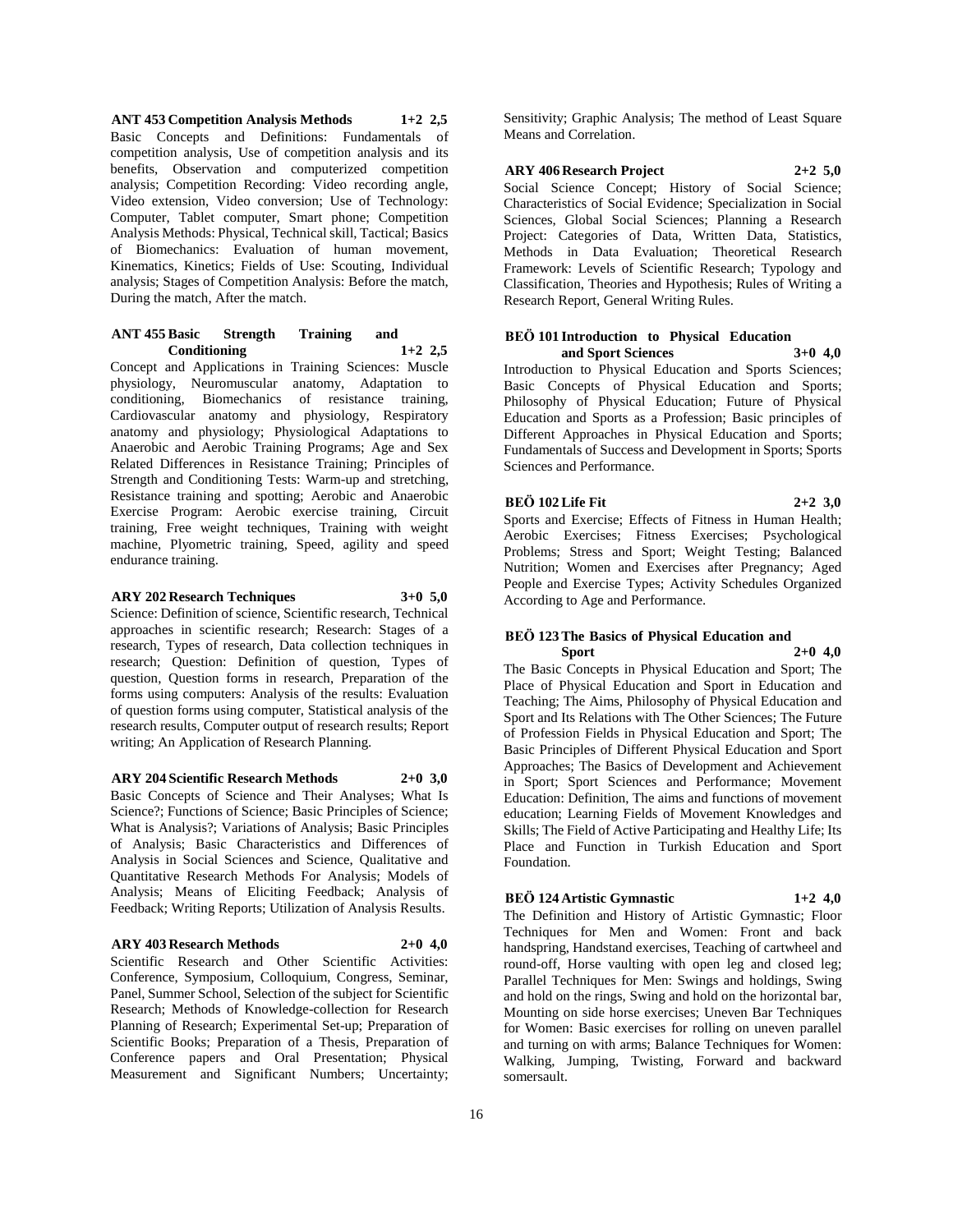## **BEÖ 125 General Gymnastics 1+2 4,0**

Definition and History of Gymnastics; Gymnastics Stances; Ceremony Walking; Formation Exercises; Development of Sense of Rhythm; Small Apparatus in Gymnastics; Choosing Apparatus According to Age; Rope Exercises; Educational Games with Rope; Stretching; Individual and Partner Exercises with Balls and Stepboards; Gymnastics Rope, Individual and Group Exercises with Pin; Rhythmic Exercises with Gymnastics Stick; Force and Flexibility Exercises with Bars; Multi Usage of Gymnastics Bench; Chest Exercises; Exercises with Partners.

## **BEÖ 126 Track and Field 2+2 5,0**

Runnings: Long distance runnings; Middle distance runnings, Short distance runnings, Hurdle runnings, Relay runnings; Jumps: Long jump, Triple jump, High jump, Polevault; Throwings: Shot put, Discus throw, Javelin throw, Hammer throw; Teaching Basic Technique Skills According to Subjects; Competition Rule Knowledge; Combined Competitions: Decathlon, pentathlon and heptathlon; Field and Equipment Knowledge of Track and Field.

#### **BEÖ 127 Basketball 2+2 5,0**

Today's Contemporary Modern Basketball; Basketball as an Education Instrument; Game Rules of Basketball; Field and Equipment Knowledge; Warm Up and Stretching in Basketball; Aptness Exercises to Ball; Techniques with Ball in Basketball: Catching ball, Basic stance with ball, Dribbling, Passing the ball and its kinds, Stops, Turnings, Turnstile, Shot, Rebound; Techniques Without Ball: Basic stance, Defense sliding steps, Jumps, Box-out; Individual Defense and Offence Characteristics; Team Offence and Defense.

#### **BEÖ 129 Swimming 2+2 3,0**

Historical Development of Swimming: Swimming in the world, Swimming in Turkey; Basic Preparation Exercises in Swimming: Adaptation to water, Respiration, Adaptation of eyes, Floating, Progress in water; Swimming Techniques and Their Analysis: Freestyle, Backstroke, Breaststroke, Butterfly; Diving and Its Rules; Life Guarding; Dimensions of the Pools and Rules; Swimming Referees; Swimming Starting and Rules; Swimming Turning and Rules; Nutrition in Swimming; Biomechanics of Swimming.

## **BEÖ 168 Mountaineering 1+2 4,0**

Mountaineering in The World and Turkey; Trip Planning: Basic trip planning, Trip preparation checklist, Determining participants? physical condition, Planning route; Equipment: Equipment assessment, Clothing, Boots, The backpack, Sleeping equipment, Shelter, Cooking equipment; General Hiking and Camping Rules: General principles, Campsite selection, Dealing with waste; Travel in Nature: Maps and compass, Other navigation tools, Traveling in bear country; Safety and Emergency Procedures, Firs Aid and Emergency Care.

## **BEÖ 170 Scouting and Camping 1+2 4,0**

The Definition of Scouting; Generation and Development of Scouting on the World and in Turkey; Scouting Anthem;

Scouting Uniform; Arming and Signal in Scouting; Scouting Equipments; Communication Techniques; Direction Finding; Kinds of Knots which are Used in Scouting; The Definition of Camping and Kinds of Camping; Camping Staffs; Camping Activities; Kinds of Fire and Cook Stone: Safe fire; Safe Water for Drinking; Using Map, Scrip, GPS When You Lost; Kinds of Shelter.

#### **BEÖ 172 Canoe 1+2 4,0**

Definition and History of Canoe Sport; Historical Development of Canoe Sport in Turkey and World; Centers of Canoe Races to Arrange in Turkey; Committees and Regulations; Introduce of Using Equipment; Characteristics of Shovel; Characteristics of Using Boats in Races; Rules of ICF; Categories of Canoe Races and Distance: Flat water, Slalom, Wild water, Marathon, Canoe sailing; Canoe Polo; Schedule and Races.

## **BEÖ 174 Orienteering 1+2 4,0**

The Definition, Aim and Content of Orienteering Teaching Orienteering in Elementary Schools; The Necessities, Preparing and Practicing of Orienteering Education: The characteristics of international orienteering maps, Usage of orienteering scrip, Determination of racetrack for competition, The characteristics of field, IOF Racetrack preparing principles, The characteristics of control points, CLUE Cards and their characteristics, The definition of punching, Systems which are approval to IOF, Kinds of punch, The definition of sportident system; Orienteering competition, The characteristics of equipments and competitor, International competition rules and referee knowledge.

#### **BEÖ 176 Trekking 1+2 4,0**

The Definition of Trekking; The Essentials which Must Be Done Before Trekking, At The Time of Trekking, After Trekking; Trekking Equipments; Backpack and Essential Equipments in Backpack; The Characteristics of Clothes; The Characteristics of Shoes; Sleeping Bags: Their kinds and characteristics; The Characteristics of Mats; Tents: Their kinds and characteristics; The Methods of Direction Determination: Scrip, GPS, Pole star, Sun, Watch; The Problems According to Weather Conditions in Trekking.

## **BEÖ 178 Sailing 1+2 4,0**

Definition and History of Sailing Sport; Historical Development of Sailing Sport on The World and in Turkey; Introduce of Using Equipment; Rules of ISAF; Sailing Boat Classifying in Olympic Categories: Finn, 470, Flying dutchman, Tornado, Star, Soling, Mistral olympic one design; Categories of Sailing Boats: Stable boats, Free boats, A lot of fuselage, Sail boards; Orsa; Apaz; Pupa; Sailing Tour; Sailing Race; Schedule and Races: Justice of participate to races, Rewards.

**BEÖ 202 Knowledge About Training 3+0 4,0** Theory and Methodology in Training: Terminology; Basic Principles of Training; Specificity; Overload and Reversibility; Adaptation to Loading: Acute Adaptation, Chronic Adaptation and Over Compensation; Relationship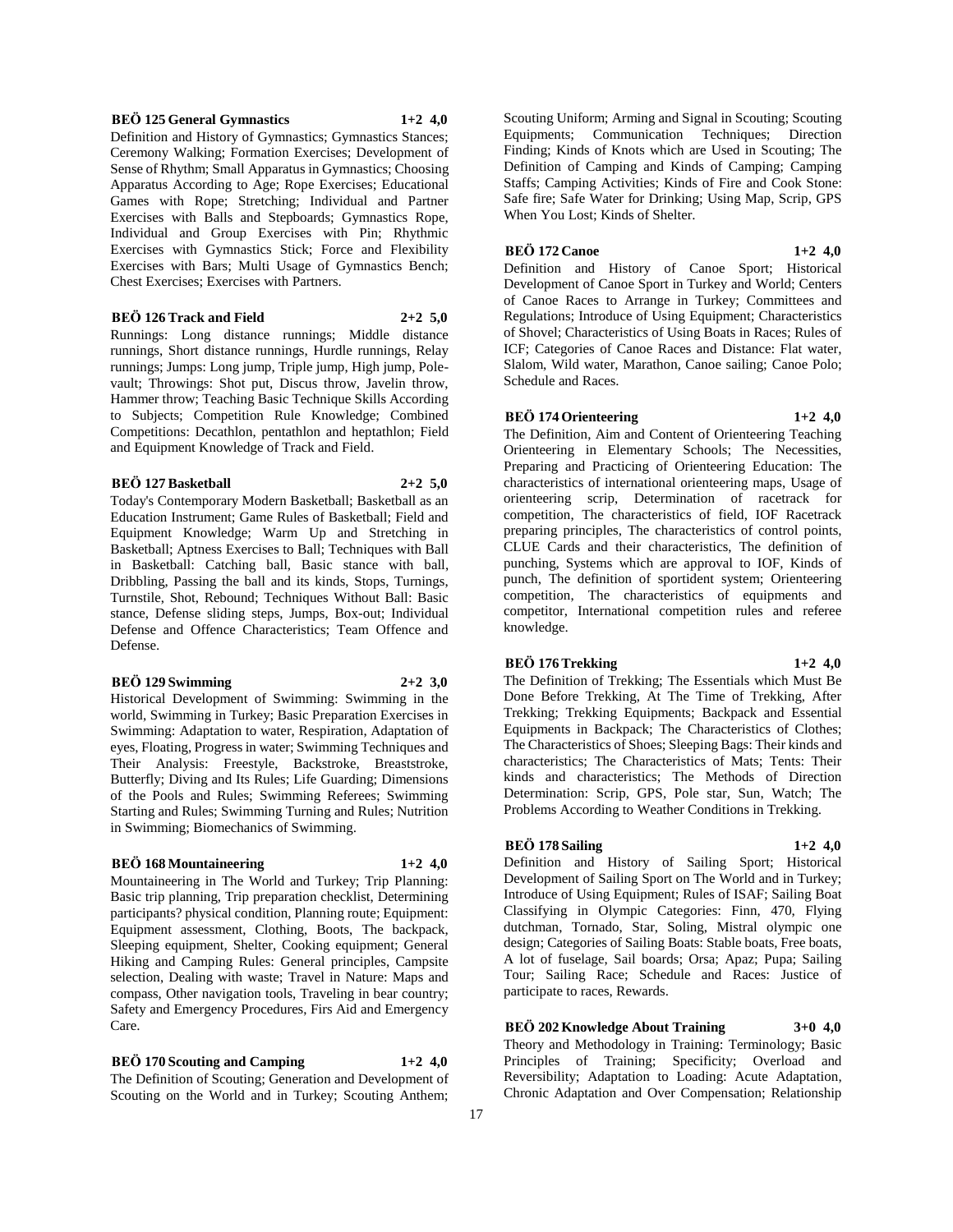between Loading and Heart Rate, Aerobic Loading and Anaerobic Loading; Theory and Methodology of Strength Development, Theory and Methodology of Speed Development, Theory and Methodology of Endurance Development, Theory and Methodology of Mobility Development.

## **BEÖ 205 Nutrition 3+0 4,5**

Principles of Nutrition; Nutrition and Food; Importance of Nutrition in Physical Activities; Food; Food Types, Carbohydrates, Lipids, Proteins, Minerals, Vitamins; Nutrition; Effects of Nutrition on Physical Performance; Before Competition; Post Competition; During Competition; Importance of Athlete's Diet; Problems and Solutions; Diet for Athletes After Competition; Weight Control.

## **BEÖ 227 Handball 2+2 4,0**

Handball Today; Mini Handball and Its Philosophy; Handball Rules; Information on Field and Equipment; Warm-up and Cool-down in Handball; On-the-Ball Skills; Off- and On-the-Ball Handball Techniques; Catching and Throwing Ball; Dribbling; Pass and Types of Pass: Basic pass, Wrist pass, Back pass, Bottom pass, Bounce pass, Jumping pass; Scoring: Basic shoot, Jumping shoot, Falling shoot; Fakes; Individual Defense and Attack; Group Defense and Attack; Team Defense and Attack; Goalkeeper.

**BEÖ 228 Badminton Education 2+2 3,0**

Historical Development of Badminton; Badminton Equipment; Badminton Rules: Single competitions, Double competitions; Racket Gripping Techniques: Forehand, Backhand; Basic Standing Techniques: Basic waiting position, Waiting for service and stroke positions; Basic Stroke Techniques: Service, High service, Short service, Backhand and forehand net drop, Net kill, Lop, Clear, Drop, Drive, Smash; Running Directions and Techniques; Drills on Stroke Techniques Drills.

**BEÖ 229 Rhythm Education and Dance 1+2 5,0** Definition of Rhythm and Dance: Related basic concepts, Historical Development; Classification of Dance; Basic Movements: Various step forms, Walking, Jumping, Gallops, Turnings, Balances, Floor movements, Oscillations; Posture Training, Steps in Waltz, Tango, Jazz dance; Basic Dance Positions: Arm and leg positions; Relations between Movements and Music: Connection movements; Using Space: Various arrangement forms; Dancing with Tools: Practices with Tulle, Ropes, Rings, Bars, Balls; Preparing Composition: Individual works and teamwork for composition preparation, Sample compositions.

## **BEÖ 230 Table Tennis Education 2+2 3,0**

Historical Development of Table Tennis; Table Tennis Equipment; Table Tennis Rules; Single Competitions; Double Competitions; Racket Gripping Techniques: Basic waiting position, Waiting for service and stroke positions; Basic Stroke Techniques: Service, Forehand stroke, Backhand stroke, Forehand chop, Backhand chop, Forehand spin, Backhand spin, Block, Smash; Foot Training; Drills on Stroke Techniques.

## **BEÖ 232 Squash Education 2+2 3,0**

Historical Development of Squash: Squash in Turkey and in the World; Characteristics of a Squash Court: Court size, Floor covering, Entrance door, Heating, lighting and airing of the court; Racquet, Ball Types and Their Characteristics; Athletes? Uniform and Accessories; Racquet Grip; Basic Postures and Waiting Positions: Waiting for serving and serving a ball positions; Basic Hit Techniques: Forehand, backhand; Foot Trainings; Trainings for Developing Techniques.

## **BEÖ 234 Tennis Education 2+2 3,0**

History of Tennis; Tennis in Turkey and in the World; Information on Court and Equipment; Types of Racket Grips; Stroke Types: Forehand, Backhand, Service, Volley, Smashes; Methods of Skill Development; Solution Proposals for Some Difficulties; Types of Standing Positions for Strokes; Game Rules; Types of Tournaments; Tournament Organization; Ability Selection; Training Planning for Different Age Groups; Training Drills; Strength Development in Tennis.

## **BEÖ 236 Training Theory 2+2 4,0**

Terminology of Training; Load and Adaptation; Principles of Training; Methods of Recovery; Technical Training and Its Application; Tactic Training and Its Application; Skills Training and Development of Skills Training in Children; Dynamics of Condition: Theory and application of strength, Theory of speed and its application, Theory of endurance and its application, Theory of flexibility and its application; Training Plans: Periodization of one year: Preparation period, Competition period, Transition period; Fatigue; Talent Identification.

#### **BEÖ 238 Football 2+2 4,0**

Historical Development of Football in Turkey and in the World; Football Today; Football Pitch, Equipment, and Rules; Stretching and Warming-up in Football; Nutrition in Football and Liquid Consumption; Setting the Aim of Training in Football by Age Groups: Child and youth training; Techniques in Football: Hitting the ball with inside of the foot, Top of the foot and outside of the foot, Instep, Heading a ball; Ball Controls; Dribbling; Step-over; Tactic; Marking: Player and area; Using a Stopping Ball: Direct, Indirect, Penalty, Corner, Throw-in, Out, Throw-off; Goalkeeper: Catching a ball, Starting a game, Spring and Push.

**BEÖ 302 Educational Games 2+2 5,0** Introduction Physical Education: Aims and objectives, Historical development; Selection and Teaching of Games; Effect of Games in Physical, Psycho-Motor, Social, Perceptual and Language Development; Classification of Educational Games; Games According to Their Practice; Placement; Teaching in Games; Games in Physical Education and Sport Education.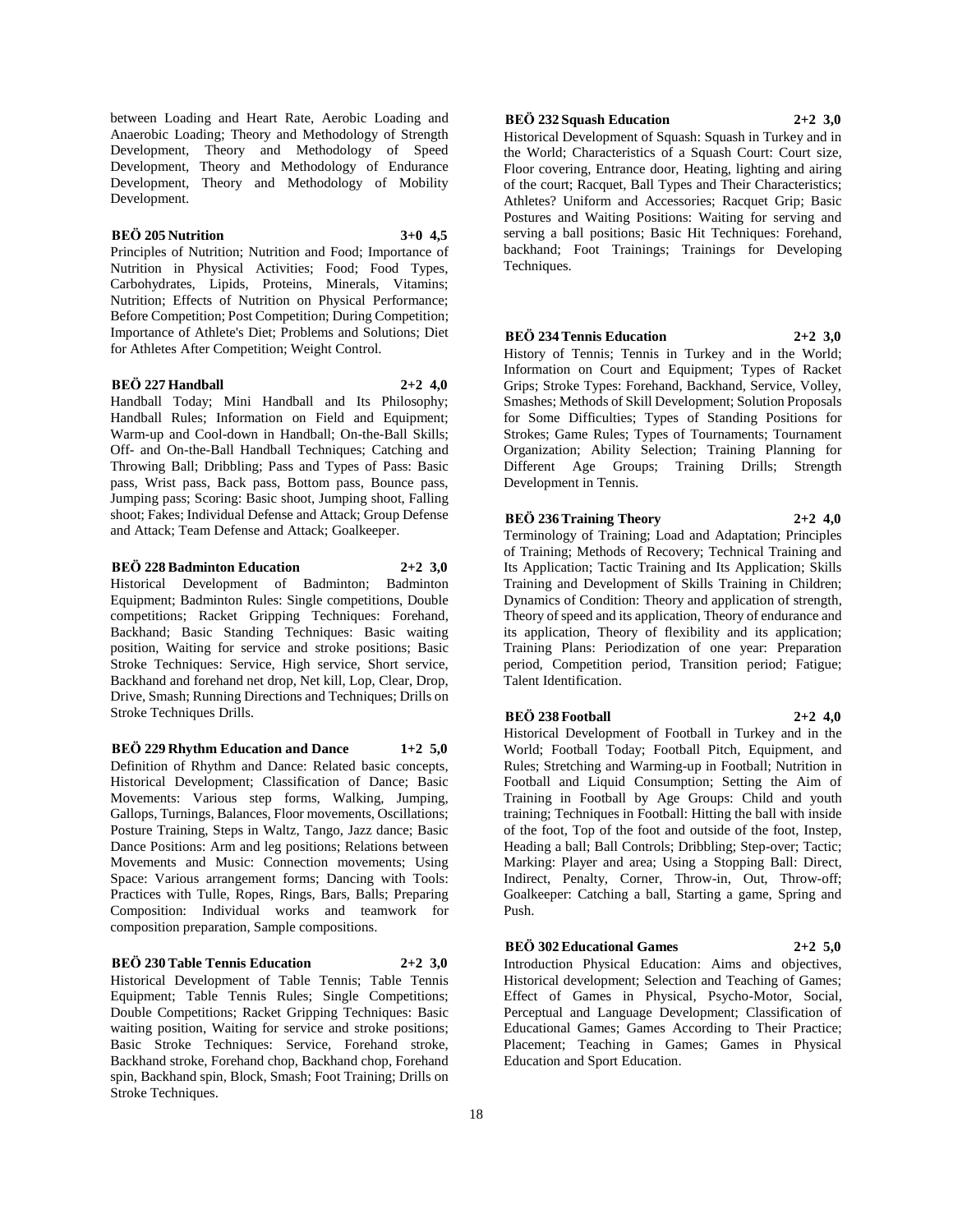## **BEÖ 304 Learning Skill in Sports 3+0 4,0**

Neurological System of Skill Learning; Feedback in Skill Learning; Sensory and Motor Systems; Transfer of Skills; Motivation in Skill Learning.

## **BEÖ 321 Sport Psychology 3+0 5,0**

History of Sport Psychology; The Interest Fields of Sport Psychology and Duties of Sport Psychologist; Problem Solution Methods in Sport Psychology; Learning Theories in Sport Psychology; Teaching Psycho-motor Skills; Laban's Movement Theory, Basic Motor Skills, Personality in Sport Psychology; Anxiety, Stress, Conflict in Sport; Motivation in Sport; increasing Performance in Sport; Imagination; Determining the Target; Attention and Concentration; Group Dynamic in Sport; Leadership in Sport; Aggressiveness and Severity.

#### **BEÖ 323 Volleyball 2+2 4,0**

Historical Development of Volleyball in the World and in Turkey; Characteristics of Volleyball; Rules of Volleyball; Game Positions in Volleyball; Passing Types in Volleyball; Service Types in Volleyball and Systems of Service Defense; Hitting in Volleyball; Blocking in Volleyball; Game Systems; Defense and Offense Systems; Performance Assesment in Volleyball; Psychological Traits of Volleyball Players.

### **BEÖ 325 Physical Education and the History of Sport 2+0 2,0**

History of Physical Education; Different Approaches to Physical Education and Sports; History of World Sports: Sports in Ancient Times, Assyrians-Babylon, Egyptians, Jews, Chinese, Indians, Greeks, Romans; Sports in Middle Ages; Knight Association; Body Exercising of Public in the Middle Ages; Body Exercising of Peasants in the Middle Ages; Sports in New and Modern Times; Birth of New Ages and Humanitarian Movement; Physical Education and Sports in Highbrow Academics; Foundation of Public Gymnastics in Germany; Swiss Gymnastics; Development of Sports in Great Britain; Sports in Ancient Turks; Sports in Turkey Before and After the Republic; Olympics.

#### **BEÖ 327 Recreation Programes in Schools 2+0 2,0**

Recreation Programs in Schools: Definition of recreation and its types, Characteristics and components of recreation programs in schools, Classification of recreation activities in schools; Leadership in School Recreation Programs: Leader and leadership, Types of leadership, leader-group interaction in recreation activities; Planning of School Recreation Programs: Planning elements of school recreation programs, Effective factors in planning, Planning stages and process of evaluation.

#### **BEÖ 329 Baseball Education 2+2 3,0**

Historical Development of Baseball: Baseball in the World and in Turkey; Warm Up; Knowledge of Equipment; Baseball Field and Rules of the Game; Pitching and Receiving Exercises; Attack: Hitting technique, Bunt technique, Base running, Stealing base, Sliding technics; Defense: Players? characteristics both infield and outfield,

Function of defense, Infield playing, Playing first base, Playing second base, Air balls, Double game, Shortstop; Hitter Techniques; Playing Third Base-Outfield Playing; Pitching and Receiving: Running drills between bases, Long, short and middle distance pitching and receiving exercises, Figuring out the Hitting Problems in Hitting Drills; Sample Game.

#### **BEÖ 331 Fencing Education 2+2 3,0**

History; Basics of Fencing and Fencing Evaluation; Practice of Theoretical Knowledge; Basic Fencing Movements; Defence and Attack Movements; Creative Works: Agility, Reflex, Balance movement; Fencing Materials and Materials Use; Ability, Balance and Agility Movements Practice; Competition Ability and Techniques; Morale and Motivation; Organizational Activities; Organizational Activities in Turkey and Organization Samples; Fencing Referee Regulations.

## **BEÖ 355 Modern Dance Education 2+2 3,0**

Movement Analysis Theory of Laban: Development of body awareness, Exercises for skeleton and muscles, Some movement exercises, Oral warnings and exercises for using senses, Awareness exercises with movement and formation of body consciousness, Moving with rhythm and music, Moving methods; Definition of Time Effort With Body, Choreography Exercises: Individual choreography exercises,<br>Practicing previously performed modern dance previously performed modern dance choreographies, Individual and group exercises.

## **BEÖ 357 Teaching Archery 2+2 3,0**

Learning and Teaching Basic Stance Techniques; Learning and Teaching Basic Drawing Techniques; Learning and Teaching Usage of Archery Equipment; Learning and Teaching Full Draw Techniques; Learning and Teaching Aiming Techniques, Learning and Teaching Scoring; Learning and Teaching Release Techniques; Learning and Teaching Basic Safety Considerations; Learning and Teaching Release on Bow Arm; Learning and Teaching Drawing Arm Release Technique; Learning and Teaching Shooting from 18 Meters; Learning and Teaching Shooting from 25 Meters.

## **BEÖ 376 Skill Learning in Sports 3+0 3,0**

Basic Terminology Related with Learning and Motor Learning: Learning, Movement, Skill, Development, Growth, Maturation, Readiness; Classification of Skills; Individual and Socio-Cultural Factors that Affect Motor Learning; Motor Learning Stages; Individual Differences; Anticipation and Memory; Motor Learning Models; Reaction Time and Decision Making Mechanisms; Sensorial Support in Motor Performance; Motor Control; Motor Control and Motor Program; Speed and Accuracy in Motor Learning; Transfer in Motor Learning Organization Strategies in Exercise.

## **BEÖ 378 Exercise and Nutrition 2+0 2,0**

Definition of Nutrition; Importance of Adequate and Balanced Nutrition; Basic Principles of Nutrition; Nutrient Components: Carbonhydrates, Fats, Proteins, Minerals,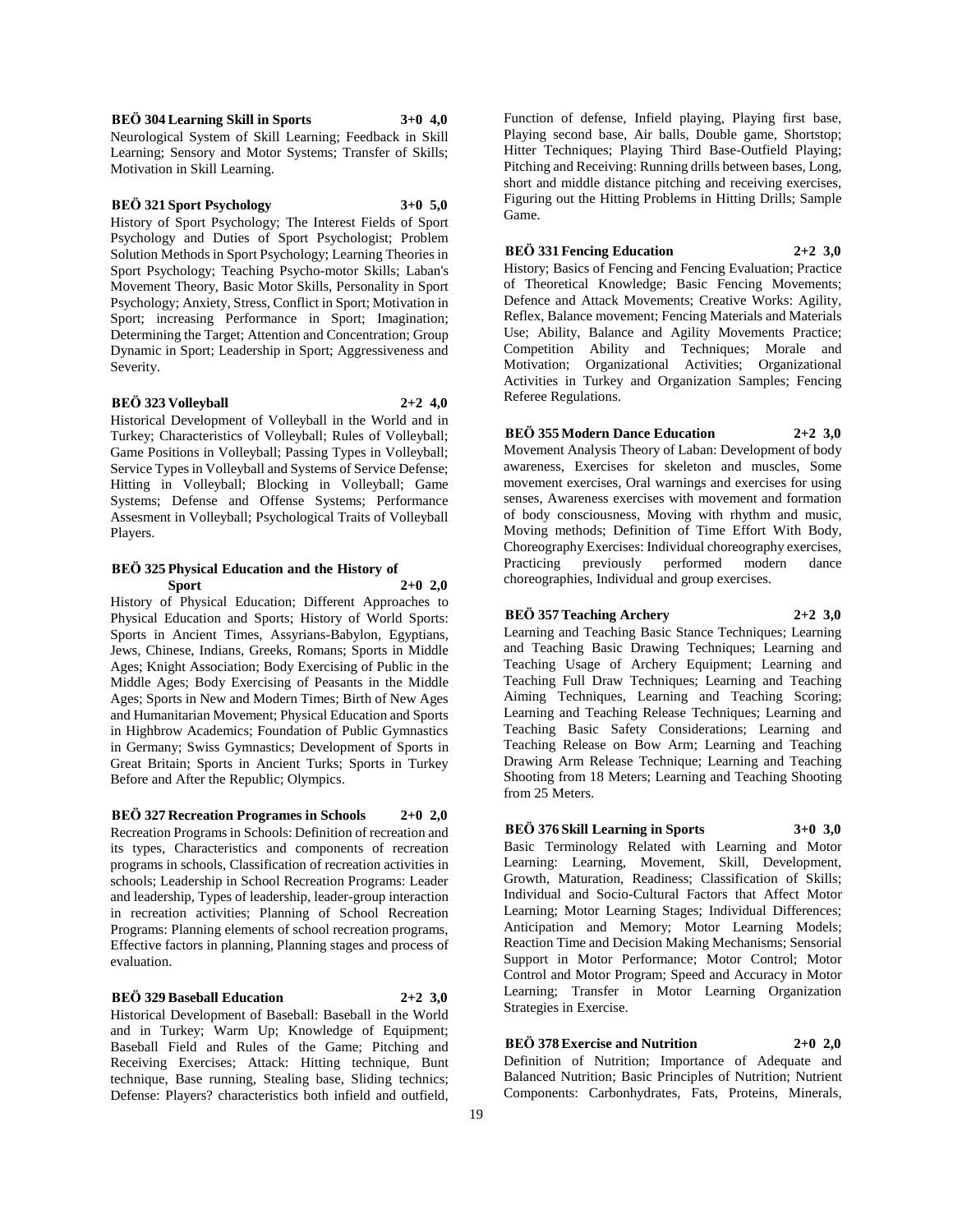Vitamins; Importance of Water in Human Organism and Effects on Physical Performance; Principles of Nutrition Before, During, and After Competition; Nutrition According to Age, Gender and Health Conditions; Controlling Body Weight; Obesity; Preparing Individual Nutrition Program; Calculation of Daily Energy Expenditure.

#### **BEÖ 380 Educational Games 1+2 3,0**

Introduction to Game; History of Game; Target and Aims of Games; Aims of Teaching Games; Importance of Games for Children; Effects of Game on Child Development: Physical, Psycho-motor, Social, Perpectual, Cognitive and Language development; Selections and Teaching of Games; Games Setting and Equipment; Classification of the Games; Important Points of Caution for Teachers; Game Safety; Game Applications.

**BEÖ 382 Effective Communication Skills 3+0 3,0**

Communication and Communication Process: Definition of communication, Communication process and its components, Classification of communication; Interpersonal Communication as a Communication Type: Why individuals communicate with each other, Nature of interpersonal communication, Factors to differentiate interpersonal communication from other communication types; Interpersonal Communication: Definition of interpersonal communication, Communication models, Components of interpersonal communication and their characteristics, Conflict in communication, Effective speaking and listening, Communication among student, teacher and parent.

#### **BEÖ 406 Teaching Experience 2+6 10,0**

Activities Towards increasing Students? Knowledge and Skills in Teaching; Teaching Under Supervision; Developing Individual Approaches to Effective Teaching in Different Classroom Situations; Observation: Student-Teacher Talk in the Classroom, Instruction, Classroom management; Evaluation, Lesson planning, Use of a textbook, Group work, Classroom organization, Use of Props, Microteaching.

#### **BEÖ 408 Sports Foundations and Knowledge About Equipment 3+0 4,0**

Indoor and Outdoor; Sport Materials: Constructions, Maintenance Standards and Dimensions; Equipment: Constructions, Maintenance, Standards and Dimensions; Sports Foundations; Staff Requirements, Gold Plan; Planning and Organization of Sport Foundation.

## **BEÖ 410 Motor Tests in Sports 3+0 4,0**

Motor Tests in Sports Validity and Reliability; Test Materials; Anthropometric Measurements; Field and Arena Tests, Aerobic Tests, Anaerobic Tests, Endurance Tests Related to Heart and Respiratory Systems; Relation Between Strength, Muscle Endurance, Speed, Flexibility, Jumping, Balance and Co-Ordination; Eurofit Test Groups, Laboratory Tests; Movement Analysis, Muscle Biopsies Blood and Lactate Measurements.

## **BEÖ 412 Women and Sport 3+0 4,0**

Socio-Cultural Factors and Female Athletes; Female Athletes; Definition of Gender; Motivational, intellectual Success and Social Behavior Differences Between Male and Female Athletes; Female Athletes in History; Female Athletes in Olympics; Role of Parents in Guiding Female Athletes; Female Athletes in Terms of Society and Obstacles; Social Factors; Environmental and Situational Factors; Personality Factors; Socialization.

## **BEÖ 414 Motivation in Sports 3+0 4,0**

Definition of Motivation; Incentive; Needs; Classification of Needs; Intrinsic and Extrinsic Motivation; Effective Leadership and Role of Motivation in Physical Education and Sports; Success Motivation Theory; Motivation Strategies for Teams and Athletes.

# **BEÖ 421 Groups Dynamics in Sport and Leadership 3+0 4,0**

Basic Concepts in Leadership and Group Dynamics; Group, Personality, Team Unity, Group Dynamics, Relation Between Group Dynamic and Performance; Factors which Effect Group Dynamic, Group Norms and Communication Channels, Group Productivity in Group, Out of Group Relations, Team Culture and Leadership in Sports; Trainer as a Leader: Trainer Types, Trainer Behavior in Establishing Group Dynamics.

## **BEÖ 423 Children and Sports 3+0 4,0**

Factors effects the success; Sport Ability on Children; Developing Skills, Reasons for Sport; Training Children and Teenagers; Aims of Children Training; Adaptation; Risks of Children Training; Motor Skills Education; Orientation; Medical Approach.

## **BEÖ 425 Sports Tourism 3+0 4,0**

Sport and Tourism; Developing Sports Tourism; Tourism and Tourist; Purpose; Sport Activities; Animation; Information, Work Opportunities; Sport Tourism in Turkey; Rafting, Tracking, Paragliding, Skiing, Horsemanship, Cycling, Water sports; Surfing in Turkey.

## **BEÖ 458 Physical Education and Sports Management 3+0 4,0**

Definition of Management; Planning Organization; Coordination; Orientation; Auditing; Organization and Management of Sports; Turkish Sports Management; Historical Perspective; Youth and Sports Directorate and Sports Federations; Turkish Football Federation; Turkish Olympic Committee; Sport Policies and Legalities; Turkish Sport Policy; Physical Education and Sports Management from Elementary School to Universities.

## **BEÖ 459 Physical Education and Sports for Disabled 1+2 4,0**

Effects of Physical Education for the Disabled; Causes Disabilities and Types of Physical Challenges; Physical Education for Mentally, Visually, Hearing Disabled and Orthopedic Children and Adults; The Affects of Physical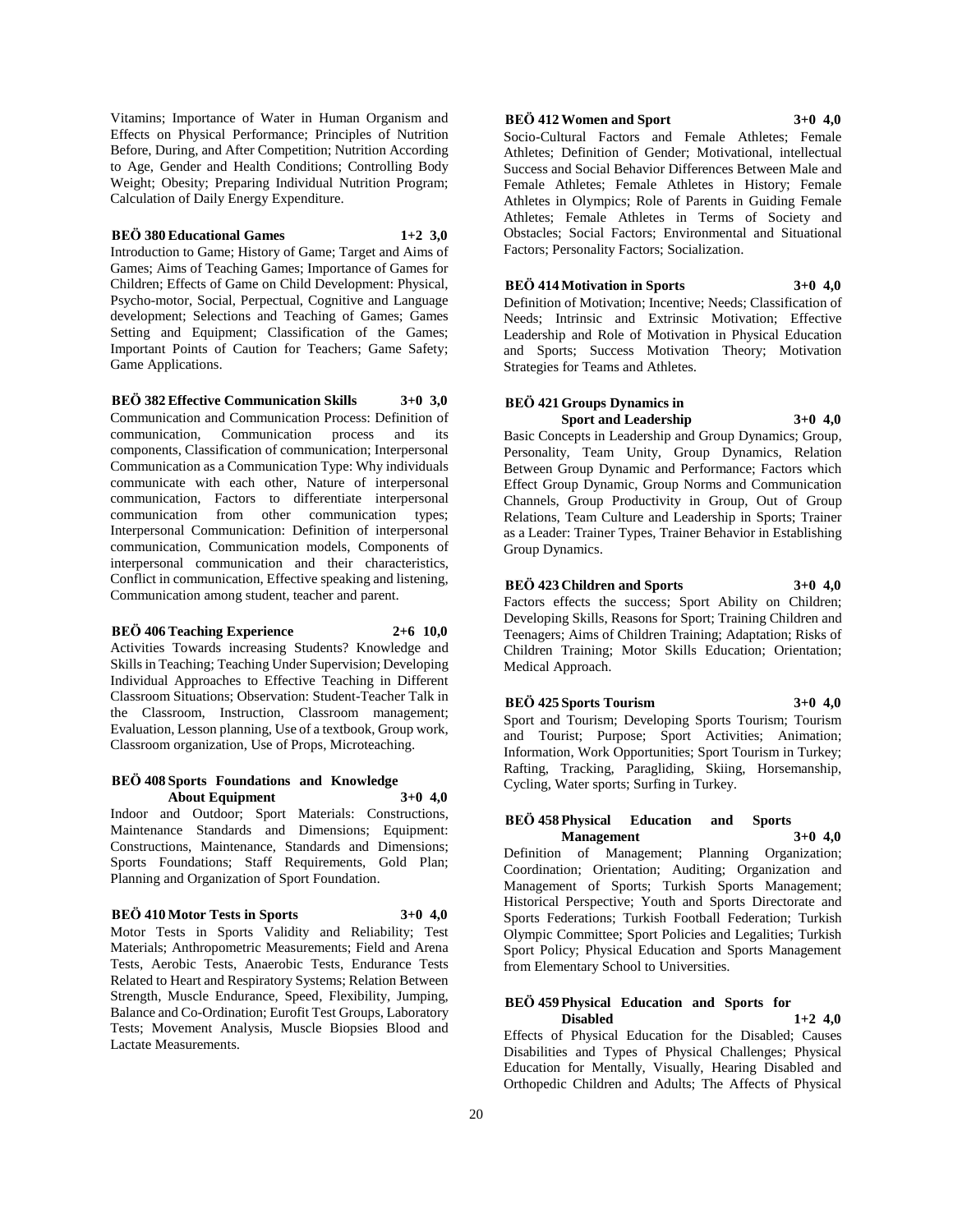Education on Disabled; Legal Regulations for Physical Education of the Disabled; Federation of the Disabled Persons; Sport for the Disabled; Special Olympics.

**BİL 150 Fundamentals of Information Tech. 4+0 5,0** Introduction to Computer: History of Computer; Operating Systems: Introduction to operating systems; Office Software-Word Processors and Document Systems: General Characteristics of the Office Software; Office-Software-Spreadsheets Programs: Spreadsheets Programs; Office Software-Presentation Programs: Presentation Programs; E Mail-Personal Communication Management: General Characteristics of the E Mailing System; Effective use of the Internet and Internet Security; Network Technologies. Computer Hardware and Error Detection: Types of Computers; Social Networks and Social Media: Social Media and Introduction to Social Media; Special Application Software: Multimedia; Law and Ethics of Informatics: Intellectual Property and Informatics Law; E-Learning: Developments in E-Learning; E-Government Applications; Computer and Network Security; Latest Strategic Technologies of Informatics: Factors Affecting Technological Developments.

#### **BİL 169 Computer I 2+2 4,0**

Data Processing Technologies; Basic Concepts for Software and Hardware; General Operating Systems; Word-Processing Software; Electronic Table Programme; Presentation of Data; Using Internet in Education; Effects of Data Processing Technologies on Social Structure and its Position in Education; Security of Data Processing Systems Ethical Concepts.

#### **BİL 170 Computer II 2+2 4,0**

Basic Concepts of Computer Assisted Instruction, Components, Theoretical Fundamentals and Application Methods; Wide-Spread Formats in Computer Assisted Instruction Design; Design of Lesson Soft-ware; Evaluation Approaches and their Selection; Distance Education Applications; Basic Skills in Database Programs.

**BİL 215 Computer-Aided Design I 3+0 4,0** Basic Concepts about Computers: Technology and Science; Importance of Computers in Modern Life; Using Computers: Creating Files, Saving Files; Designing Software of Visual and Aesthetic Value; Different Font Types, Typographical Arrangement, Designing Posters, Logos, Book Covers etc.; Vector Based Drawing and Visual Processing Programs: Adobe Illustrator, Freehand, Adobe PhotoShop, Painter, Graphic Converter.

#### **BİL 216 Computer-Aided Design I 3+0 4,0**

What is WWW?; What is HTML?; Preparation of HTML pages; File and Additives; Image Formats; Font using; Software, Main Page, Palette, Control panels, Toolbox, Site window; First Page; Caption; Guide; Text; Image; Color Palette; Background Color and Images; Contacts; Preview; Browser; Contact controls; Loading a Website to Servers; Visual Web Processing Programs: Flash, Go Live, Adobe Dreamweaver.

## **BİY 133 Sports Biology 2+0 4,0**

Cell; Cell classification: The eukaryotic cell, The prokaryotic cell, Molecules making up the cell: Organic molecules, Inorganic molecules, Cell structure: Cell organelles and their functions, Tissue and Organs, Systems: Nervous system, Endocrine system, Skeletal system, Muscular system, Digestive and Excretory System, Circulation system, Immune system, Respiratory system, Sensory organs.

#### **BRİ 101 Bridge 2+0 3,0**

Introduction to Bridge; History; Basic Concepts; Bidding; Play; Hand Evaluation; Point Count; Opening Bids; Bidding Goals; Responses to one No-trump; More on Point Count; Responses to one of a Suit; Rebids by Opener; Declarer Play; Overcalls; Takeout Doubles; Two Club Opening; Weak Bids; No-Trump Structure; The Stayman Convention; Minor Suit Responses; Bidding after a Raise; Slam Bidding; Defensive Play.

## **EĞT 401 Event Management in Educational Institutions 2+2 5,0**

Education and Tasks; Task Concept and Features; Task Types; Concept of Task Management, Importance of Task Management in Schools; Developing and Implementing Task Plans; Management of Human Research and Time; Financial Administration of Task; Task Leadership; Task Coordination: Managing purchasing contracts, On-site management, Accommodation of special needs; Measuring Task Management; Technology for Modern Task Management; Characteristics of Task Marketing; Task Promotion Methods; Marketing of Festivals, Fairs and Other Special Events; Marketing of Sport Events.

#### **FİN 304 Financial Management 3+0 4,5**

Objectives and Description of Financial Management; Organizing Finance Departments in Companies; Financial Analysis; Ratios, Statement of Fund Flows; Financial Planning: Cash Budget, Pro-Forma Balance Sheet; Breakeven Analysis; Working Capital Management in Companies: Cash and Cash-Equivalents Management, inventory Management, Receivables Management; Fixed Assets Management in Companies; Borrowing Policies in Companies; Short, Medium and Long Term Sources of Financing; Cost of Capital and Capital Structure in Companies; Causes of Business Failure and its Solutions.

## **FOT 402 Sports Photograhpy 3+0 4,0**

Introduction to Sports Photography; Sport Specific Set-ups, Tips on Photographing the Most Popular Sports: Football, Basketball and Swimming, Advice on Which Shots Are Crucial: Where Players Should be Positioned on the Playing Field, How to Compensate for Stadium Lighting, Ways to Capture Moving Feature Shots, Information on Selling the Images.: How to Shoot on Different Weather Conditions, Showcasing the Visually Impactful Work of the Professional Sports Photographers, image Critique, Post Production, Working with Agencies. Extreme Sports Photography: Practical Tips on Caring for Equipment, Setting up a Shoot, Safety, Suitable Clothing and Accessories, Costs.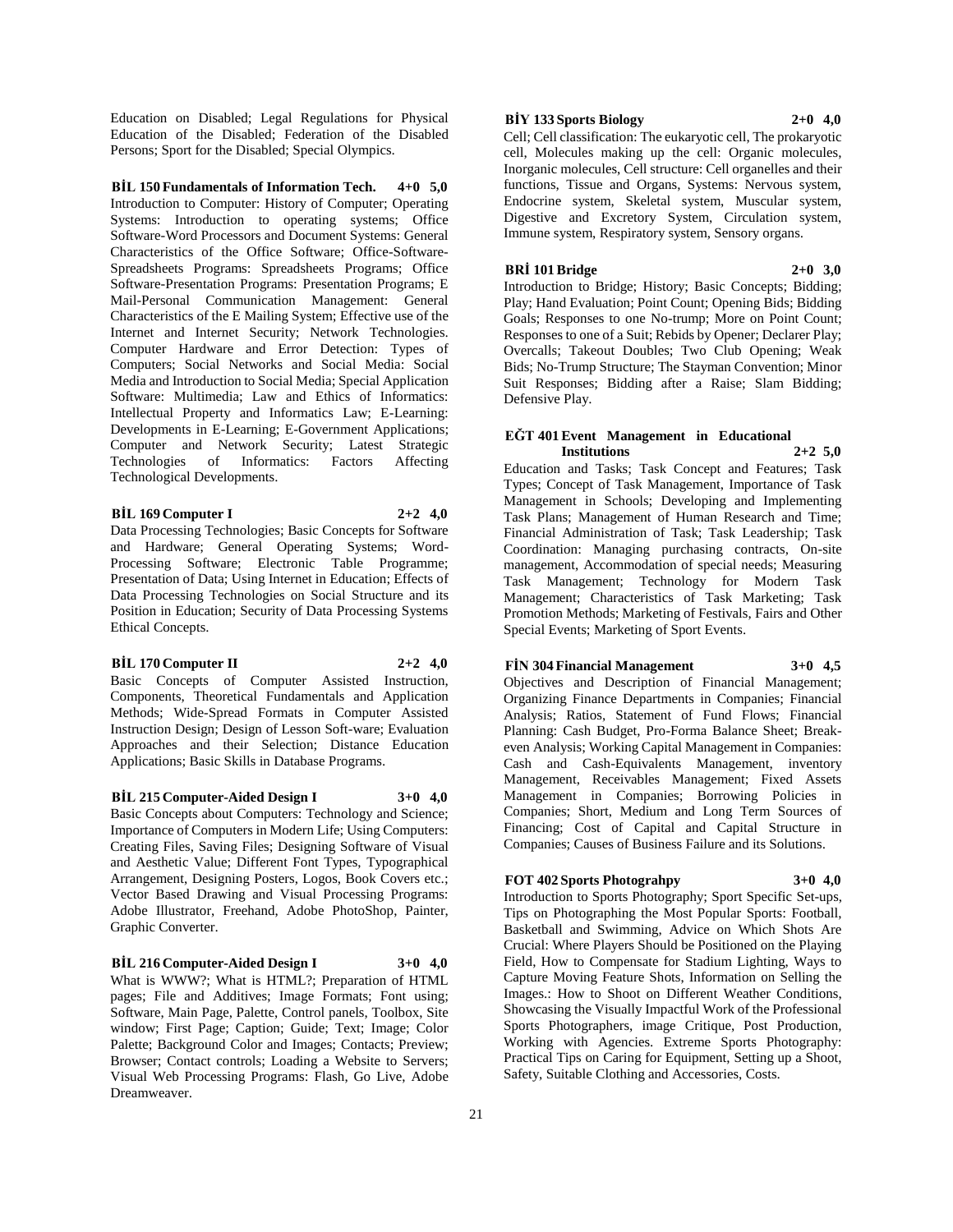## **FRA 151 French I 3+0 3,0**

Language Functions: introducing oneself, Greetings, Definitions, Asking for Things and Responding, inviting People, Talking about Likes and Preferences, Apologizing; Vocabulary: Jobs and Nationalities, Describing People; Grammar: Conjugation of Group I Verbs in Present Tense, Conjugation of the Verbs 'Aller?, 'Venir?, 'Faire?, in Present Tense, Definitions, Question Words: Qui, Que, Quand, Qu, Est-Ce que, Comment, Combien et Pourquoi.

#### **FRA 152 French II 3+0 3,0**

Language Function: Asking for information, Giving advice, Prohibition, Expressing wishes, Making reservations, Making phone calls; Grammar: Passé Composé and Imparfait, Demonstratives, Expressing quantity: Un peu de, Beaucoup de, Plus de, Moins de, Numbers, Imperatives, Passé Recént, Futur Proche; Pronouns: Qui, Que, Ou; Comparatives.

**HUK 151 Fundamental Concepts of Law 3+0 4,5** Rules of Social Order and the Law; Rules of Law and Sanctions; Sources of Law; Statutes, Regulations, By-laws; Types of Legal Rules; Precedent Law; Turkish Judicial Systems; Branches Law: Public law; Private Law; Branches of Private Law; Branches of Public Law; Implementation and interpretation of Law; Concept of Legal Relationship and the Parties; Concept and Types of Rights; Persons: Real Persons, Legal Persons; Acquiring, Losing and Protection of Rights.

#### **HUK 421 Sport Law 2+0 2,0**

History of Sport Low, Sources, Work Law at Sport and Practice Areas, Penalty Low at Sport, Disapproval's, Agreement and Professional Soccer Clubs at Sport and Athlete Regulation.

**İKT 101 Introduction to Economics I 3+0 5,0**

Basic Concepts: Economic activity, Economics as a science; Methodology and Systematic; Production Process: Factors of production; Productivity laws, Types of enterprises; Introduction to Price Theory: Value and utility, Optimal consumer behavior, Demand functions, Various types of demand elasticity; Supply: Cost and revenue functions, Market equilibrium, Determination of the supply curve; Demand and supply; Equilibrium Price and its Functions; Pricing Policies and Market Types; Determination of Equilibrium Price in Perfect Competition; Equilibrium in Monopoly; Imperfect Competition and Price Determination: Rent, Wages, Interest and entrepreneurial income.

**İKT 102 Introduction to Economics II 3+0 5,0** National Income Accounting and National Product: Economic Equilibrium, Various Ways of Presenting Macroeconomic Relationships, Nominal and Real National Income; Introduction to Monetary Theory: Theories Describing the Value of Money, Calculation of Purchasing Power, Inflation, International Economic Equilibrium (Exchange Rates), Primary Tools of the Monetary Theory; Factors Determining Business Cycles and National Income: Introduction to Business Cycles Theories, Consumption

Expenditures, investment Expenditures, Employment; International Economic Relations: International Mobility of Goods and Services, International Mobility of Factors of Production; Economic Growth and Development.

**İKT 421 Economy of Turkey 2+0 3,0**

The Place of Turkish Economy in World Economy; National Income and Income Distribution in Turkey; Developments of Public Finance in Turkey; Government Debt in Turkey; Sectoral Developments in Turkey: Agriculture, Industry, Energy, Service; Inflation in Turkey; Structural Stability Policies in Turkish Economy; A General Evaluation of International Trade Policies; Relations with EU; Policies Concerning Foreign Capital.

**İLT 101 Communication I 3+0 4,5** Defining Communication; Process of Communication and Its Elements (Source, Message, Channel, Receiver, Encoding-Decoding, Cycle of Reference, Feed-Back, Noise, Feed-Forward and Selective Perception); System Approach to the Process of Communication; Communication Types; Communication Models in General; Defining Mass Communication and Its Process; interpersonal Communication versus Mass Communication; Comparing Mass Media and Their Impacts; Mass Communication Theories in General and Contemporary Theoretical Studies.

**İLT 366 Presentation Techniques 3+0 5,0** Effective Presentation Process; Presentation Preparation; Brainstorming; Writing Objectives; Developing Meaningful Sentences; Providing Exercises that Ensure Student Involvement; Determining Presentation Time; Determining Presentation Plan; Providing a Start that Ensures Attention; Effective Closure; Common Mistakes Made in Presentations; Preparing Visual Materials Using Computers; Presentation Software; Introduction to PowerPoint; Visual Literacy Rules; Roles of Visual Materials in Presentation Process; Developing Visual Materials; Visual and Verbal Elements; Placement; Composition; Balance, Style and Color.

**İLT 370 New Approaches in Management 3+0 6,5** Paradigm Changes in Management; System Approach; Organization Culture; Reconstruction; Total Quality Management; Team Work and Organization; Learning Organization; E-Business.

**İNG 109 Advanced English I 3+0 3,0**

General Review: Tenses, Verbs, Noun Phrases, Compound Nouns, Noun Clauses: Using participles in Noun Clauses; Tenses Used in Narration: Past Simple, Past Progressive, Past Perfect Simple, Past Perfect Continuous; Reflexive Pronouns; Irregular Verbs; Comparative Structures: As...As; Modals: Modals of Possibility, Obligation, Permission, Ability and Request; Idioms; Synonyms; General Review: Passive voice.

**İNG 110 Advanced English II 3+0 3,0** General Review: Verbs; Use of Get Adverb/Preposition; Reported Speech, Formal and informal Language;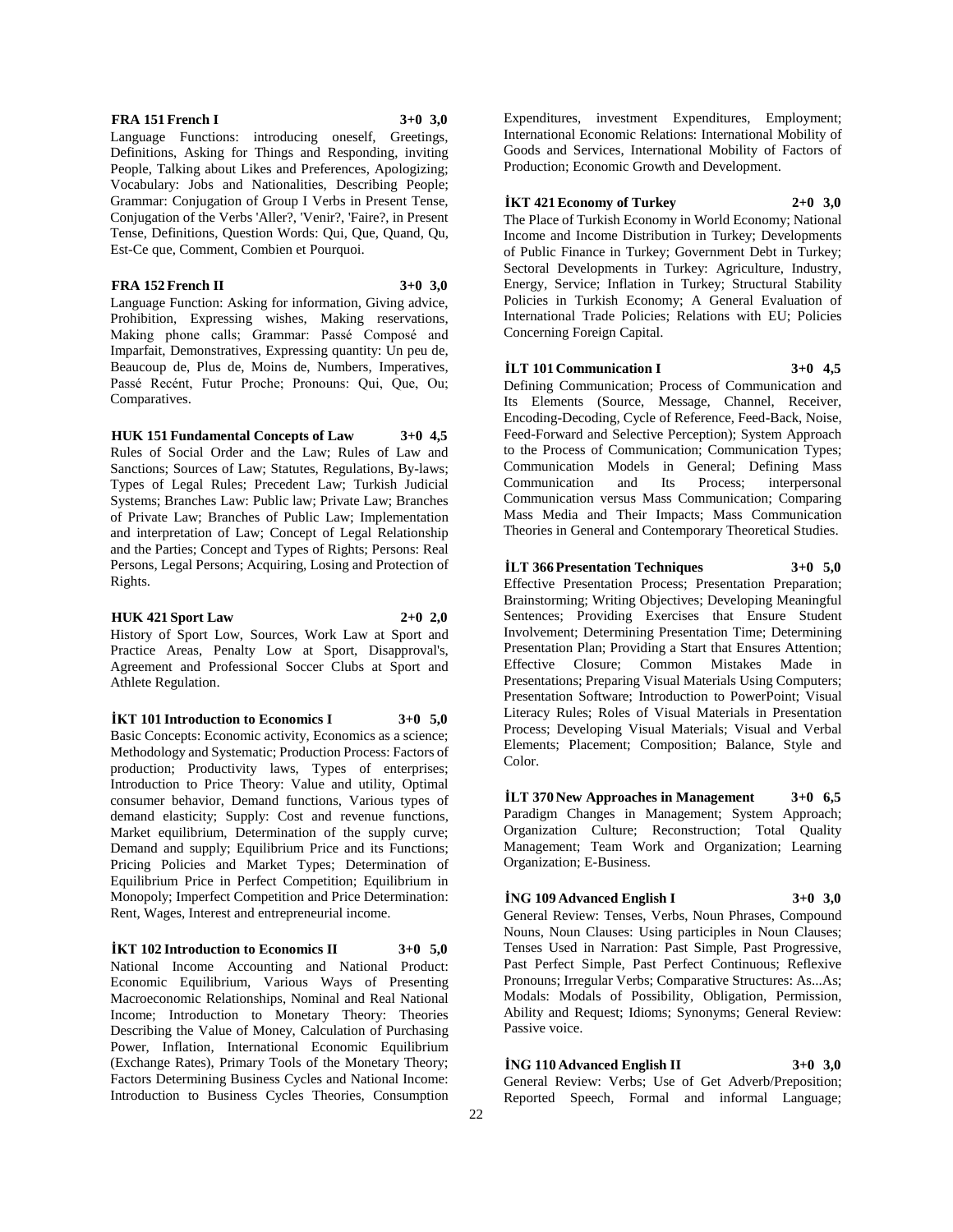Conditional Sentences: Type 1, Type 2; Adverbial Clauses of Time; Punctuation; Adjective Clauses: Defining, Non-Defining; Use of Participles: Using Participles in Adjective Clauses, Using Participles in Adverbial Clauses of Time, Using Participles after Certain Verbs; Possessives; Hypothetical Statements; Wish Clauses: Present Simple, Pat Simple; Advanced Listening and Note Taking Skills.

#### **İNG 177 English I 3+0 3,0**

Using the Simple Present; Talking about Yourself, Your Family, and Your Favourite Things; Using the Simple Present and Present Continuous; Using 'if and when'; Talking about Health, Remedies, Sleep Habits and Stress; Using going toand the Present Continuous to Talk about the Future; Talking about Birthdays, Celebrations, and Favourite Holidays; Using the Simple Past; Using 'all', 'most', 'a lot of', 'a few'; Talking about Childhood, School, and Your Teenage Years; Using 'Is there?' and 'Are there?' to Ask about Places in a Town; Using Location Expressions like 'across from' and 'outside'; Talking about Stores and Favourite Places in Your City or Town.

#### **İNG 178 English II 3+0 3,0**

Using Infinitives; Asking for and Giving Advice and Suggestions; Responding to Suggestions; Using 'Do you mind .?' to Ask for Permission and 'Would you mind....?' to Make Requests; Using the Past Continuous for Events in Progress in the Past; Making Comparisons with Adjectives; Using more and lesswith Nouns and Verbs; Talking about Different Ways of Communicating; Managing Phone Conversations; Using 'have' and 'have got to' to Describe People; Talking about What People Look Like; Using will, may and might to Talk about the Future; Using 'if' and 'when' and the Present Tense to Refer to the Future; Talking about Plans and Organizing Events; Using 'will' to Make Offers and Promises.

#### **İSN 315 Public Relations 2+0 3,0**

Definition of Public Relations; Historical Development of Public Relations; Professionalism and Fundamental Principles in Public Relations; Organization of Public Relations Activities; Institutional Public Relations; Research in Public Relations; Campaign Planning in Public Relations; Applications in Public Relations; Evaluation in Public Relations; Mass Communication Materials Used in Public Relations and Media Relations; Case Studies.

#### **İSÖ 408 Education and Social Life 2+0 3,0**

Social Functions of Education; Person and Society; Social Behavior and Culture; Family and Education; Education and Socio-Cultural Structure; Relationship Between Culture and Education; Relationship Between Education Politics and Population; Family and Education; Organization of School-Society Relations; Relationship Between Education and Management System; Aims in Education and Society; Equality of Opportunity in Education; Mass Communication Tools and Education; Social Change and Education; Classification of Society and Education; Missions of Education in Growing Persons; Democracy and Application of Democracy in Education in Turkey.

### **İST 317 Statistics 2+0 2,5**

Definition of Statistics: Fundamental concepts in statistics, Data collection techniques, Classification of data, Frequency distributions; Graphs; Averages; Means; Variability: Range, Standard deviation, Moments; Normal Distribution: Normal distribution function, Calculation of the area under the normal curve; Sampling Theory; Indexes: Types of indexes.

#### **İŞL 101 Introduction to Business 3+0 4,5**

Concept of business: Economic systems, Production factors, Needs and wants, Demand, Goods and services, Consumption and consumer; Success criterion: Efficiency and related concepts; Characteristics of Businesses: Goals and functions of businesses, Relationships with the environment and responsibilities of businesses, Grouping of businesses; Foundation of businesses: Foundation decision, Determining plant location; Extending Businesses; Business ethics and social responsibility ( Ethical and moral rules); Concept of management; Functions of management; Human resources management; Functions of human resources management; Principles of marketing.

**İŞL 102 Management and Organization 3+0 4,0** Management: Definition, Significance of Management for Business Enterprises; Development of Management Science: Classical, Behavioral and Modern Theories; Management Systems; Decision Making and Planning; Concepts of Authority and Power: Characteristics of Authority and Power, Delegation of Authority; Organization: Characteristics and Principles; Comparison of Organization and Planning Processes; Departmentalization; Staffing: Fundamentals, Staffing Process; Leading: Fundamentals, Leading Process; Organizational Structures: Development and Varieties of Organizational Structures; Controlling: Fundamentals and Controlling Process.

**İŞL 203 Business Law 3+0 4,0** Social Life, Social Order and Law; Sources of Positive Law; Branches of Law; Legal Relations and the Concept of Rights; Concept of Obligation; Sources of Obligations; Concepts of Commercial Enterprise and Merchant; Business Associations; Negotiable Instruments; Competition Law Protection; Consumer.

## **İŞL 204 Business Planning 2+0 3,0**

Basic Concepts of Business; Goals and Varieties of Business; Planning of Basic Concepts: Business enterprises; Analyzing of Business Market in Turkey; Structure of Employing; Problems of Employing; Methods of Business Planning; Planning Tools; Employing; Finding, Election, Personnel training, Methods, Principles and evaluation.

**İŞL 301 Human Resources Management 3+0 4,0** Human Resources Management: Development, Goals and Principles; Functions of Human Resources Management: Human resources planning; Recruitment, Performance Appraisal, Training, Orientation and Development; Wage and Salary Administration; Career Management; International Human Resources Management; Technology in Human Resources Management.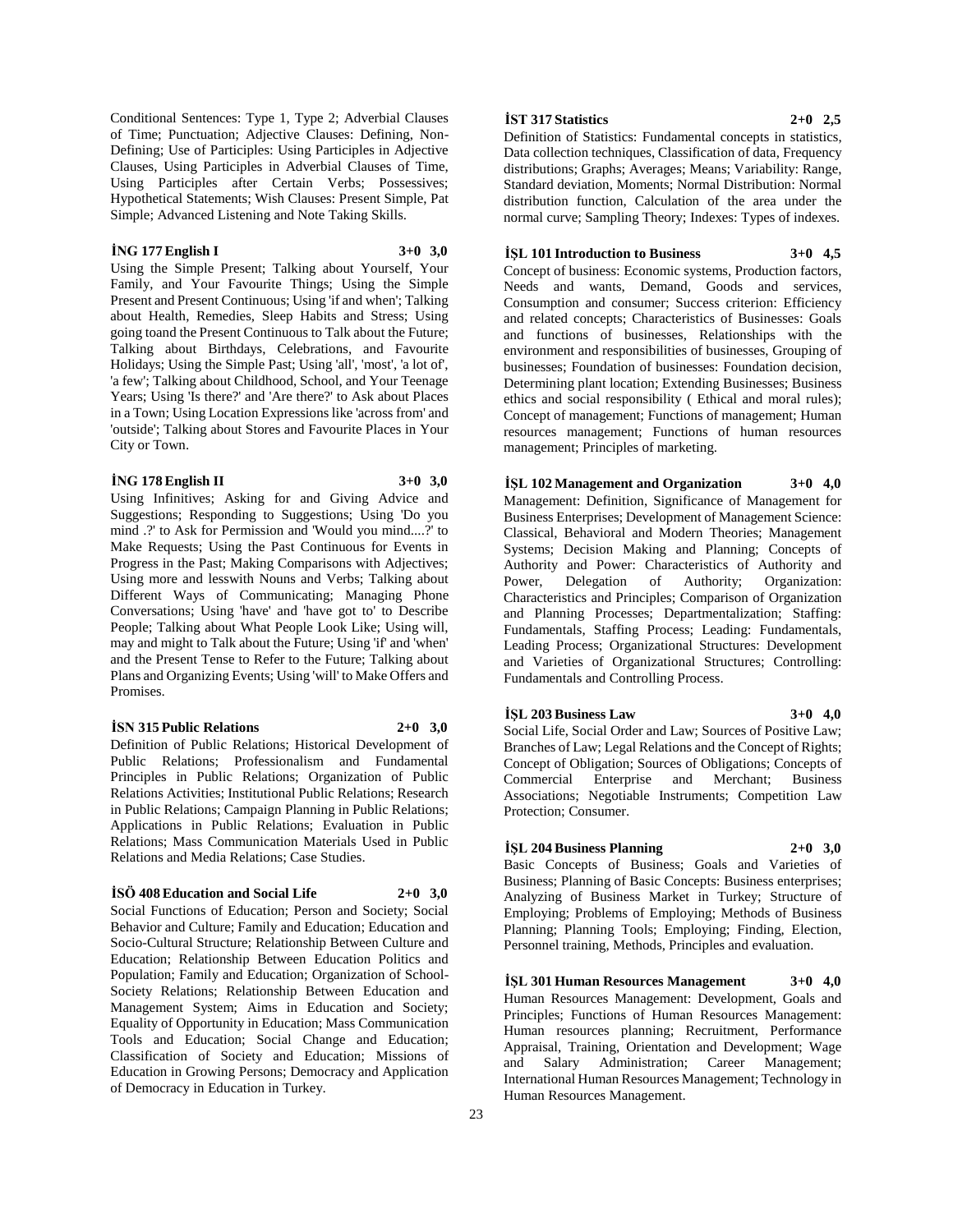**İŞL 307 Management Information Systems 2+0 3,0** Concept of Information Systems: Classifications of Information Systems; Information Systems in Business Management: End User Information Systems, office Automation Systems, Electronic Communication Systems, Electronic Meeting Systems, Electronic Printing Systems, Process of Image Systems; Business Information Systems: Marketing Information System, Production Information System, Human Resource Information System, Accounting Information System, Financial Information System; Decision Support Systems: Models of Decision Support Systems, Executive Information System, Artificial Intelligence, Expert Systems; Global Dimensions: Global Data, Security and Ethic Problems in Information Systems, Computer offenses.

**İŞL 352 Organizational Communication 2+0 3,0** Definition and Significance of Organizational<br>Communication; Functions of Organizational Communication: Functions of Communication; Organizational Communication Process; Channels of Organizational Communication; Communication Methods and Tools in Organizations: Organizational Communication and Managerial Function; Organizational Culture and Communication; Barriers to Organizational Communication; Developing Methods of Organizational Communication.

#### **İŞL 405 Capital Markets 3+0 4,5**

Financial Markets: Basic Types of Financial Markets, Operations in a Capital Market, Intermediaries, Mutual Funds, Investment Companies; Financial Instruments; Instruments in Money Markets, Instruments in Capital Markets, Istanbul Stock Exchange; Equity Market, Bond Market; Clearing and Maintenance for Stocks; Default; Quotation: Quotation Systems; Concept of Risk; Calculation of Return.

**İŞL 406 Strategic Management 3+0 4,5** Fundamental Principles of Strategic Management: Vision,

Mission Strategy, Politics; Strategic Management in Corporations: Definition of strategic management, Principles of Strategic Management, Nature of Strategic Management; Fundamental Principles of Strategic Management; Strategic Management Processes; Strategic Management: Developments from 1960 to 1990; Process of Development in Strategy; Purposes of Strategy; Analysis of External Environment; Analysis of Corporate.

#### **İŞL 421 Entrepreneurship 2+0 3,0**

Importance and Evolution of Entrepreneurship: Entrepreneurship within the framework of Manager, Concepts of Entrepreneur, Employer, Boss and Investor; Leadership in Entrepreneurship and Importance of Management Characteristics; Characteristics of Entrepreneurship; Changing Views of Entrepreneurship; General Evaluation of Entrepreneurship in Turkey: Change and Entrepreneurship; Entrepreneurship before and after the Republic; Female Entrepreneurs.

#### **İŞL 452 Problem Solving Techniques in Management 3+0 4,0**

Problem Solving Techniques; Total Quality Management; Traditional and Recent Understanding of Quality; Competitive Quality Approach; Consumer Based Quality; Improvement Projects Teams; Circle of Deeming; Kaizen; Description and Degrees of the Problem; Brainstorming; Cause and Effect Diagram; Data Collection Techniques; Grouping; Histogram; Correlation Diagram and Its Analysis; DAADI Technique (Listening, Understating, Determining Goals, Supporting, Monitoring); individualized Proposal Systems.

#### **KİM 138 Sports Biochemistry 2+0 4,0**

Molecules: Proteins, Carbohydrates, Lipids and nucleic acids, Energy metabolism; Concept of Bioenergetics: Oxidation and reduction reactions, Energy formation: ATP molecules, Aerobic and anaerobic energy metabolism, Electron transport chain and oxidative phosphorylation, Exercise and protein metabolism, Exercise and carbohydrate metabolism, Exercise and lipid metabolism, Exercise and nucleic acid metabolism.

## **KÜL 199 Cultural Activities 0+2 2,0**

Participating Actively or as a Spectator in Sports Activities; Participating in Activities Arranged by the Counseling Center; Participating in Workshops in Art; Education on Museums; Participating in Art Trips; Participating in Cultural Trips; Participating in and Taking Duty in activities such as Cinema, theatre, scientific Meeting etc.; Taking duty in Clubs; Being a Student Representative and Participating in Environmental Activities.

## **MAT 157 Basic Mathematics I 2+0 3,0**

Definition of Mathematics; Nature and Structure of Mathematics; Sets and Operations (intersection, Unification, Containment, Difference, Etc, ); Addition, Subscription, Multiplication, Division; Kinds of Counting Systems; Structure and Features of integers (Dividable, Remained Divisions, Etc.); Concept of Fraction and Concept of Rational Number; Four Operations in Rational Numbers; concept of Real Number; Set of Real Numbers and Operations in Real Numbers (Root, Power, Etc).

## **MAT 158 Basic Mathematics II 2+0 4,0**

Concept of Equation: First and Second Degree one and Two Unknown Equations; Simple Operations of Finding Factors; Concepts Relation of and Functions and Examples of Them; Concept of Double Operation and Examples; Graphics of First and second Degree one Variable Equations; Basic Geometric Knowledge: Trigonometric Ratios in Right Triangle, Simple Trigonometric Functions.

**MUH 105 Introduction to Accounting 2+2 4,5**

Related Concepts of Business and Accounting; Financial Statements and Effects of Financial Issues on Financial Statements; Techniques of Gathering Information for Financial Statements; Journal Vouchers, Types of Accounts; Daily Transactions: Opening Accounts; Transactions of to Purchase and To Sale of Goods; Periodic inventory System,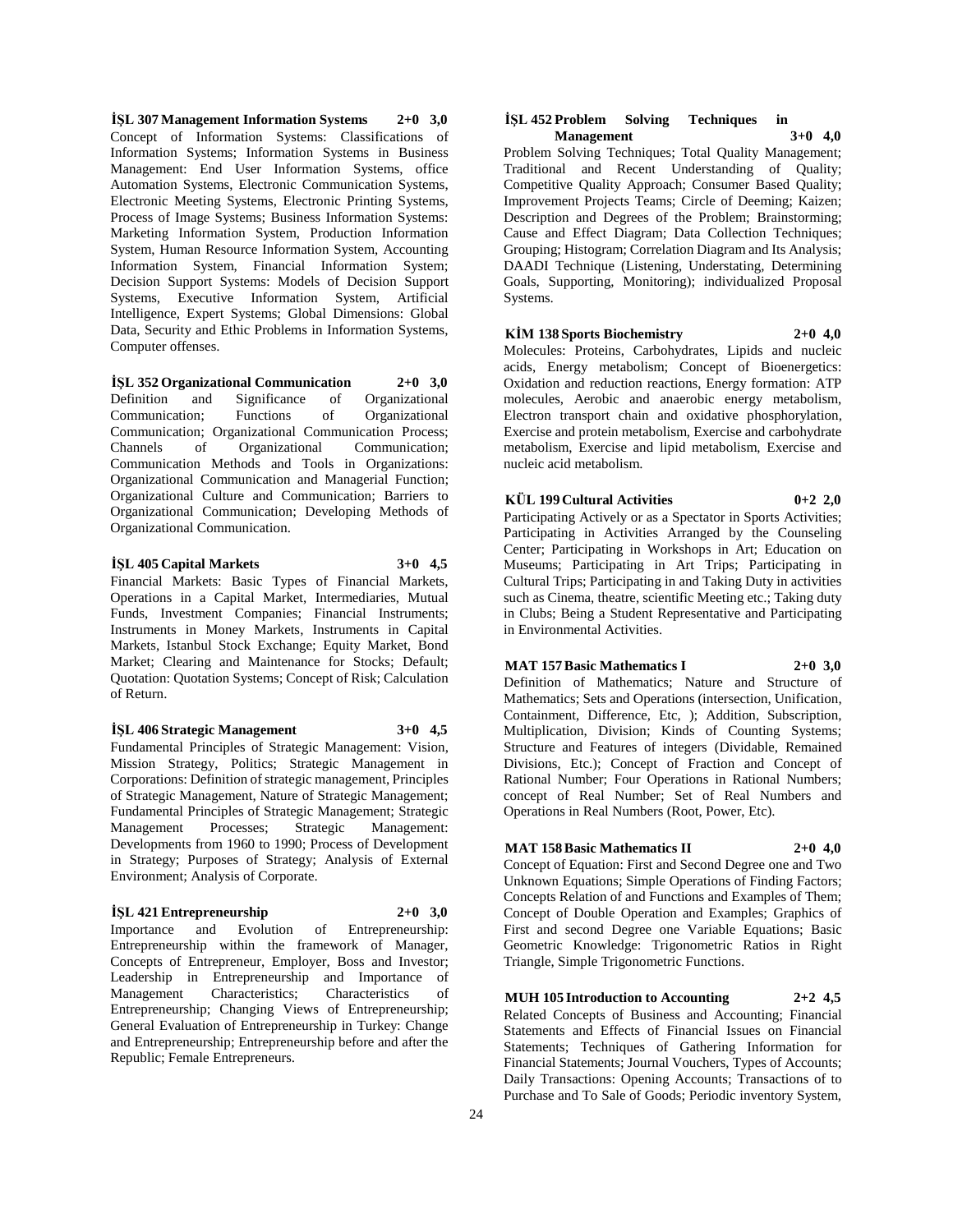Perpetual inventory System and Sales Transactions, Transactions of Exchange Securities, Bank Transactions, Credit Transactions, Cash Credits, Guaranteed Credit; Transactions of Bill; Types of Bill, Recording of Bill Transactions, Transactions of Fixed Assets, Transactions For The End of Period, Mistakes and Errors.

**MUH 302 Analysis of Financial Reports 3+0 4,5** Fundamental Financial Statements: Balance sheet, Income statement; Comparative Statements Analysis Method: Preparation of statements, Analysis and interpretation; Percentage Analysis Method: Preparation of statements, Analysis and interpretation; Trend Analysis Method: Preparation of statements, Analysis and interpretation; Fund Cash Flow Analysis: Preparation of statements, Analysis and interpretation; Change in Net Working Capital Statement: Preparation of statements, Analysis and interpretation; Ratio Analysis: Analysis and interpretation of liquidity, financial structure activity and profitability ratios.

**MÜZ 138 Fundamentals of Music Education 1+2 3,0** Music and Education: The role of music in education, Fundamentals; Notation in writing music, Introduction to instrument and voice training; Group performance in music; Creativity training using literacy in music; School and camp songs, National Anthem, Music for marching bands, Rhythm and aesthetic movements, Developing rhythm in music, Conducting voice and instrument groups, Developing skills

#### **MÜZ 152 Music 2+0 3,0**

Importance and Function of Art; Music in Fine Arts: Origin; Etymology, Evolution and Function; Elements of Music: Rhythm; Melody, Harmony, Tone; Structural Properties of Music; Functions of Musical Instruments, Communication Process of Music; Music and Mass Media, Development of Musical Perception and Appreciation, Music in Visual Arts, Musical Styles, Analysis of Musical Pieces and Recognition of Musical Styles; Schools of Music; Music in Performing Arts.

#### **MÜZ 155 Turkish Folk Music 2+0 2,0**

to accompany music with movement.

Folk songs from different Regions of Turkey are Taught; Aegean Region Zeybek Folk Songs: Eklemedir koca konak, Ah bir ateş ver, Çökertme, Kütahya'nın pınarları, Çemberinde gül oya; Kars Region Azerbaijani Folk Songs: Bu gala daşlı gala, Yollarına baka baka, Dağlar gızı Reyhan, Ayrılık, Dut ağacı boyunca; Central Anatolian Region Folk Songs: Seherde bir bağa girdim, Uzun ince bir yoldayım, Güzelliğin on para etmez, Mihriban ve Acem kızı; Southeastern Anatolian Region; Urfa and Diyarbakır Folk Songs: Allı turnam, Urfanın etrafı, Mardin kapısından atlayamadım, Fırat türküsü, Evlerinin önü kuyu; Blacksea Region; Trabzon, Rize, Artvin Folk Songs: Maçka yolları taşlı, Ben giderim Batuma, Dere geliyor dere.

#### **OKÖ 104 The Development of Movement and Training for Children 3+0 4,0**

Major Concepts of Development: Development, Growth, Maturation, Learning; Development of Movement and

Affecting Factors; Stages of Motor Development, Reflexes, Primitive, Basic; Influence of Movement Education on Preschool Children, Influence of Movement Education on Image of Ego; Characteristics of Good Movement Education Program; Objectives of Movement Education.

**ÖMB 103 Introduction to Education 3+0 4,0** Basic Concepts of Education; Basic of Education as a Science (Philosophical, Social, Legal, Psychological, Economical, Political); Historical Development of Education; Method in Educational Science; Functions of Education; Social renovation and Change form the Educational Sciences Point of View; Teaching as a Profession; Application and Development in Teacher Training.

**ÖMB 106 Educational Psychology 3+0 4,0** Definitions and Functions of Psychology and Educational Psychology; Human Development: Childhood and adolescent devolopment; Various Aspects of Human Development: Physical, Social, Mental, Emotional and moral; Learning: Factors affecting learning; Contemporary Learning Theories: Behaviorism, Cognitive approach, Particulary constructivism and Brain based learning Theories; Effective Learning and Factors Affecting Effective Learning; Motivation; Induvidual Differences and Behaviours of Students in Groups.

**ÖMB 204 Special Education 2+0 4,0** Definition of Special Education; Basic Concepts and

Principles about Special Education; Individuals with Special Needs; Reasons of Disabilities; Historical Approaches to Disability; Education and Characteristics of Individuals with Special Needs and Skills; Using Games in the Education of Children Whose Development is Different; Types of Games; Family Structure of Children That Need Special Education; The Situation of Special Education in Turkey; Special Education Institutions and Organizations in Turkey.

**ÖMB 207 Teaching Principles and Methods 3+0 4,0** Basic concepts about teaching, learning and teaching principles, advantages and importance of organized studying in teaching, planning teaching (annual plan divided into units, daily plan and sample activities), strategies of learning and teaching, teaching methods and techniques, teaching materials, duties and responsibilities of teachers in improving the quality of teaching, teacher competencies.

#### **ÖMB 210 Turkish Education System and School Management 2+0 4,0**

The aims and basic principles of Turkish Education System, legal regulations about education, The structure of Turkish Education System, management theories and processes, school organization and its management, personnel-, student-, teaching-related tasks in school management, social participation in school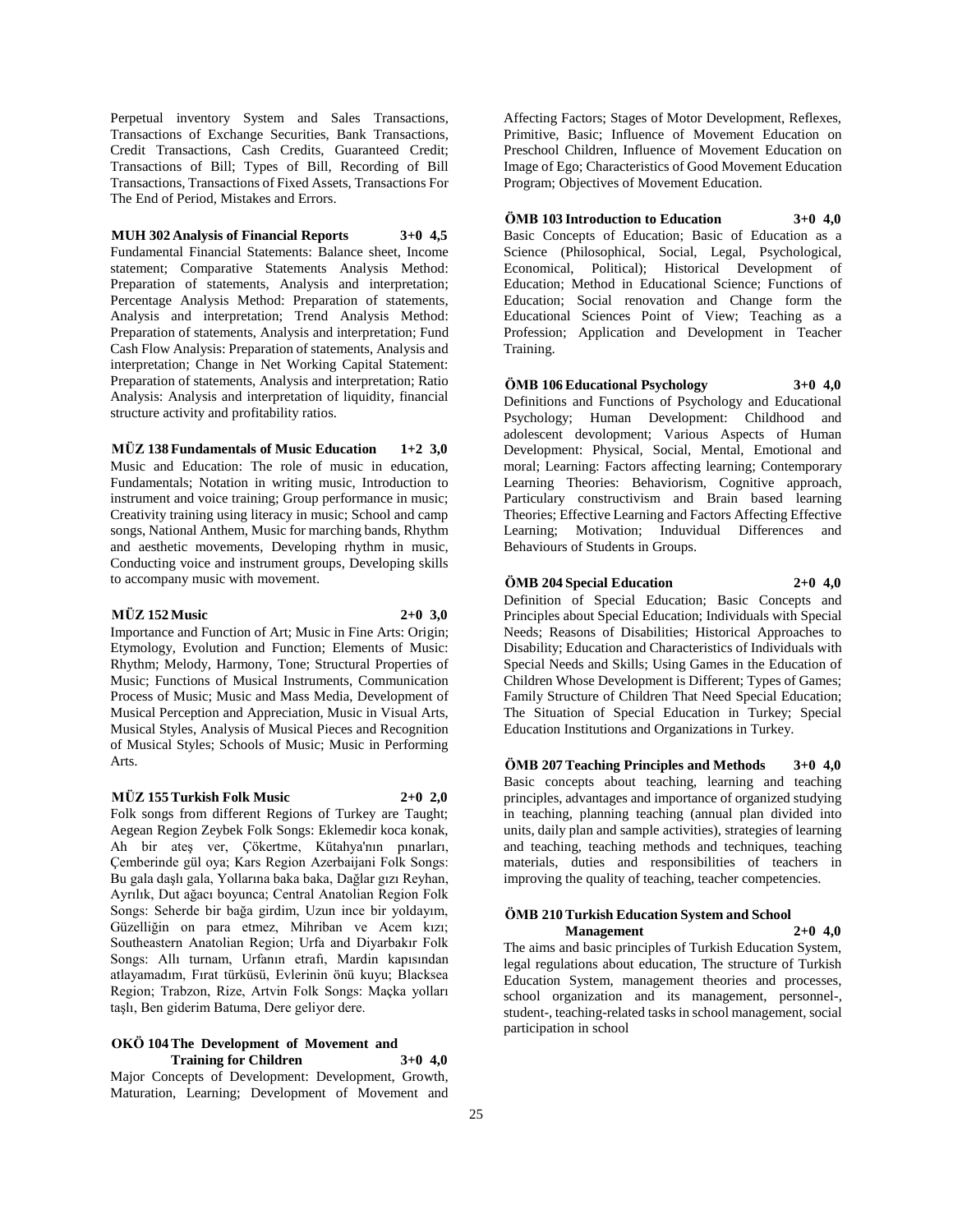#### **ÖMB 212 Teaching Technologies and Material Design 2+2 4,0**

Concepts about teaching technologies, characteristics of various teaching technologies, the use of teaching technologies in teaching process, determining teaching technology requirement of schools and classes, planning technology use in teaching, designing 2 or 3 dimentional teaching materials by using teaching technologies (work sheets, designing activities, overhead projector transparencies, slides, visual medis materials (DVD, VCD), computer based materials), educational software, evaluation of different teaching materials, Internet and distance education, principles of visual design, research about efficiencies of teaching materials, use of teaching technologies in Turkey and the World.

#### **ÖMB 217 Measurement and Assessment in Education 3+0 4,0**

The place and the importance of measurement and assessment in education, basic concepts of measurement and evaluation, the qualities required for measuring instruments (reliability, validity, usability), measurement instrument used in education and their characteristics, the instruments based on traditional approaches (essay tests, short answered exams, true-false type tests, multiple-choice tests, matching tests, oral examinations, homework), the instrument for identifying students from multiple perspectives (observation, interview, performance assessment, portfolio, research papers, research projects, peer assessment, self assessment, attitude instruments), basic statistical functions ofmeasurement results, assessment of learning outputs, grading, developing a measurement instrument related with the field of study.

## **ÖMB 301 Methodology in the Area of Specialization I 2+2 6,0**

Characteristics of the Area of Specialization: Principles and goals; Study of Curriculum in the Area of Specialization; Teaching in the Area of Specialization: Principles and characteristics; Problematic Areas in Teaching a Specific Subject; Planning Teaching Activities; Determining Overall Objectives and Behavioral Objectives; Principles of Transferring Overall Objectives into Behavior.

#### **ÖMB 302 Methodology in the Area of Specialization II 2+2 6,0**

Learning and Teaching Processes in the Area of Specialization; Teaching in the Area of Specialization: Objectives, Methods, Techniques, Classroom applications; Learning Behavior and Strategies; Use of Educational Technology in the Area of Specialization; Critical Evaluation of Textbooks and Teaching Materials; Micro Teaching and Its Applications; Student Assessment and Evaluation.

**ÖMB 308 Classroom Management 2+0 4,0** Student Behavior; Factors Affecting Student Behavior: Social and psychological factors; Classroom Environment and Group Interaction; Principles and Objectives of Classroom Management; Time Management; Organizing the Physical Environment; Motivation; Communication;

Creating a Conducive Atmosphere for Learning; Discipline Problems and Managing Discipline Problems.

## **ÖMB 401 School Experience II 1+4 6,0**

Activities Towards Increasing Students? Knowledge and Skills in Teaching; Teaching Under Supervision; Developing Individual Approaches to Effective Teaching in Different Classroom Situations; Observation: Student-Teacher Talk in the Classroom, Instruction, Classroom management; Evaluation, Lesson planning, Use of a textbook, Group work, Classroom organization, Use of Props, Micro teaching.

## **ÖMB 402 Guidance 3+0 5,0**

Principles and Purpose of Student Counseling; Areas of Counseling; Getting-to-know Students; Educational Counseling; Psychological Counseling; Placement; Guidance; Research and Evaluation; Interrelation with the Environmental Vocational Counseling; Identification of Individual Learners with Special Needs; Special Education.

**PSİ 104 Social Psychology 3+0 3,0**

Theory and Research in Social Psychology; Interpersonal Influence and Social Power; Collective Influence on Individual Behavior; Lonely Individual; Attribution Theory; Social Perception; Attitudes and Attitude Change; Interpersonal Attraction; Social Influence and Conformity; Helping Behavior: Hostility and aggression; Group Dynamics and Leadership; Effects of Social and Physical Environment on Behavior; Human Sexuality.

**PSİ 113 Social Psychology 2+0 4,0** Definition of Social Psychology and Research Fields; Dimensions of Social and Culturel of Human Behaviors; Values, Attitudes and Believes of Humans; Social Behaviors of Humans.

**PSİ 208 Conflict and Stress Management 3+0 5,0** Stress Concept and Effects on Human Body; Psychosomatic Stress Model; Stress and Personality; Different Types of Behaviors; Stress Symptoms and Effects; Attitude Stress Symptoms; Psychological Stress Symptoms, Stress Resources; Personal Strategies in Stress Management; Managers' Duties in Decreasing Organizational Stress.

**PSİ 229 Introduction to Sport Psychology 2+0 3,0** Definition of psychology; The complexity of human behavior; Nervous system; Sensation and perception; Perception of objects; Theories of learning; Excitement and properties; Stress and anxiety; Motivation and motivation theories; Personality and personality theories; The concept of group; Group process; Individual differences and similarities; People are affecting relations between the internal processes of individuals; Psychological Tests.

**PZL 230 Marketing Management 2+0 3,0** Marketing Concept; Evolution of Marketing; Functions of Marketing; Decision Making in Marketing; Marketing Planning; Marketing Management Process; Environmental Conditions of Marketing; Internal Conditions of Business;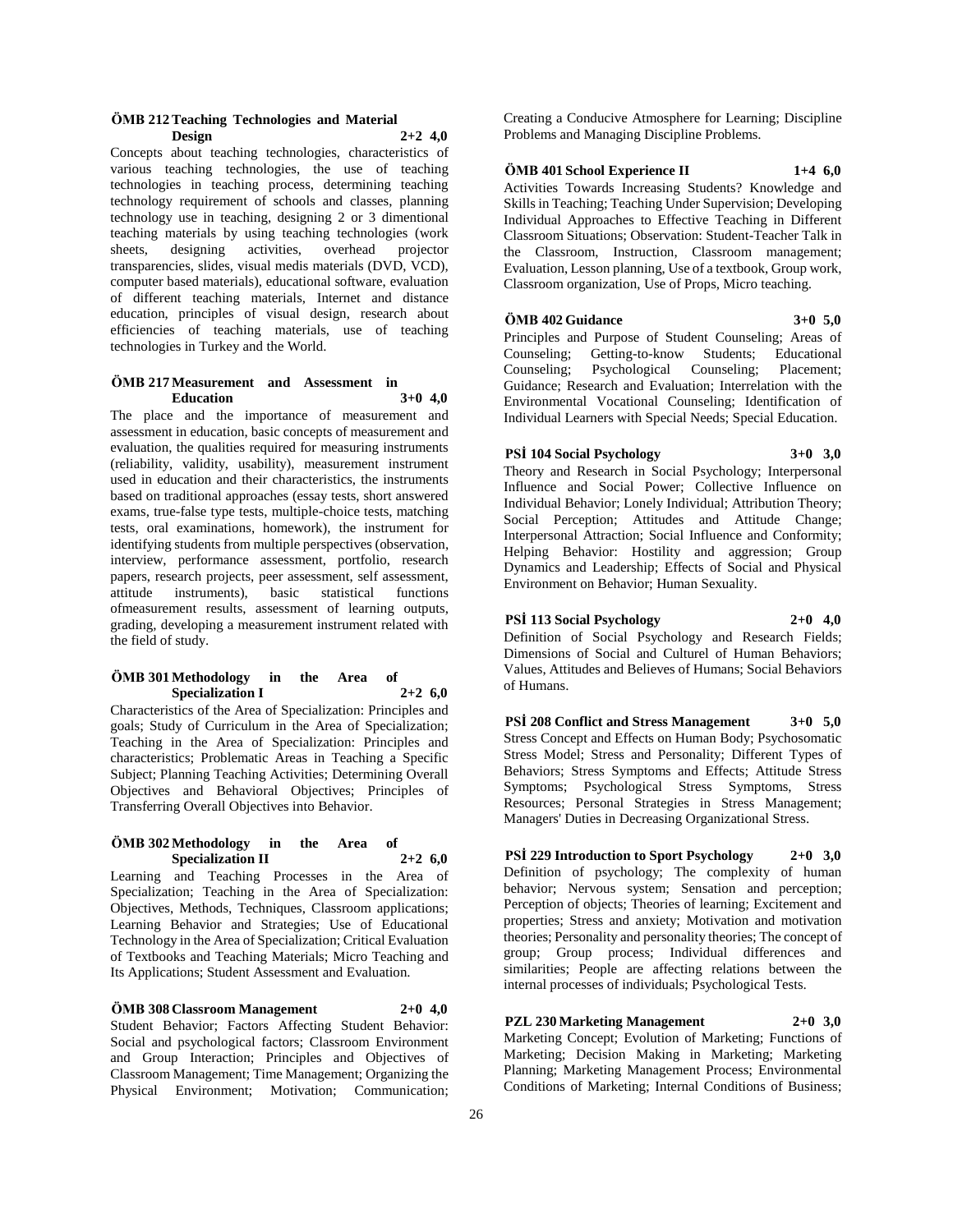External Conditions of Business; General Environment Conditions; Consumer Behaviors; Decisions of Target Market; Decisions about Mixed Elements of Marketing; Product Decisions, Price Decisions, Distribution Decisions, Promotion Decisions; Marketing Organizing; Practice; Inspection of Marketing Activities.

#### **PZL 307 Services Marketing 2+0 3,0**

Defining Service Concept: Characteristics of services, Service economy, Services and marketing mix, Classification of services, Services and environment; Marketing Mix for Services: Service as a Product, Distribution of Services, Pricing Services, Promoting Services; Human Element in Service Sector: Role of customer in the production process of services, Role of Personnel for the Quality, Marketing of services; Management of Demand and Capacity in Service Sector; Service Quality: Dimensions of quality, Gap Model of quality, Lessons for Improving Quality, Management of Service Encounters; Relationship Marketing: Strategies for retaining customers.

**PZL 403 Sports Marketing 3+0 4,5** Sports Marketing: Needs for sports marketing, Definition, Characteristics, Aims, Sport industry, Marketing Characteristics, Aims, Sport industry, management, Sports marketing program; Marketing management process, Inner and outer environment; Sports consumers, Consumer behaviour, Sport products, Pricing, Public relations.

**REK 102 Recreation Management 2+0 3,0** Time; Leisure Time and Recreation; Needs for Recreation; Classification: Features of classification, Recreational management; Planning, Programming, Facilities, Activities, Marketing Relations; Tourism-Recreation, Economy-Recreation, Marketing-Recreation, Management-Recreation, Sport-Recreation, Recreational Situation in Turkey; History; Today, Recreation in government programs.

**REK 105 Rhythm and Dance in Recreation 1+2 3,0** Recreation and Game Exercises; Relationships between Recreation and Dance and Rhythm; Basic Definitions of Dance and Rhythm in Recreation; Basic Concepts of Rhythm Training: Note, Bar, Rhythm, Melody, Music and Rhythm Exercises; Musical Movements; Basic Motor Movements, Traditional Folk Dancing; Creative Activities in Dance and Movement, Dance Techniques, Walking, Jumping, Leaps, Turning; Waltz; Polka; Tango; Dance and Rhythm Applications in Recreation.

**REK 110 Track and Field 1+2 5,0** Running: Field, Cross, Road, Street, Jogging, Running track; Walking: Nature; Jumping: Jumping types; Running, Jumping, Falling; Throwing: Throwing styles.

**REK 112 Introduction to Recreation 3+0 4,5** Fundamental Concepts in Recreation; Relationship between Recreation and Work; Democracy and Recreation; Education and Recreation; Recreation and Philosophy;

Recreation and Existentialism; Factors Affecting Participation in Recreational Activities; Individual and Group Approaches to Recreation; Human rights and Recreation.

**REK 113 Recreation Theatrical Activities I 2+0 2,5** Definition of Theatre; Origin and Evaluation of Theatre; Elements of Communication in Theatre: Decor, Costume, Stage, Characteristics of Stage, Actor, Director; The Place and Importance of Theatre in Social Culture; Recreation and Theatre: The importance of mime and act in recreation, The importance of improvisation in recreation, The importance of dramaturgy in recreation; Stimulated Five Senses with the Theatrical Activities; Individual Exercises; Group Exercises.

**REK 114 Recreation Theatrical Activities II 2+0 2,5** Theory and Practice of Theatrical Performance: The use of five senses in theatre, The use of voice in theatre, Concentration in theatre, Observation in theatre; Studies Revealing Individual Skills: Controlling energy exercises, Concentration exercises, Imagination exercises, Creativity exercises, Practicing short scene exercises; Staging Examples of Performances; Individual Exercises; Group Exercises.

**REK 116 Knowledge of Modern Dance 1+2 5,0** Description of Modern Dance; The Development of Modern Dance in the World and in Turkey; Basic Techniques in Basic Dance Education: Locomotor and non-locomotor movements; Importance of Warming-up in Dance; Strength and Flexibility Exercises; Basic Modern Dance Techniques; Different Movement Links; Choreography; Music Selection particular to Dance; Improvisation: Basic concepts, Sources; Preparation of Individual and Group Choreography.

**REK 118 Business Administration of Recreation 3+0 5,5** Recreation Related Businesses; Introduction and General Knowledge: Aims and types of businesses, Business systems and outer environment of businesses; Foundation of Recreation Businesses: Pre-foundation studies, Foundation stages, Feasibility decisions; Legal Structure of Recreation Businesses: Private enterprises, Public utilities, Merging of businesses, Foreign capitalized enterprises, Multinational businesses, Global businesses; Functions of Businesses: Management, Marketing, Financing, Human resources, Accounting, Public relations, Research and Development; Numeric Decision Models in Businesses: Decision types, Decision environment, Numeric decision types.

**REK 205 English for Specific Purposes I 2+0 4,0** Jargons and Concepts on Recreation; Reading Articles on Recreation; Analyzing Articles; English-Turkish Analyzing Articles; English-Turkish Translation.

**REK 206 English for Specific Purposes II 2+0 3,0** Terms for Recreation; Analysis of Articles; English-Turkish Translation; Terminology: Surfing, Gliding, Canoeing, Golf, Sailing, Tracking, Mountain bike, Jogging.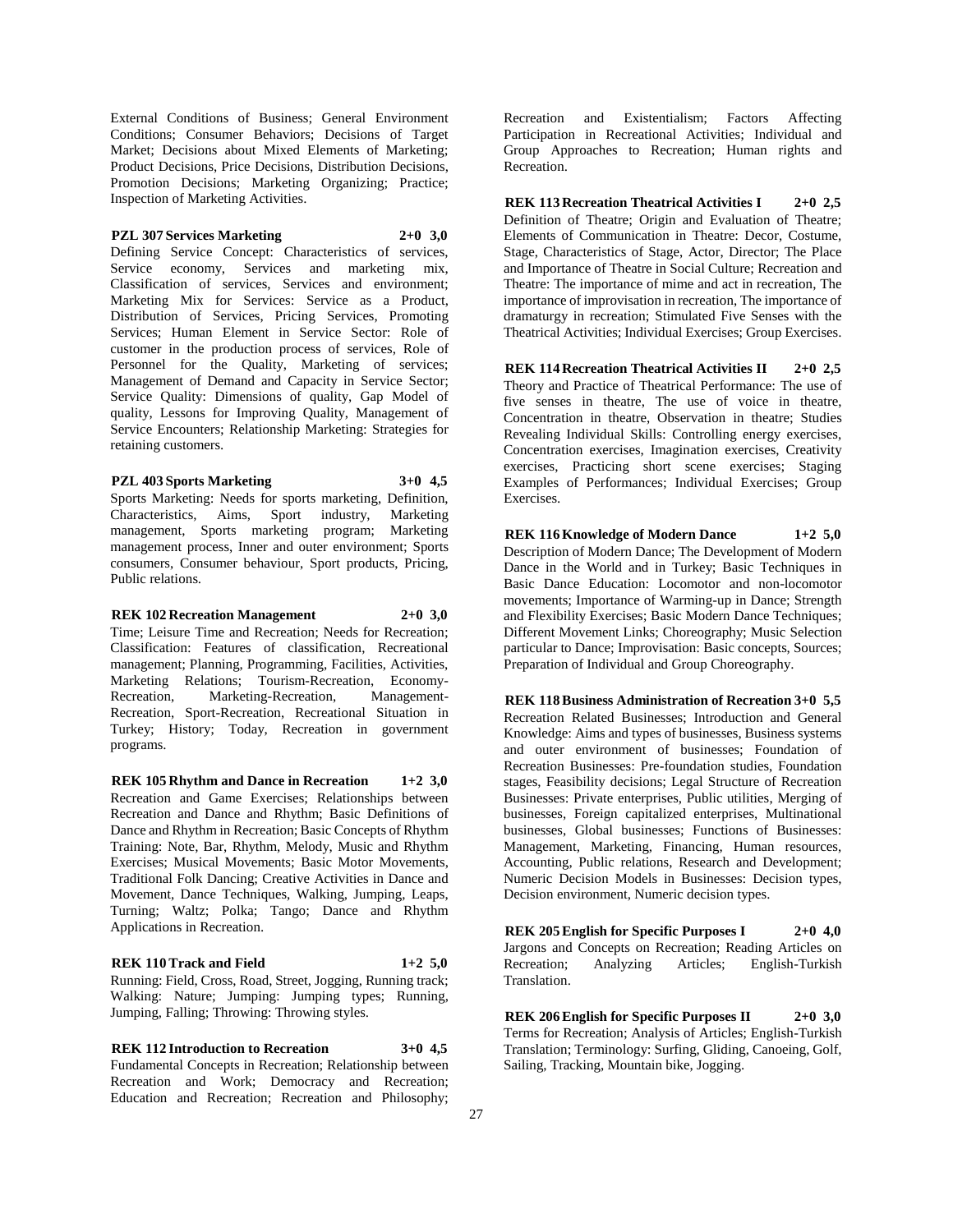and Rules; Life Guarding; Nutrition; Biomechanics of swimming; Water ball; Diving; FINA, Club competitions;

**REK 210 Beach Handball 1+2 3,0** Beach Handball; Aims; Beach Handball Organizations in Turkey and in the World, Equipment and the Rules; Physical Characteristics of Beach Handball Players; Strategies, Differences between Beach and Saloon Handball, Beach Handball Techniques; Organization of Beach Handball

**REK 211 Stretching 1+2 3,0**

Warm-up in Sports: Warming in different sports; Psychological effects of warming, the Physiological effects of warming on the organism; Warming time and interval between warming and competition; Warm-down (cooling); Is it necessary; What are the warm-up methods; Stretching: Stretching and its positive effects created by the organism; When stretching should be applied?; How much time should be spent for stretching exercises?; What does pain signify in stretching?; What is the difference between stretching and flexibility?; Stretching anatomy and physiology; Features of the muscles: How do muscles work?; Security mechanisms of muscles.

## **REK 212 Beach Volleyball 1+2 3,0**

Beach Volleyball; Aims; Beach Volleyball Organizations in Turkey and in the World: Organisation of a Beach Volleyball Programme: Rules, Physical characteristics of beach volleyball players, Strategies; Beach Volleyball and Saloon Volleyball; Basic Techniques; Underhand Pass, Serving, Spike, Block.

## **REK 214 Beach Football 1+2 3,0**

Beach Football; Aims; Beach Football Organizations in Turkey and in the World; Lengths of the Court, Equipment, Rules; Physical Features of Beach Football; Strategies; Beach Football and Sallon Football; Basic Rules; Organization of Beach Football Programs.

#### **REK 216 Black Ball 1+2 3,0**

Definition and History; Aims; Black Ball Organisations in Turkey and in the World; Equipment; Rules; Strategies; Black Ball and Basketball; Benefits of Black Ball programs.

## **REK 218 Recreation Leadership 2+0 3,0**

Basic Concepts Related to Leadership; Structure of Leadership; Natural Structure of leadership; Definition of Leadership; Leadership in Hierarchical Levels; Approaches to Leadership, Trait Approaches; Behavioral Approaches; Conditional Approaches; Leadership Functions; Basic Requirements for Leadership; Variables of Leadership; Recreational Leadership: Work fields of recreational leaders, Responsibilities of the recreational leaders.

**REK 219 Winter Sports Camp Appliance 0+4 2,5** REK 219 Winter Sports Camp Appliance 0+4 2 3 Snow; Skiing; The Mechanical Principles of Skiing; The Skier's Motion: Getting a Grip, Turning, Slowing, The Steering angle, Controlling the ski's self streering effect; Controlling Interaction with The Snow: Accordance, Learning, Head movement, Balance; Synchronizing Fore-Aft Movements with The Phases of Turn; Up and Down Movement; Reducting The Force From The Snow; Turning The Skis: Leg rotations, Anticipation, Torque from the pole plant, Upper body rotation, Hip rotation, Counterrotation; Edging The Skis; Lateral Balance: Balancing against the snow?s lateral force, Linking paralel turns.

**REK 220 Summer Sports Camp Appliance 0+4 3,0**

Basic Trip Planning: Clothing, Sleeping, Cooking equipments; Hygiene Application in Nature; Hiking and Camping; Safety; Emergency Procedures: First aid and emergency care; Camping Applications; Introduction of Summer Camp Program: Making daily and weekly programs for summer camp; Using Technical Abilities for Swimming; Sea Safety and Security Actions; Equipments which are used in Summer Camp and Water Sports; Canoe Education: Single canoe education, Double canoe education; The Games which are played in Water: Wind surfing education, Wave surfing education; Social Activities in Camp; Protection Methods Against Wild Animals.

#### **REK 222 Beach Tennis 1+2 3,0**

History of Beach Tennis; Beach Tennis in World and in Turkey; Information on Court and Equipment; Types of Racket Grips; Stroke Types: Forehand, Backhand, Service, Smashes, Volley; Methods of Skill Development; Solution and Proposals for Some Difficulties; Types of Standing Position for Strokes; Game Rules; Research of World and Turkish Organizations; Types of Tournaments; Training and Planning for Different Age Groups and Organization

#### **REK 305 Leisure Time Economy 3+0 5,0**

Economy and Leisure Time: Concepts of Leisure Time; Features and Functions: Historical Development of Leisure Time; Definition; Classification of leisure time activities: Long term leisure time, Short term leisure time, Individual, Community and family in planning leisure time activities, Economical factors; Leisure Time Activities for Different Economical Levels.

#### **REK 306 Aerobics and Step 1+2 4,0**

Aerobic and Step; Aerobic Programs: One hour aerobic and step program, Music chose; Equipment for Aerobics and Step; Flexibility, Strength, Body fat, Durability; Teaching Skills in Aerobic and Step; Aims of Aerobic and Step in Age Groups; Problems on Aerobic and their Solutions.

#### **REK 310 Recreation Education 3+0 6,0**

Explanation importance of the recreation in education; Educational and social dimensions of recreation; Gain awareness and habit of recreation to community; Recreation programs in education; Planning, applying and assessing recreation programs in education; Modern teaching methods

#### **REK 208 Pool Activities 1+2 3,0**

Programs.

Techniques and analysis: Butterfly, Breast stroke; Diving

Competition rules, Turkey and World competitions.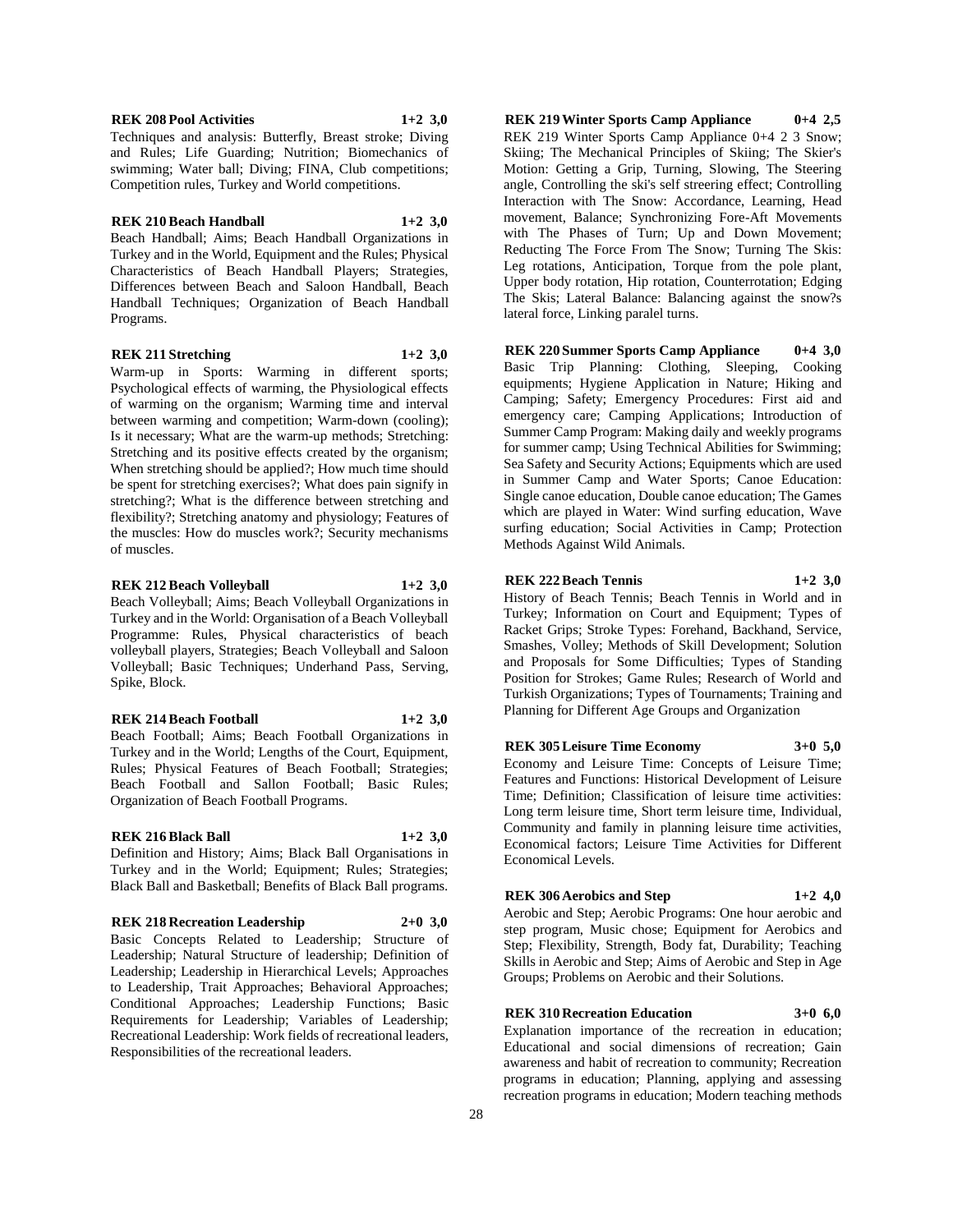in recreation; Assessment of recreation education examples in Turkey; Assessment of recreation education examples for bachelor?s degree in different countries; Therapeutic recreation; Campus recreation; Commercial recreation; Industrial recreation and other sub-disciplines of education programs examples.

#### **REK 312 Introduction to Therapeutic Recreation 3+0 3,0**

Definition of Therapeutic Recreation; Purpose of Therapeutic Recreation: The use of therapeutic recreation for musculoskeletal, neurological, neuromuscular system impairments, sensory impairments, cognitive impairments, psychological disorders, social disorders and aging process; Benefits of Therapeutic Recreation; Therapeutic Recreation for Special Groups; Terminology and Supportive Components Used in Therapeutic Recreation; Application of Therapeutic Recreation Methods: Program design, Treatment plan, Evaluation.

## **REK 314 Recreational Gymnastics 1+2 3,0**

Definition of Recreational Gymnastics; General Aims and Goals of Recreational Gymnastics; Importance of Warm-Up Exercises in Recreational Gymnastics, and Effects of Warming Up on Organism; Strength and Skill Exercises for Basic Techniques; Description and Practicing of Floor Skills;<br>Flexibility-Strength, Coordination-Mobility and Coordination-Mobility and Development of Skill Levels; Basic Rollings on The Floor, Forward-Backward Somersault, Varieties of Somersault, Small Connecting Movements-Teaching; Basic Technique Step by Step: Hand standing, Sport circle, Ubhershlack, Trampoline jump technical, Moving on trampoline, Moving on Trampoline.

#### **REK 316 Pilates 1+2 3,0**

Definition of Pilates; The Place and Importance of Pilates in Recreation; Benefits of Pilates; Guiding Principles of Pilates: Concentration, Control, Center, Precision, Breath, Fluidity, Imagination, Intuition; Pilates Equipment and Usage: Mats, Balls, Flex rings, Exercise bands, Reformer; Pilates Exercises: Exercises on the mat, Exercises with the ball, Exercises with the flex ring, Exercises on reformer; Customizing Pilates Programs in Recreation.

#### **REK 318 Recreation in Different Groups 2+0 3,0**

Recreation for Children: Types of recreational activities for children, Effects of recreation activities on children; Recreation for Young People: Types of recreational activities for young people, Effects of recreation activities on young people, Recreation for the Elderly: Types of recreational activities for the elderly, Effects of recreation activities on the elderly, Recreation for the Pregnant: Types of recreational activities for the pregnant, Effects of recreation activities on the pregnant.

**REK 319 Scouting and Camping 1+2 3,0** What is scouting? ; History of scouting in world and development of scouting in Turkey, Scouting oath, Uniform of scouting, coat of arms and signs, Equipments of scouting, communications, Orienteering, Technical signs and

recognition of nature, Types of knot, Youth camps and types of youth camps, Personnel in camps, Chief of Education, Leader, Principal of camp, Camp activities; Sea security, Statutes of Youth camps, First aid practices.

#### **REK 321 Developing Recreation Programmes and Planning 2+2 3,0**

The Concepts of Program Development; Needs Analysis; Needs Analysis Theories; Evaluation of Needs Analysis; Program Developing Process; Developing Recreation Program Plans; Determination of Recreation Program Goals; Regulating and Choosing the Content; Educational Environment and Evaluation; Developing Recreation Programs for Children, Developing Recreation Programs for Youth; Developing Recreation Programs for Adults; Evaluation of Recreation Programs; Implementing Recreation Programs; Evaluation of the Program.

## **REK 323 Exercise Psychology 3+0 2,5**

Concept of Exercise and Sport Psychology; Factors Following the Exercise Behavior; Exercise Dependence; Psychological Factors in Exercise; Exercise, Fitness and Personality; Theoretical Models Associated Exercise Behavior; Motivation in Exercise Behavior; Principles of Cognitive and Behavioral Change Strategy; Fitness Consulting: Communication skill; Leadership and Group Dynamics: Leadership and group structure; Exercise in Special Groups: Exercise with children and youths.

#### **REK 325 Psychosocial Rehabilitation 2+0 2,5**

Introduction to Psychosocial Rehabilitation; Basic Concepts and Definitions; Principles and Methodology: Goal, Values, Ethics, and Guiding principles; Methods: Psychosocial rehabilitation readiness, Rehabilitation diagnosis, Rehabilitation plan, Rehabilitation interventions, Skill acquisition and development; The Framework: Medication, Stress management, Crisis intervention, Problem analysis and Goal setting, Psychoeducation for families; Management in Psychosocial Rehabilitation; Psycho-Social Rehabilitation of People with Visual and Hearing Disabilities; Psycho-Social Rehabilitation After an Accident; Stress: Posttraumatic stress syndrome, Depression and ways of coping.

# **REK 327 Commercial Recreation 2+0 3,0** Commercial Recreation: Definition of commercial

recreation, Activity area of commercial recreation, Characteristics of commercial recreation, Management approaches to commercial recreation and entrepreneurial strategies, Economic applications, Business start-up strategies, Financing, Marketing, Business management, Historical background of commercial recreation; Commercial Recreation Trends; Local Commercial Recreation Industry; Commercial Recreation in Turkey; Relationship of Commercial Recreation with Other Sectors; Recreational Shopping.

# **REK 329 Tourism Recreation 1+2 3,0**

Definition of Tourism Recreation; The Relationship Between Recreation and Tourism; Recreation and Tourism Resources: Theme parks, Hotels and animations, Water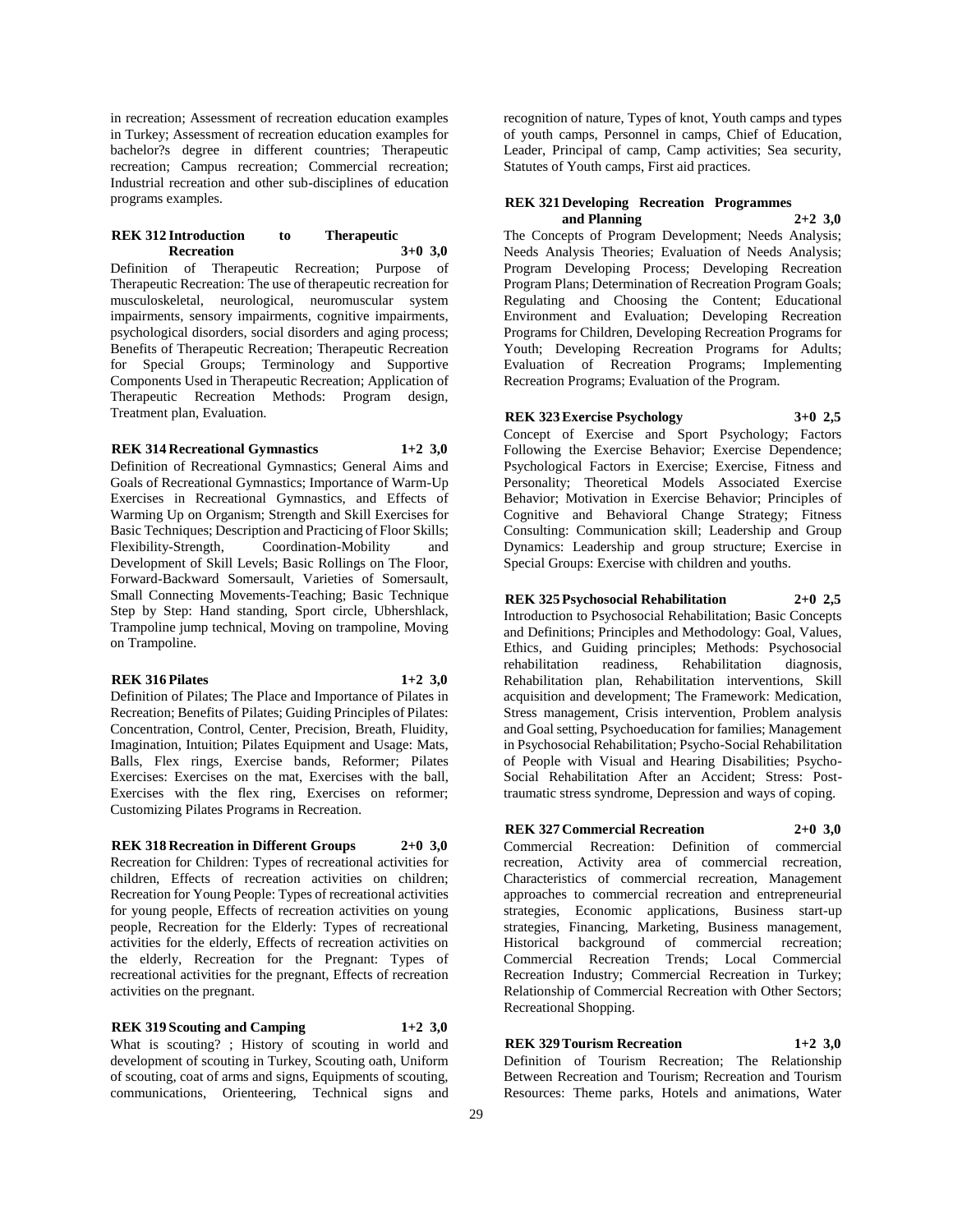parks, Spas, Turkish baths and thermal places; Management of Recreation and Tourism Resources: Planning, Maintaining, Programming, Control; Effect of National Tourism on Recreation; Effect of International Tourism on Recreation; Tourism Recreation in Turkey.

#### **REK 410 Entertainment Marketing 3+0 3,5**

Leisure and Marketing; Relationship among Entertainment, Leisure and Recreation; Leisure and Recreation Marketing; Entertainment Industry and Development; Experiential Marketing; The Concept of Entertainment Marketing and Its Features; Development of Entertainment Marketing; Entertainment Marketing Mix; Recreation Based Shopping; Culture and Art; Film Market and Cinema; Music; Live Music and Concert; Television, Radio and Magazine; Internet; Sports Industry and Sports Marketing; Specific Features of Sports Marketing; Sports Sponsorship; Sport Licensing; Computer and Video Games; Games of Chance and Gambling; Travel and Tourism; Event Management and Event Marketing.

**REK 414 Recreation and Urbanization 3+0 4,0** History of Cities; Pre-Industrial Cities; Urban Social Science; Urban Economics; Urban Culture; Urbanization; Environment and Management in Turkey; Environmental Policies and Development Plans in Turkey; Place of Recreation's Urban Environmental Policies and Recreation's Urban Environmental Policies and<br>Development Plans in Turkey: Technological in Turkey; Technological Transformation in The Process Formation and Problems of Recreational Environment; Recreational New Approaches in the Process of Globalization; Recreational Understanding in The European Union Environmental Policy and Turkey.

**REK 416 Research and Project in Recreation 0+4 3,0** Scientific Research Subjects in Recreation; Defining a Research Problem in Recreation; Writing Research Hypothesis and Choosing Research Method in Recreation; Selecting Sample and Population in Scientific Researches in Recreation; Data-Gathering Techniques in Scientific Researches in Recreation; Gathering and Analyzing Data in Scientific Researches in Recreation; Reporting and Representing the Scientific Research Project in Recreation.

#### **REK 417 Baseball 1+2 3,0**

Information of baseball field and equipment, Game in for motion, Rules, Techniques of defense players, Throw and holding information, characteristics of inside field players, Techniques of inside field players, Exercise of techniques characteristics of outside Field players, Techniques of outside field players, Exercise of techniques, Techniques of boaster, Types of throw, Exercises of boaster, Holder techniques, Exercises of holder, Techniques information of offence players, striker techniques, Exercises of striker, characteristics of players in sequence, Running techniques between goals and their exercises, Tactics information, Double game, Bund technique, A homerun Throw tactics of boaster.

**REK 418 Local Government Recreation 3+0 4,0** Local Government Recreation: Definition of local government recreation, Properties of local government recreation, Public Recreation: Recreation Applications of Government, Special Provincial Administration: Planning, Lands and the supply, investment, construction and maintenance of recreation facilities, Recreation programs and properties of Local Government, Recreational Program Samples of Local Government: Indoor and outdoor recreation facilities, Play grounds, City parks and opened places, Art centers and museums, Services of arts development, Festivals, Services of cultural events.

#### **REK 419 Billiards 1+2 3,0**

Introduction to billiard, foot an floor, positions of foot , body and arms, holding stick, arm movements, stroke, basic strokes, kleps, sirt, dive: symbols and signs of three ribbon system, cvebride, cveball , brikal system; Long stroke; short stroke, hand stroke, soft stroke, positions of stick, systems of three ribbon play; RC, Vienna, Zig\_zag , Brikal.

#### **REK 420 Recreation in Campuses 3+0 2,5**

Theoretical Foundations of Campus Recreation; The History and Evolution of Campus Recreation; Programming and Facilities: Instructional programs, Fitness and wellness, Administration of intramural and extramural sport, Aquatics, Outdoor recreation, Facilities, Sport clubs; Operations and Management: Writing a business plan for a campus recreation department, marketing; Assessment, Risk Management; Professional Aspects of Campus Recreation: Ethics, Sustainability road map to implementation and practice, Campus recreation careers and professional standards; Council for the Advancement of Standards (CAS) Standards for Recreational Sports in Higher Education.

#### **REK 421 Orienteering 1+2 3,5**

The Definition, Aim and Content of Orienteering; The Teaching of Orienteering in Elementary School, Teaching In Tourism, Mapping; Characteristics of IOF Maps, Learning Maps; Using Orienteering Compass; Definition of Course For Competition, Preparing Course Principles; Characteristics of Control Points; Orienteering Competition; Land Workings; Team Equipments, Characteristics of Competitor, Referee knowledge; Land Working.

**REK 422 Recreational Therapy Techniques 3+0 2,5** Basic Concepts, Purpose and its Organization. Therapies and its Theories: The Eclectic approach, Cognitive-Behavioral approaches; Therapy Techniques: Physical activity, Adventure therapy, Creative arts, Social skills training; The Therapeutic Recreation Process: Conceptual models, The leisure ability models, The Humanistic perspective, The Interview Method, Client Assessment; Therapeutic Recreation Helping; Communication Skills: Effective interpersonal communication, Success in verbal communication; Leadership in Therapeutic Recreation: Leadership roles, Groups and structures; Specific Leadership Tasks: Learning process, Teamwork, Motivation; Clinical Supervision.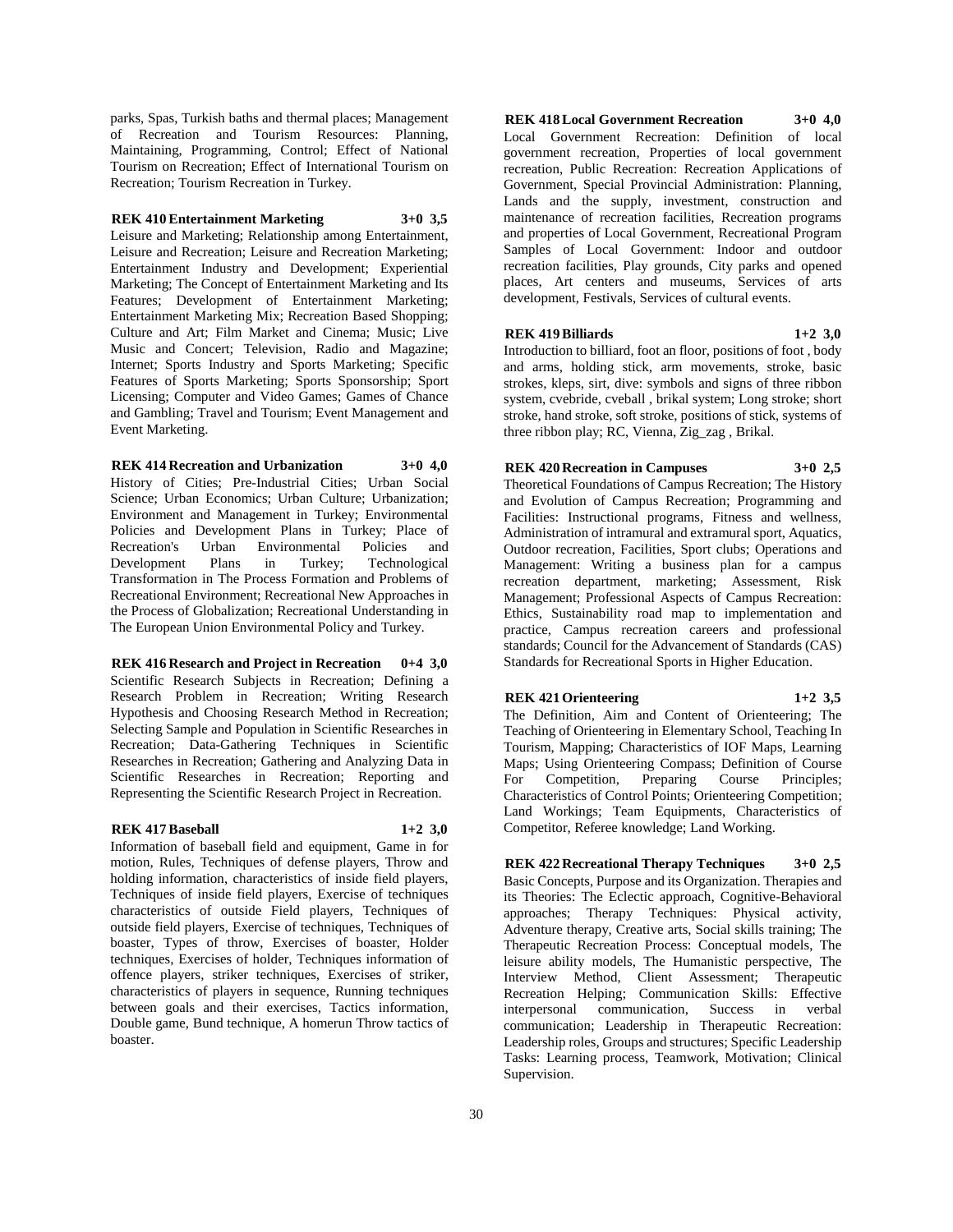**REK 423 Recration in Disabled Group 3+0 3,0** The Meaning and Importance of Recreation for Disabled; Variety, Reasons and Classification of Disabled; The Effects of Recreative Activities on Disabled Persons; Recreative Activities: Health related physical fitness, Rhythmic movement and dance, Aquatics, Educational games, Winter activities, Adventure and outdoor activities; Modifying Movement Experiences: Modifications for intellectual, orthopedic, visual, deaf and hard-of-hearing disabilities; Programming Recreative Activities for Disabled: Programming for intellectual, orthopedic, visual, deaf and hard-of-hearing disabilities; General Program Evaluation.

## **REK 425 Yoga and Meditation 1+2 4,0**

Definition of Yoga and Meditation; The Place and the Importance of the Yoga and Meditation in Recreation; Benefits of Yoga and Meditation; Guiding Principles of Yoga: Breathe, Yield, Radiate, Center, Support, Align, Engage; Importance of Chakras in Yoga and Meditation; The Basic Yoga and Meditation Exercises; Yoga Poses and Postures; Some Yoga Practices: Classical yoga, Yoga for Children, Pregnancy yoga, Elder yoga.

#### **REK 427 Alternative Sports 3+0 3,0**

Recreational Sports: Recreational Sports History and Purpose; Professionalism and Standards in Recreational Sports; Alternative Sport Branches: Aba Wrestling, American football, Foot volleyball, Wrestling, Cross country, Bocce, Bossaball, Bungee Jumping, Ice hockey, Buzkasi, Capoeira, Cheese rolling, Chess boxing, Traditional Turkish Javelin (Cirit), Grass hockey, Drag, Frisbee, Hapkido, Jai alai, Jujutsu, Karting, Kendo, Korfball, Dog Frisbee. Curling, Cricket, Kuraş (Ozbek Wrestling), Lacrosse, Mono-palet, Muay thai, Palio di siena, Parkour, Pencak Silat, Polo, Rugby, Street luge, Underwater hockey, Underwater rugby, Kite board, Snow kite, Wushu, Zorbing.

#### **REK 429 Adventure Recreation 3+0 4,0**

Scope and Fundamental Concepts of Adventure Recreation; Place and important of Adventure Recreation; Types of Adventure Recreations; Adventure Tourism: Being developed of adventure as tourism products, The relationship with adventure recreations of adventure tourism and risk, Adventure tourism activities, New concepts and extended scope of adventure tourism, Industrial size of adventure tourism; Adventure Recreation Education: Recreation programs in adventure and nature education, Sample applications in adventure and nature education programs, Responsibilities of adventure and nature education programs, Adventure and nature education applications in schools.

**RHİ 452 Sport Marketing Communication 3+0 4,5** Sports Marketing and Marketing Communication: Concept and context of sports marketing, Communication dimensions

of marketing, Communication mix in sports, Process of IMC in sports; Applications of Marketing Communication Components in Sports: Sports public relations and management, Advertising activities in sports and management, Personal marketing in sports, Sales promotion mix in sports and management, Direct marketing in sports,

Sports sponsorship, Event management in sports; Sports Brand Communication: Case studies, Brand placement in sports; Marketing Communication Planning Process in Sports.

#### **RSM 152 Painting 2+0 4,0**

Painting Techniques: Pastel, Watercolor, Collage, Wash and brush, Mixed media, Oil, Acrylic; Basics of painting; Materials: Paper, Brush, Paint, Usage; Elements of Design: Composition, Rhythm, Color, Form, Movement, Line, Perspective; Color Theory: Balance, Unity, Studies; Study of Classic and Contemporary Works of Art; Contemporary and Original Work by Individuals and Groups.

#### **SAĞ 103 Knowledge About Health 3+0 4,5**

Definition of Health and Disease; Health in Society; Health Services; Protective and Curing Health Services; Personal Hygiene in Sport; Cleaning; Nutrition; Dressing; Mouth and Teeth Health; Health of Environment; Water Hygiene; Effect of Polluted Air, Contagious Diseases: Protection, Serious Diseases; Expansion Ways: Health in Sport: Obesity, Weakness, Sexual Life, Cigarette, Alcohol and Bad Habits; Health Problems in Cold and Hot Weather, Health Problems in Water.

**SAĞ 104 Know. About Health and First Aid 1+2 5,0** The Definition of Health; General Elements which Threats Health; Human Metabolism, Organ Operation Forms and Getting Sick of Organs; Protecting Methods from Illnesses; General Knowledge of General Treatment and Rehabilitation for Some Kinds of Illnesses; Protecting Methods for Deadly and Infectious Illnesses; Harmful Habits and Their Effects to Health; First Aid for Accidents and Illnesses; Definition, Aim and Practicing of First Aid; The Basics of First Aid?s Missions and Approaches; First Aid Practicings for Bleeding, Breakage, Burn, Boiled, Freezing, Sunstroke Situations, Strangulation and when The Respiration and Heart Stopped.

#### **SAĞ 202 Life-saving, First Aid and Rehabilitation 2+2 5,0**

First Aid in Sport; Injury, Freezing, Burn, Poisoning, Drown, First Aid in Heart Stroke and Respiration: Shock, Congestion, Respiratory System, Heart Stroke, Bleedings, Fractures and Projections, Effects of Hot Weather and Cold Weather; Injuries of Movement System and First Aid: Bleeding Control, Compression.

## **SAĞ 204 Avoiding Sports Injuries and Rehabilitation 3+0 3,0**

Concepts in Sport Injuries; Trauma, Physical Connivance, Environmental Conditions; Personal Factors; Injuries Etymology; Attendance Periods in Training; Muscular Injuries; Tendon Injuries; Joint Injuries; Knee Injuries; Ankle Injuries; Shoulder Injuries; Wrist Injuries; Rehabilitation in Sport Injuries; Message; Cold Treatment; Superficial Heat Treatment; Deep Heat Treatment; Bandage; Statistics of Sport Injuries.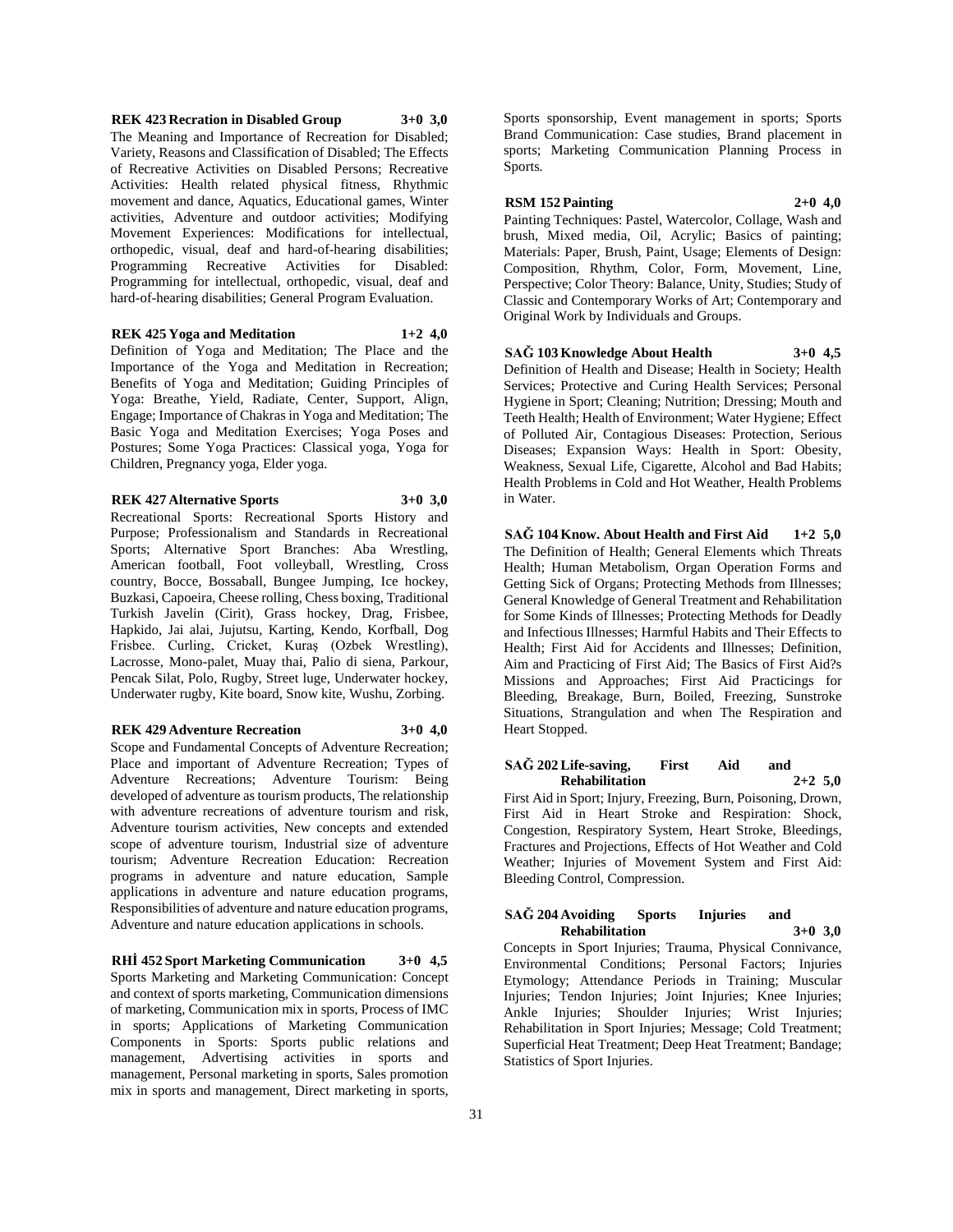**SAĞ 208 Physical Activity and Nutrition 2+0 3,0** Definition of Nutrition; Diet; Nutriment Components and Food Groups; Benefits of Physical Activities; Energy and metabolism on Exercising; Exercising and Nourishment; Nutrition Problems; Individual Specific Nutrition; Exercising programs; Obesity and Exercising.

## **SAĞ 212 Athlete Health 2+0 4,0**

Evaluation of athletes: Evaluation of physical structure, evaluation of performance, preventing the sport injuries, general health control, warm-up and cool-down exercises, stretching exercises, game rules, sport fields, sport equipments and assistant equipments, health education and knowledge of athletes and trainers, sport injuries according to sport branches, sport classification according to sport injuries, sport classification according to reasons, classification of tissue injuries, recovering of tissue injuries.

#### **SAĞ 301 Psycho-Motor Development 3+0 4,0**

Concepts for Development: Concepts of Motor Development; Motor Development Areas; Child Development; Factors Effecting Motor Development: Prenatal Factors; Birth Factors, Infancy and Child Phases; Growing; Psychomotor Development Phase: Reflex Movement Phase, Primitive Movement Phase, Basic Movement Phase, Peculiarities of Psychomotor, Perceptual Motor Skills, Concept of self-respect.

#### **SAĞ 406 Sports Medicine 2+0 3,0**

History of Sport and Sport Medicine; Sport and Health; Sport in Lower Pressure, Sport in Hipotermic Environment, Sport and Hygiene; Sport Injury; Head and Face Injury, Upper Extremile Injury, Lower Extremite Injury, Foot and Ankle Injury, Knee Injury; First-aid and Emergency in Sport, Shock, Freezing and Drowning.

## **SAN 155 Hall Dances 0+2 2,0**

Basic concepts. The ethics of dance, Dance Nights, Dance Costumes, National International Competitions and rules/grading, Basic Definitions, Classifications of Dances: Social Dances; Salsa, Cha Cha, Samba, Mambo, Jive, Rock'n Roll, Jazz, Merenge; Flamenko, Rumba, Passa -Doble, Argentina tango, Vals, Disco, Quickstep, Foxtrot, Bolero, European Tango: Ballroom Dances; Sportive Dances; Latin American Dances; Samba, Rumba, Jive, Passa-Doble, Cha Cha, Standart Dances; European Tango, Slow vals (English), Viyana vals, Slow foxtrot, Quickstep.

## **SAT 101 Chess 1+2 3,5**

History of Chess; Introduction to Chess: Movements of rook, pawn, knight, bishop, king and queen, Capturing men, Types of movements, Meaning of notation, Value of pieces, Movements of king, General chess rules; Basic Movements to Win the Game: Examining opening and closing directions, Castling, Taking en passant, Single and double step of the rook, Final of pawn, Getting advantages in the game; Understanding Checkmate Problems: Examining problems of double attack and their solutions.

### **SAT 201 Chess 2+0 2,0**

Description of King; Description of Rook; Checkmating King by Rook and King; Checkmating King by King and Queen; Checkmating King by Two Bishops and King; Checkmating King by Knight, Bishop and King; Checkmating by Two Knights; King against King, Pawn; King, Bishop Against King, Queen; Knight, King against King, Queen; Rook, King against King Queen; King Queen against King Queen; Bishop, King against Rock, King; Knight, King against Rock, King; Pawn, King against King Queen; Pawn, King against Bishop, King; Pawn, King against Knight, King; Pawn, King against Rook, King; King and a Piece against Knight, Pawn, King; King and a Piece against Bishop, Pawn, King.

## **SNT 155 History of Art 2+0 2,0**

History of Civilization and Evolution of Art: Prehistory to Present; Concepts and Terminology in Art with Samples; Interrelation among Art-Religion and Society; Effects of Religion on Artistic Development; Reflections and Interpretations of Judaism, Christianity and Islam on Art; Renaissance: Emergence, Effects, Artists, Works of Art; Architecture and Plastic Arts; Art in the 19th and 20th Centuries: Relevanceof the main historical events of the period.

## **SOS 107 Behavioral Sciences 2+0 3,0**

Introduction to Sociology and the Sociological Method; The Emergence of Science of Sociology and Sociological Theories; Society and Social Structure; Culture; Socialization; Social Groups; The Family; Social Stratification and Social Change; Introduction to Psychology; Psychology of Lifelong Development; Motives and Emotions; Sensation and Perception; Learning; Psychology of Personality and Personality Theories; Social Effects on Behavior; Attitudes.

#### **SOS 126 Sociology of Leisure 3+0 5,0**

Definition of Leisure and Sociology; Definition of Sociology of Leisure; Relationship between Sociology and Leisure; Contemporary Trends in Sociology of Leisure; Leisure and Social Relations: Societal class and leisure, Gender and leisure, Ethnicity and leisure; Woman and Leisure, Children and Leisure; Types of Leisure Provision: Commercial provision, Voluntary provision, Public Provision; Theories and Prognostications: Sociological theory, Leisure and inequality, Feminism and leisure studies, Leisure and the future.

#### **SOS 155 Folkdance 2+0 2,0**

Dance in Primitive Cultures; Dance in Earlier Civilizations; Dance in the Middle Age and Renaissance; Dance in the 18th and 19th Centuries; Dances of the 20th Century; Ballet; Turkish Dances; Emergence of Folkdance; Anatolian Folkdance: Classification, Accompanying instruments; Methods and Techniques of Collecting Folkdance; Problems in Collecting Folkdance; Teaching of Folkdance; Adapting Folkdance for Stage: Stage, Stage aesthetics and Choreography, Orientation and choreography.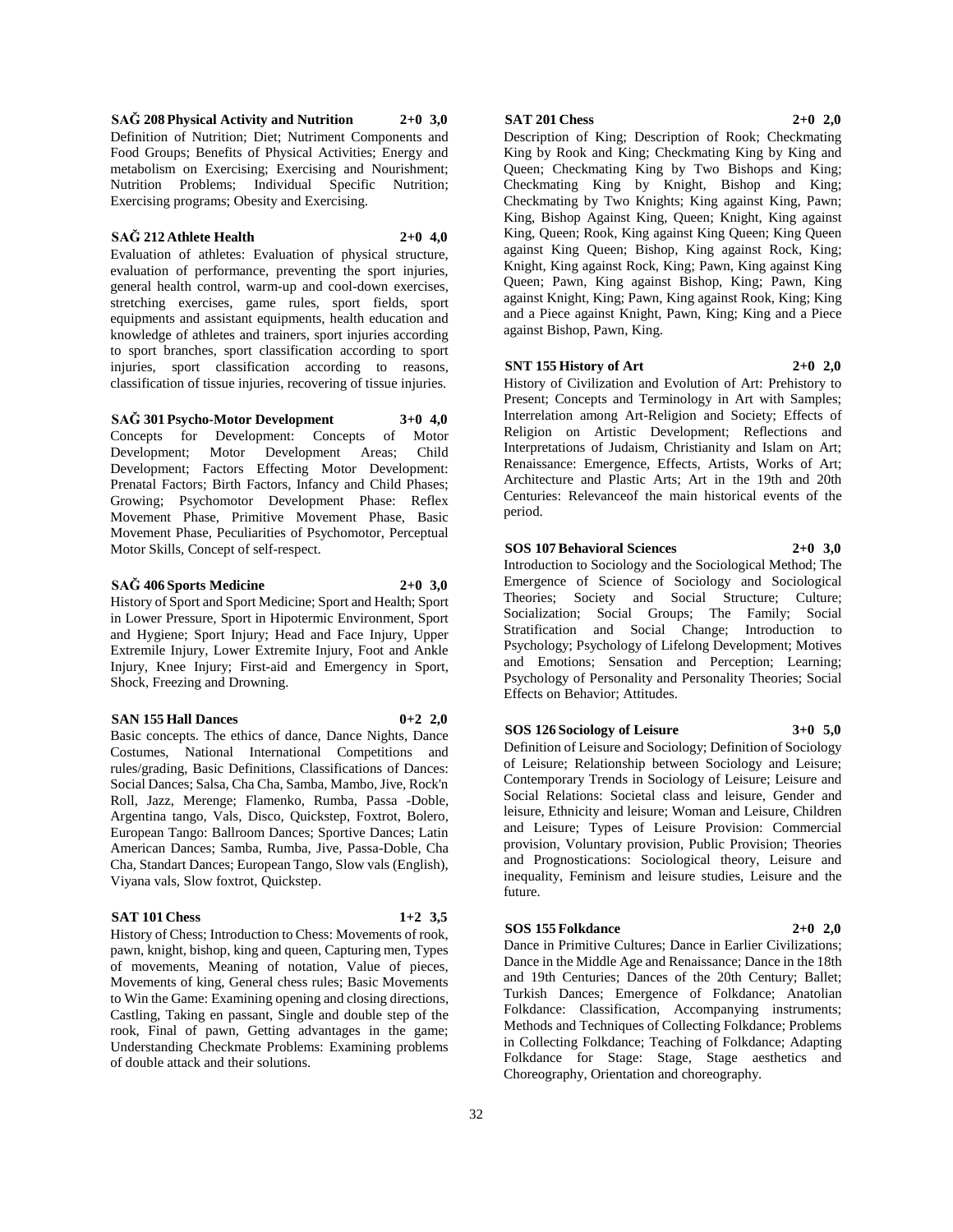#### **SOS 218 Folk Dancing 2+2 4,0**

Folklore; Turkish Folk Dances and General Structure of the Dance; Dances Regarding Human Relations: Dances about fighting or quarreling, Dances related to women-men relations, Dances including relationships, Dances concerning human names, Dances of ceremony; Dances about Human and Nature Relationships: Dances related to nature, Dances consisting the daily life and production relationships, Dances reflecting animals; Musical Instruments in Turkish Folk Dances: Wind, String, Percussion instruments; Apparels and Accessories in Turkish Folk Dances; Types of Turkish Folk Dances.

## **SOS 404 Social Structure of Turkey 3+0 4,5**

Definition of the concept of social structure; Different perspectives on Ottoman social structure; Different conceptualizations of Ottoman Social Structure: Asiatic Mode of Production; Feudalism; 'Continuity and Break' discussions on social structure; Social Structure of Republican Turkey; The effects of political perspectives on the social structure of the period of Republic; Social structure of Turkey in cultural context; Family structure in Turkey; Urban and Population structure.

#### **SOS 415 Sport Sociology 2+0 4,0**

Sport Sociology; Concepts of Sociology, Communal Institutions; Social Status; Description of Sport Sociology; Sport Concept; Subject of Sport Sociology; Development of Sport Sociology; Sport and politics, Economy, Rationalism, Communal class and gender relations, Communication and sport, Sport and social values, Sports in Education; Sport sociology in sport.

#### **SPY 158 Handball 1+2 2,0**

Contemporary Handball; Handball for education, Game Rules; Dimensions of Field and Equipment; Warm-up, onthe-ball skills; Off-the-ball Movements; Catching and Throwing; Dribbling; Pass and Pass Types; Scoring; Individual and Team Defense and Counterattack.

#### **SPY 162 Football 1+2 2,0**

Football Today: Football for educational purposes, Game Rules; Warm-up; Stretching Playing with Ball; Inside, Outside, and Outstep Kicking; Controlling the Ball: On foot, Head and chest; Dribbling; Simple Shots; Crossing; Mathews; Beckenbauer: Direct and indirect free kicks, Penalty kicks, Corner, Throw-in, Goal kick; Goalkeeper.

## **SPY 164 Basketball 1+2 2,0**

Contemporary Basketball: Basketball for educational purposes, Game Rules, Dimensions of Field; Equipment; Warm-up and Stretching in Basketball; Playing with Ball, On-the-ball Skills in Basketball; dribbling; Pass and pass types; Stops, Rebound Off-the-ball Movements; Individual and Team Offense and Defense.

**SPY 166 Volleyball 1+2 2,0** Definition of Volleyball; Historical Development; Characteristic of Volleyball; Dimensions of Field; Game

Systems: 3:3 Game System; 4:2 Game System; 5:1 Game System; 6:0 Game System; Basic Technical Training in Volleyball: Service Types, Receiving serve, Passes, Hitting, Block, Digging.

**SPY 201 Basic Principles of Sport Management 3+0 4,5** Introduction to Sport Management; Professional Groups in Sport Management; Examining Four different relations of Sport Management; Professional preparation; The importance of well-qualified Sport Managers in Sports Organizations; Development of Sport Industry; Sport Culture, Definition of Some Concepts; Athletes, Coaches, Spectators, Teachers.

#### **SPY 202 Administrative Organization of Turkish Sports 3+0 6,0**

Sport Management: International Law and Sport Regulations; Sport Organizations; 'Objective?, 'Voluntary Federation? and 'Stale Management?, Models 'Voluntary Federation? and State Management?, Formation of Sports Management Elements and Material-technique basis, History: Istanbul Football Confederation, Voluntary Sport Organizations; Turkish Training Community Alliance, Period of Public Management in Turkish Sport: Ministry of Youth and Sport.

#### **SPY 251 Badminton 1+2 3,0**

History of Badminton; Equipment of Badminton: Net and Field, Badminton Poles, Racquet, Ball, Clothes, Shoes and Supporting Equipment; Techniques of Throws and Runs in Badminton: Holding Racquet, Basic Standing Position; Types of Throws; Throw Zones: Overhead service, Shortdistance service, Swip service, Overbox hitting, Forehand Overhand throw, Forehand Underhand Throw, Backhand Underhand Throw, Drive, Running Techniques; Throwing Methods.

#### **SPY 253 Tennis 1+2 3,0**

Tennis; History; Rules: Single and Double Competitions; Equipment: Racquet, Ball, Net, Clothes, Length of the Field: Technical Terms: Forehand, Backhand Vole, Hitting and serve; Tournaments: 1st Degree Tournaments, 2nd Degree Tournaments, Classification Tournaments; Officials.

## **SPY 255 Table Tennis 1+2 3,0**

Table-Tennis; History; Rules: Single and Double Competition; Equipment: Racquet, Ball, Net, Clothes, Length of the Field; Technical Terms: Forehand, Backhand, Forehand Cut, Backhand Cut, Shoot, Spins; Tournament Types; Turkey Championships, World Championships, Teams European Championships, Balkan Competition, Officials.

#### **SPY 257 Squash 1+2 3,0**

Historical Development of Squash: Squash Hall: Hall, Walls, Building of Parquet, Dimensions, Characteristics; Warming, Lighting and Warming; Service Types; Body Position, Kinds of hitting, Game Area and Equipment; Rules; American Rules.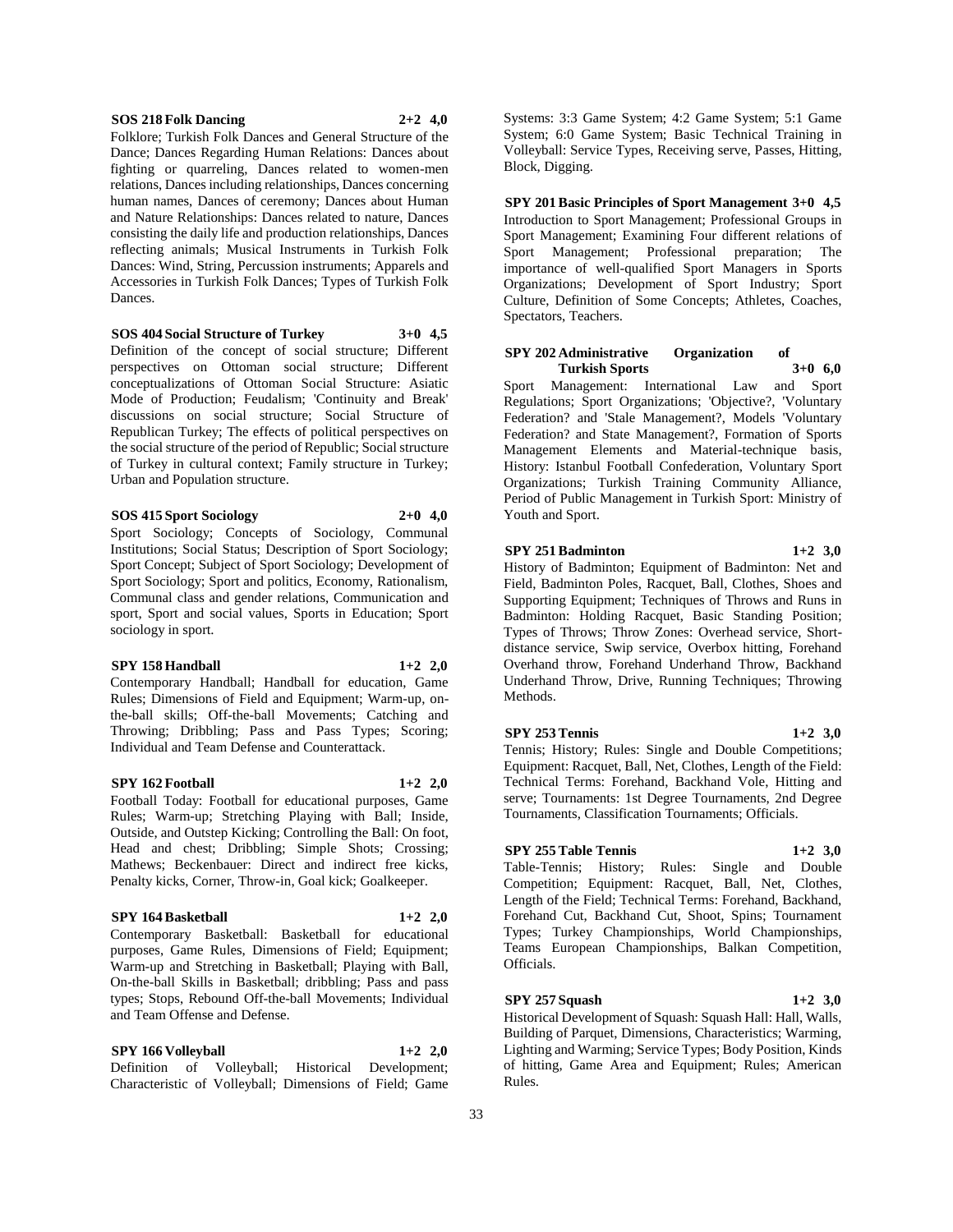#### **SPY 261 Massage 3+0 4,0**

Definition of Massage; History of Massage; Goals of Massage; General Principles; Oiling Materials; Massage Positions; Levels of Massage, Frequency of Massage, Kinds of Movements, Indications and Contra Indications of Massage; Lower Back Massage; Upper Back Massage; Neck Massage, Femaur Massage, Leg Massage, Foot Massage, Arm Massage, Front Arm Massage, Hand Massage, Face Massage, Massage in Sport (Before Competition, During Competition and After Competition); Mechanic Massage Methods.

**SPY 301 Planning Organization in Sport 3+0 5,0** Concepts of Management: Definitions, Goals, Characteristics and Historical Development; Methods of Management; Functions of Management: Planning, Organization, Co-ordination, Directing, Controlling; Sport and management; Sport Organizations; Profit and Non-profit Sport Organizations, Case Studies and sport Organizations; Management Content; National and International Sport Organizations; Local, Regional and National Sport Organizations.

**SPY 305 Sport Economy 3+0 5,0** Sport Clubs; Incomes, Money Politics, Federation Incomes, GSMH and Public Expenditure Relations of Sport Financial Resources; Balance in Sport, Club Models in Sport Economy, Pricing Sport Products and Sport Services.

**SPY 307 Corporate Behavior in Sport 3+0 5,0** Organizational Behavior; History of Organizational Behavior; Approaches, Theories and researches, Individual and the Community, Individual and environment relationship; Formal and informal groups, Organizational Structure; Foundations; Group Sport Organizations; Group Dynamics; Environmental Conditions; Definitions of Organizational Development; Approaches and Evaluations.

**SPY 309 Sport Event Management 3+0 4,0** The Concept of Event Concept and Its Characteristics; The Concept of Event Management, Developing and Implementing Event Plans; Management of Human Resources and Time; Financial Administration of Events; Event Leadership; Event Coordination; Event Risk Management and Ethics; The Scope of Sports Events; The Benefits of Sports Event Management; Designing, Planning and Controlling Sports Event Logistics; Hospitality and Protocol in Sports; Negotiation and Contract in Sports Events; Characteristics of Event Marketing; Event Promotion Methods; Marketing of Festivals, Fairs and Other Special Events; Marketing of Sports Events.

**SPY 352 Local Administrations and Sports 3+0 3,0** Sport Concept and Local Administrations; Duties of Local Administrations; Foundations of the Facilities and Fields, Outdoor Sport Facilities and the Fields Games.

# **SPY 353 Performance Evaluation 2+2 5,0**

Work Evaluation; Definition of Worker; Performance; Definition of Performance Evaluation; Techniques of Performance Evaluation; Planning the Performance Evaluation Period; Choosing and Preparing the Materials of Performance Evaluation, Analyzing Performance Results.

#### **SPY 356 Social Security in Sports 3+0 4,0**

History of Social Security; National and International Dimensions of Social Security; Social Security Systems; Finance; Social Security in Sport; Social Security Rights of Amateur and Professional Athletes, Insurance for Athletes, Contemporary Developments in Sports Social Security Systems.

**SPY 401 Sponsorship in Sports Administration 3+0 4,0** Basic Concepts about Sponsorship: Public Releations, Sponsorships and advertisement, Product publicity and the sponsorhip, History of Sponsorship; Types of Sponsorships, Sponsorship categories, Determining, Implementing and the evaluation of sponsorship strategies.

# **SPY 403 Sport and the Media 2+0 2,5**

Sport and Media; Group Communication Materials; Sport News; Interpretation in Group Communication Materials; General Structure of Sport News and Sport Journalism; Television and Media without Sport; Sport Photographs; and Sport Photography; Sport Documentary.

## **SPY 404 Sport Politics in Turkey 3+0 3,0**

Sport as a Politic Power; Aims; Evaluations; Sport Politics; Sport Politics in Turkey; Before the Republic; After the Republic, Laws on Sport, Legal Decisions, 1986 Turgut Özal Period, Confronting Politics, Budget, Aims, Limits, Results, Sport in Political Party Programmes.

**SPY 406 Research Project in Sport Man. 0+4 3,5** Social Science Concept; Historiy of Social Science; Characteristics of Social Facts; Professional Sport Sciences, Global Social Sciences; Planning: File Categories, Written Files, Statistics, Methods in Analysing File; Framework of Research; Levels of Scientifical Research, Tipoloyes and classification, Theories and hypothesis; Rules for Writing Research Report, General Writing Rules.

**SPY 410 Management in Sports Administration 3+0 4,0** Management in Sport Facility; Activities for Different Age Groups; Employement; Safety Precautions in Sports Facilities, Swimming pool Water; Outdoor Sport Facilities; Management of Gymnastic Saloons and Fitness Centers; Staff Selection for Soccer Fields.

**SPY 413 English for Specific Purposes I 2+0 2,5** The definition of sport and sport management, Theories of leadership, The X and Y theories of Mc Gregor: What is the most important leadership theory which the sport administrators must consider it?, Management theories, Management functions: Planning, be organized, Supplying Member Leadership, Control and Deciding, Employer-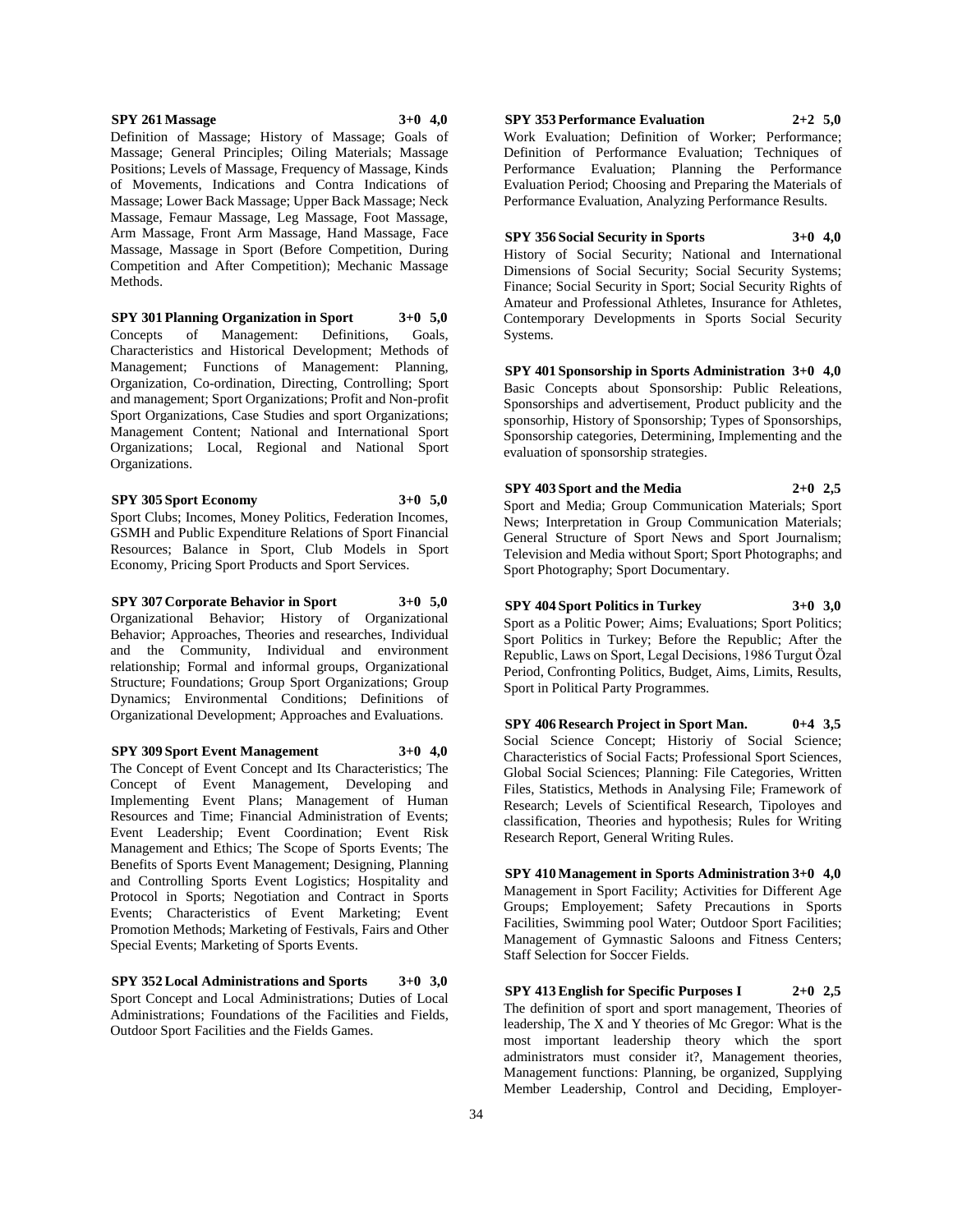Employee relation in human resource management: Motivation of employee, Importance of good communication and listening ability, definition of internal and external connections, Description of aims, Development of activity areas, Deciding, Evoluation of plans; Sport marketing and its importance, Reading articles which are related with subjects.

## **SPY 414 English for Specific Purposes II 2+0 3,0**

Development of individual philosophy as a administrator, Definition of other members which are except sport managers, Activity controller, Recreaction leaders, Teachers, Trainers, Equipment officers, Participants and customers, Examination of case studies, Patterns which are practise in market research projects, Definition of problems, situation analyze, Informal Measurement, Planning and Formal Measurement, Information analyze, Devoloping informations and preparing suggestions, Preparing Report and completing applications, Investigation of publishments which are related with subjects.

## **TAR 165 Atatürk's Principles and History of Turkish Revolution I 2+0 2,0**

Reform efforts of Ottoman State, General glance to the stagnation period, Reform searching in Turkey, Tanzimat Ferman and its bringing, The Era of Constitutional Monarchy in Turkey, Policy making during the era of first Constitutional Monarchy, Europe and Turkey, 1838-1914, Europe from imperialism to World War I, Turkey from Mudros to Lausanne, Carrying out of Eastern Question, Turkish Grand National Assembly and Political construction 1920-1923, Economic developments from Ottomans to Republic, The Proclamation of New Turkish State, from Lausanne to Republic.

#### **TAR 166 Atatürk's Principles and History of Turkish Revolution II 2+0 2,0**

The Restructuring Period; The Emergence of the fundamental policies in the Republic of Turkey (1923-1938 Period); Atatürk's Principles, and Studies on Language, History and Culture in the period of Atatürk; Turkish Foreign Policy and Application Principles in the period of Atatürk; Economic Developments from 1938 to 2002; 1938-2002 Period in Turkish Foreign Policy; Turkey after Atatürk's period; Social, Cultural and Artistic Changes and Developments from 1938 to Present.

#### **THU 203 Community Services 0+2 3,0**

Various Community Projects: Helping young students during their study periods or after school study sessions, Aiding the elderly in nursing homes, helping disabled individuals with various tasks, helping social services and aiding children with their education etc., take part in the projects which raise environmental awareness, Integrating with the community and enabling use of knowledge accumulated in the courses.

#### **THU 205 Community Services 0+2 4,0**

The course aims to integrate the students with the community and enable them to utilize the knowledge they have accumulated in their courses. The students participate in different community projects such as helping young students at their study periods or after school study sessions, aiding the elderly in nursing homes, helping disabled individuals with various tasks, helping Social Services and aiding children with their education etc. The students also try to work in projects which raise environmental awareness.

## **TİY 152 Theatre 2+0 2,5**

Theatre as a Cultural Institution: Relation of culture and theatre; The Place and Importance of Theatre in Culture; Theatre as a Communication Art: Definition of theatre, Origin and evolution of theatre, Aesthetic communication; Elements of Communication in Theatre: Decor, Costume, Stage, Actor, Director; Theatre Management: Historical development, Administration and Organization; Art Sociology: Theatre and society; Reflections of Cultural Issues in Turkish Plays.Reflections of Cultural Issues in Turkish Plays.

## **TÜR 101 Turkish I: Writing Skills 2+0 3,0**

The definiton and importance of language; The relationship between language and culture; Written language and its characteristics, surface structure and rules in written communication, rules of orthography and punctuation; Planning and outlining, topic and theme, point of view, supporting ideas, paragraph writing; The concept of composition, rules and plans for writing compositions; Outlining for selected topics, paragraph analysis, editing compositions, problems in wording; Creating and expressing new ideas, different text types (short story, criticism, novel, etc.) and formal texts (autobiography, petition, report, offical texts, academic texts, article, etc.); Practice in writing the introduction, development and conclusion paragraphs of articles; Note-taking and summarizing techniques.

**TÜR 102 Turkish II: Speaking Skills 2+0 3,0** Developing Speaking Skills; Correct Spelling and Pronunciation; Pronunciation and Textual Variation; Speech Problems and Solving Them; Interpersonal Communication;

Effective Speaking Techniques: Preparing speeches for special days, Preparing a speech content; Body Language; Factors Affecting Speech; Poetry Reading Techniques; Working on Formal Debates, Panels, Forums, Symposiums, Conferences.

**TÜR 120 Turkish Sign Language 3+0 3,0** Overview of Sign Language: Characteristics of sign language; History of Sign Language in the World: Emergence of language and sign language, Verbal education and approaches to sign language; History of Turkish Sign Language: Early period, Ottoman period, Period of the Republic of Turkey; Introduction to Turkish Sign Language: Finger alphabet, Pronouns, Introducing oneself and family, Greetings, Meeting, Relationship words; Showing Basic Words: Adjectives: Adjectives of quality, Adjectives of quantity; Verbs: Present tense, Past tense, Future tense, Time adverbs, Antonyms; Healthy Living: Expression of healthrelated problems, Sports terms, Expressing requirements; In a Bank: Expressions required to carry out basic procedures in a bank; Vacation: Basic words about vacation.